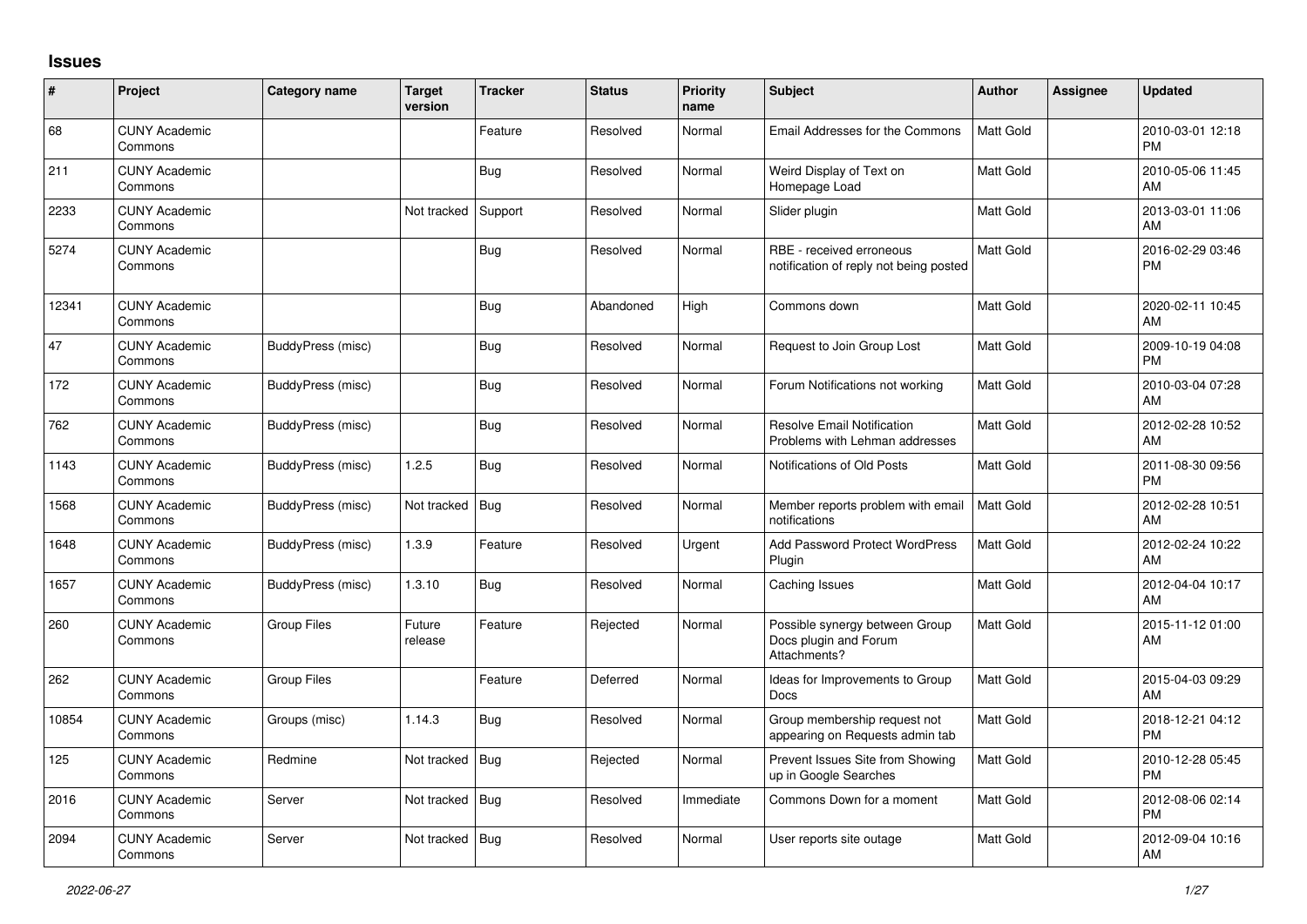| $\#$ | Project                         | Category name            | <b>Target</b><br>version | <b>Tracker</b> | <b>Status</b> | <b>Priority</b><br>name | <b>Subject</b>                                         | <b>Author</b> | <b>Assignee</b> | <b>Updated</b>                |
|------|---------------------------------|--------------------------|--------------------------|----------------|---------------|-------------------------|--------------------------------------------------------|---------------|-----------------|-------------------------------|
| 121  | <b>CUNY Academic</b><br>Commons | Upgrades                 |                          | Feature        | Resolved      | Normal                  | Create Domain Aliasing for<br><b>UserVoice Account</b> | Matt Gold     |                 | 2010-03-01 12:34<br><b>PM</b> |
| 52   | <b>CUNY Academic</b><br>Commons | Wiki                     |                          | Feature        | Deferred      | Low                     | Upgrade FCK Editor to Latest<br>version                | Matt Gold     |                 | 2015-04-01 09:18<br><b>PM</b> |
| 54   | <b>CUNY Academic</b><br>Commons | Wiki                     |                          | Feature        | Rejected      | Normal                  | Install MediaWiki Stat Extension                       | Matt Gold     |                 | 2015-04-01 09:19<br><b>PM</b> |
| 297  | <b>CUNY Academic</b><br>Commons | Wiki                     |                          | <b>Bug</b>     | Resolved      | Normal                  | Lost write privileges to wiki images<br>directory      | Matt Gold     |                 | 2010-08-25 05:47<br><b>PM</b> |
| 162  | <b>CUNY Academic</b><br>Commons | WordPress (misc)         |                          | <b>Bug</b>     | Resolved      | Normal                  | File Size Error on Upload                              | Matt Gold     |                 | 2010-03-22 03:49<br><b>PM</b> |
| 170  | <b>CUNY Academic</b><br>Commons | WordPress (misc)         |                          | <b>Bug</b>     | Resolved      | Normal                  | Security Certificate Out of Date                       | Matt Gold     |                 | 2010-05-11 05:28<br><b>PM</b> |
| 263  | <b>CUNY Academic</b><br>Commons | WordPress (misc)         |                          | <b>Bug</b>     | Resolved      | Normal                  | site is slooooooow                                     | Matt Gold     |                 | 2010-06-21 03:01<br><b>PM</b> |
| 285  | <b>CUNY Academic</b><br>Commons | WordPress (misc)         | Not tracked              | Bug            | Rejected      | Normal                  | Check Commons mailserver<br>configuration              | Matt Gold     |                 | 2010-12-21 11:58<br>AM        |
| 298  | <b>CUNY Academic</b><br>Commons | WordPress (misc)         |                          | <b>Bug</b>     | Resolved      | Normal                  | User Reports Problem Uploading<br>Images to Blog       | Matt Gold     |                 | 2010-08-25 12:10<br><b>PM</b> |
| 1116 | <b>CUNY Academic</b><br>Commons | WordPress (misc)         | Not tracked              | Bug            | Resolved      | High                    | Image Upload Error                                     | Matt Gold     |                 | 2011-08-27 08:44<br>AM        |
| 1231 | <b>CUNY Academic</b><br>Commons | WordPress (misc)         | Not tracked   Bug        |                | Duplicate     | High                    | Inaccessible Site on the Commons                       | Matt Gold     |                 | 2011-10-13 08:56<br><b>AM</b> |
| 1362 | <b>CUNY Academic</b><br>Commons | WordPress (misc)         | Not tracked   Bug        |                | Resolved      | High                    | Google Malware Warning                                 | Matt Gold     |                 | 2011-11-23 12:15<br><b>PM</b> |
| 1679 | <b>CUNY Academic</b><br>Commons | WordPress (misc)         | Not tracked              | Support        | Resolved      | Immediate               | Remove password-protection from<br><b>JITP</b>         | Matt Gold     |                 | 2012-03-06 09:48<br>AM        |
| 1827 | <b>CUNY Academic</b><br>Commons | WordPress (misc)         | Not tracked              | Feature        | Resolved      | Normal                  | Domain mapping request                                 | Matt Gold     |                 | 2012-04-16 01:20<br><b>PM</b> |
| 1853 | <b>CUNY Academic</b><br>Commons | WordPress (misc)         | Not tracked   Bug        |                | Resolved      | Normal                  | CDev public?                                           | Matt Gold     |                 | 2012-04-24 06:20<br><b>PM</b> |
| 1901 | <b>CUNY Academic</b><br>Commons | WordPress (misc)         | Not tracked   Bug        |                | Rejected      | Normal                  | Commons Down                                           | Matt Gold     |                 | 2012-05-22 09:59<br>AM        |
| 2051 | <b>CUNY Academic</b><br>Commons | WordPress (misc)         | Not tracked              | <b>Bug</b>     | Rejected      | Normal                  | User finds Commons blocked due<br>to virus warning     | Matt Gold     |                 | 2012-08-17 04:35<br><b>PM</b> |
| 38   | <b>CUNY Academic</b><br>Commons | <b>WordPress Plugins</b> | Future<br>release        | Feature        | Deferred      | Normal                  | Possible Upgrade to Sitewide Tags<br>Plugin            | Matt Gold     |                 | 2015-04-01 09:18<br><b>PM</b> |
| 364  | CUNY Academic<br>Commons        | <b>WordPress Plugins</b> | Future<br>release        | Feature        | New           | Normal                  | <b>Bulletin Board</b>                                  | Matt Gold     |                 | 2015-01-05 08:50<br><b>PM</b> |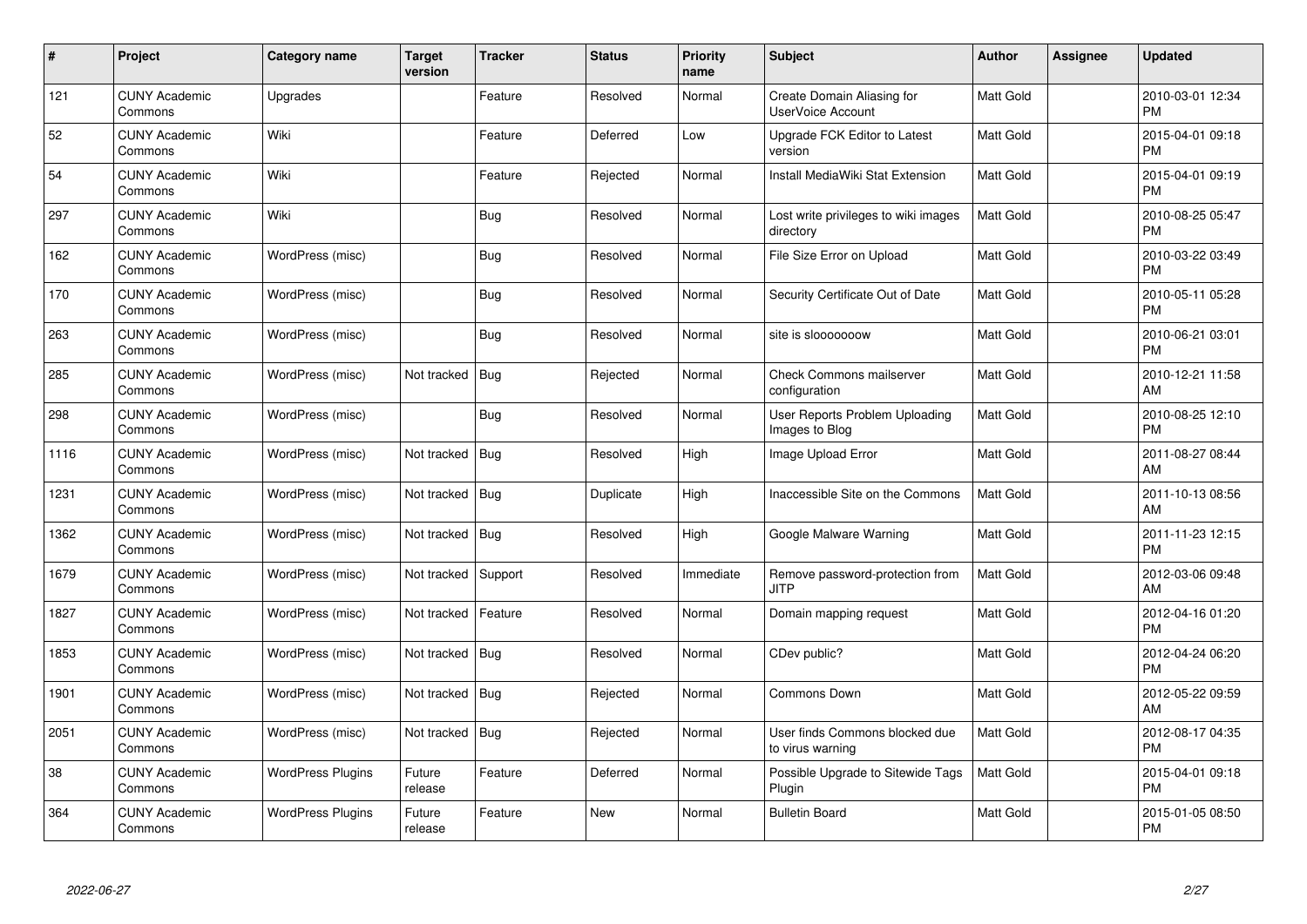| $\pmb{\#}$ | Project                         | Category name            | <b>Target</b><br>version | <b>Tracker</b> | <b>Status</b> | <b>Priority</b><br>name | <b>Subject</b>                                                                        | Author           | <b>Assignee</b> | <b>Updated</b>                               |
|------------|---------------------------------|--------------------------|--------------------------|----------------|---------------|-------------------------|---------------------------------------------------------------------------------------|------------------|-----------------|----------------------------------------------|
| 4010       | <b>CUNY Academic</b><br>Commons | <b>WordPress Plugins</b> | 1.7.20                   | <b>Bug</b>     | Resolved      | High                    | GC Digital Fellows site down                                                          | <b>Matt Gold</b> |                 | 2015-04-22 10:30<br>AM                       |
| 133        | <b>CUNY Academic</b><br>Commons |                          |                          | Feature        | Resolved      | Low                     | Add TinyMCE to BP Profiles?                                                           | Matt Gold        | Boone Gorges    | 2010-01-07 01:59<br><b>PM</b>                |
| 304        | <b>CUNY Academic</b><br>Commons |                          | Not tracked              | Feature        | Rejected      | Normal                  | Feature Roadmap                                                                       | Matt Gold        | Boone Gorges    | 2010-08-30 04:38<br><b>PM</b>                |
| 1197       | <b>CUNY Academic</b><br>Commons |                          | 1.3.13                   | Feature        | Resolved      | Low                     | Remove Quotation Marks from<br><b>Email Notifications of Uploaded</b><br><b>Files</b> | <b>Matt Gold</b> | Boone Gorges    | 2012-04-16 03:11<br><b>PM</b>                |
| 2265       | <b>CUNY Academic</b><br>Commons |                          | Not tracked              | Bug            | Rejected      | Normal                  | "Need Support" widget in cbox<br>documentation                                        | Matt Gold        | Boone Gorges    | 2012-11-20 01:07<br><b>PM</b>                |
| 2267       | <b>CUNY Academic</b><br>Commons |                          |                          | Bug            | Resolved      | Normal                  | Change "Cbox" to "CBOX" in<br>Dashboard Menu                                          | Matt Gold        |                 | Boone Gorges   2012-11-18 11:01<br><b>PM</b> |
| 2268       | <b>CUNY Academic</b><br>Commons |                          |                          | <b>Bug</b>     | Rejected      | Normal                  | Add CBOX icon to dashboard<br>menu?                                                   | <b>Matt Gold</b> | Boone Gorges    | 2012-11-18 10:58<br><b>PM</b>                |
| 3642       | <b>CUNY Academic</b><br>Commons |                          |                          | Bug            | Rejected      | Normal                  | Group search hanging                                                                  | Matt Gold        | Boone Gorges    | 2014-11-10 12:50<br><b>PM</b>                |
| 4196       | <b>CUNY Academic</b><br>Commons |                          |                          | <b>Bug</b>     | Rejected      | High                    | News feed weirdness                                                                   | Matt Gold        |                 | Boone Gorges   2015-06-25 03:41<br><b>PM</b> |
| 4640       | <b>CUNY Academic</b><br>Commons |                          |                          | <b>Bug</b>     | Resolved      | Normal                  | Group forum problem                                                                   | <b>Matt Gold</b> | Boone Gorges    | 2015-09-21 03:44<br><b>PM</b>                |
| 4641       | <b>CUNY Academic</b><br>Commons |                          | Not tracked              | <b>Bug</b>     | Resolved      | Normal                  | Reply by email going to the wrong<br>address                                          | Matt Gold        |                 | Boone Gorges   2015-09-21 04:05<br><b>PM</b> |
| 5954       | <b>CUNY Academic</b><br>Commons |                          | Not tracked              | Feature        | Resolved      | Normal                  | replace video on homepage with<br>featured sites/groups                               | Matt Gold        | Boone Gorges    | 2016-09-23 02:23<br><b>PM</b>                |
| 7689       | <b>CUNY Academic</b><br>Commons |                          |                          | <b>Bug</b>     | Duplicate     | Immediate               | Commons in Blank State                                                                | <b>Matt Gold</b> | Boone Gorges    | 2017-02-15 10:19<br><b>PM</b>                |
| 8161       | <b>CUNY Academic</b><br>Commons |                          |                          | Bug            | Rejected      | Normal                  | Contact form info sent to Commons<br>email                                            | <b>Matt Gold</b> | Boone Gorges    | 2017-05-21 10:52<br><b>PM</b>                |
| 9112       | <b>CUNY Academic</b><br>Commons |                          | Not tracked              | <b>Bug</b>     | Resolved      | High                    | GCDI site down                                                                        | Matt Gold        | Boone Gorges    | 2018-01-23 10:18<br><b>PM</b>                |
| 10538      | <b>CUNY Academic</b><br>Commons |                          |                          | <b>Bug</b>     | Resolved      | Normal                  | "This Site Can't be Reached"                                                          | Matt Gold        | Boone Gorges    | 2018-10-16 09:39<br><b>PM</b>                |
| 10563      | <b>CUNY Academic</b><br>Commons |                          | 1.13.12                  | Bug            | Resolved      | Urgent                  | cllicking on links from site menu<br>leads to 500 error                               | <b>Matt Gold</b> |                 | Boone Gorges   2018-10-23 10:48<br>AM        |
| 11610      | <b>CUNY Academic</b><br>Commons |                          | 1.15.5                   | <b>Bug</b>     | Resolved      | Normal                  | Homepage thumbnails not loading                                                       | <b>Matt Gold</b> | Boone Gorges    | 2019-06-29 10:38<br><b>PM</b>                |
| 12185      | <b>CUNY Academic</b><br>Commons |                          | 1.16.1                   | Bug            | Resolved      | Immediate               | Group links not working                                                               | Matt Gold        | Boone Gorges    | 2019-12-10 10:35<br>AM                       |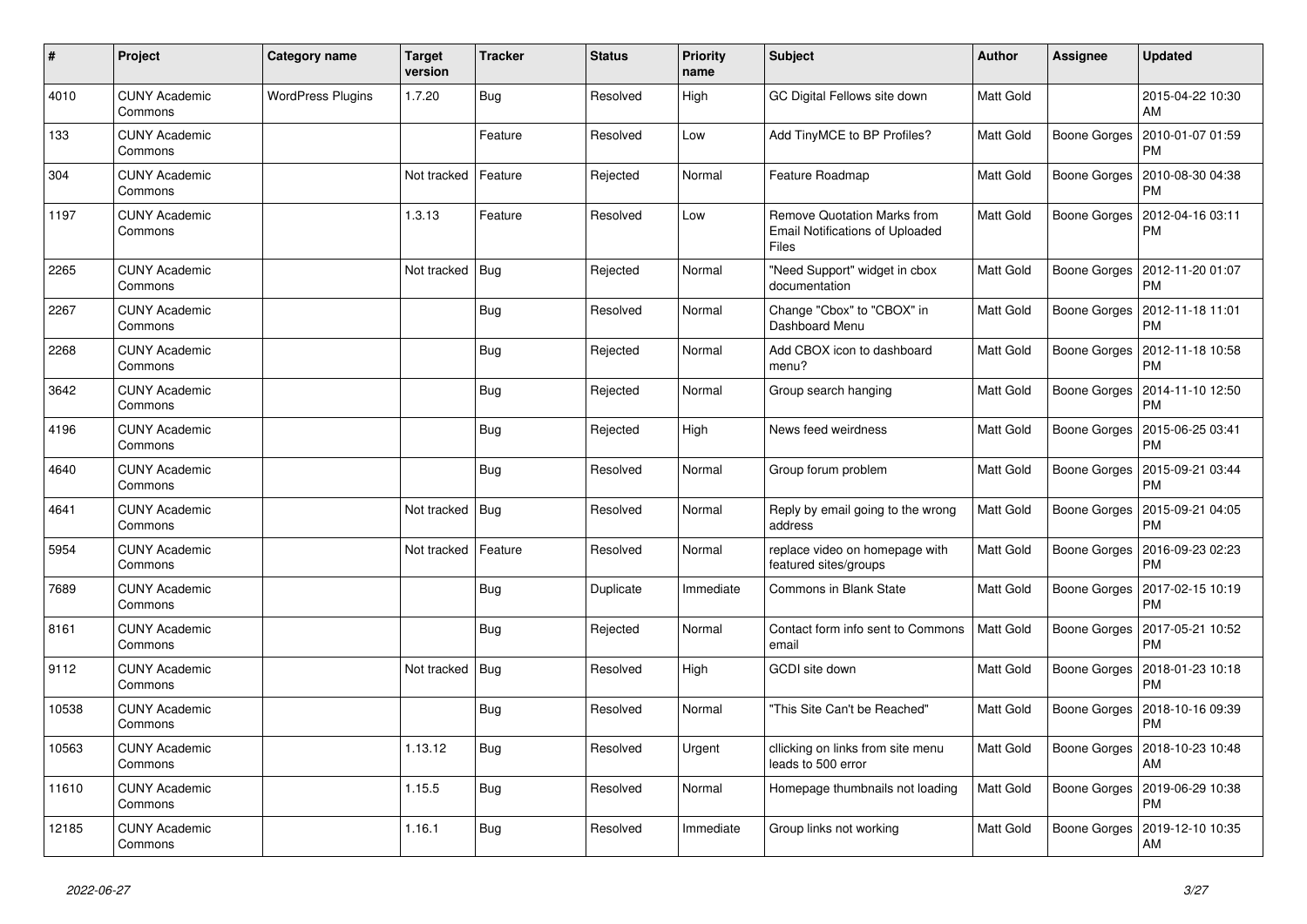| $\pmb{\sharp}$ | Project                         | Category name      | <b>Target</b><br>version | <b>Tracker</b> | <b>Status</b> | <b>Priority</b><br>name | <b>Subject</b>                                                        | Author           | Assignee            | <b>Updated</b>                        |
|----------------|---------------------------------|--------------------|--------------------------|----------------|---------------|-------------------------|-----------------------------------------------------------------------|------------------|---------------------|---------------------------------------|
| 13862          | <b>CUNY Academic</b><br>Commons |                    |                          | <b>Bug</b>     | Resolved      | Normal                  | Under maintenance message                                             | <b>Matt Gold</b> | Boone Gorges        | 2021-01-28 08:56<br><b>PM</b>         |
| 13949          | <b>CUNY Academic</b><br>Commons |                    | Not tracked              | Bug            | New           | Normal                  | Continued debugging of runaway<br>MySQL connections                   | Matt Gold        | Boone Gorges        | 2021-09-14 10:42<br>AM                |
| 14737          | <b>CUNY Academic</b><br>Commons |                    |                          | Bug            | Duplicate     | Normal                  | Final step of group/site clone<br>reloads page                        | Matt Gold        | Boone Gorges        | 2021-08-31 11:41<br>AM                |
| 14896          | <b>CUNY Academic</b><br>Commons |                    |                          | <b>Bug</b>     | Resolved      | Urgent                  | site down for maintenance                                             | Matt Gold        | Boone Gorges        | 2021-10-26 11:01<br>AM                |
| 14951          | <b>CUNY Academic</b><br>Commons |                    | Not tracked              | Bug            | Resolved      | Normal                  | Commons down                                                          | Matt Gold        | <b>Boone Gorges</b> | 2021-11-23 04:21<br><b>PM</b>         |
| 16020          | <b>CUNY Academic</b><br>Commons |                    |                          | Support        | Rejected      | Normal                  | Metaslider Pro                                                        | Matt Gold        | Boone Gorges        | 2022-05-10 10:43<br>AM                |
| 16307          | <b>CUNY Academic</b><br>Commons |                    |                          | <b>Bug</b>     | New           | Normal                  | Add brief messaging to<br>accept/decline group membership<br>requests | Matt Gold        | Boone Gorges        | 2022-06-27 06:13<br>PM                |
| 8899           | <b>CUNY Academic</b><br>Commons | Accessibility      | 1.13                     | Feature        | Resolved      | Normal                  | <b>Accessibility Fixes</b>                                            | Matt Gold        | Boone Gorges        | 2018-04-23 10:55<br>AM                |
| 8900           | <b>CUNY Academic</b><br>Commons | Accessibility      | Future<br>release        | Feature        | Assigned      | Normal                  | Look into tools to enforce<br>accessibility in WP environment         | Matt Gold        | Boone Gorges        | 2022-04-26 11:59<br>AM                |
| 8901           | <b>CUNY Academic</b><br>Commons | Accessibility      | Future<br>release        | Feature        | Assigned      | Normal                  | Theme analysis for accessibility                                      | <b>Matt Gold</b> | Boone Gorges        | 2022-04-26 11:59<br>AM                |
| 342            | <b>CUNY Academic</b><br>Commons | Blogs (BuddyPress) | 1.10.2                   | Feature        | Resolved      | Low                     | <b>Blog Listing Displays User Avatars</b><br>Instead of Blog Avatars  | Matt Gold        |                     | Boone Gorges   2019-12-06 11:08<br>AM |
| 1098           | <b>CUNY Academic</b><br>Commons | Blogs (BuddyPress) | 1.6                      | Feature        | Resolved      | Low                     | Create way for people to search<br>through authors on blog listings   | <b>Matt Gold</b> | Boone Gorges        | 2014-03-31 07:01<br><b>PM</b>         |
| 6350           | <b>CUNY Academic</b><br>Commons | Blogs (BuddyPress) | 1.9.31                   | <b>Bug</b>     | Resolved      | Normal                  | Editing blog posts results in activity<br>items                       | <b>Matt Gold</b> | Boone Gorges        | 2016-10-18 09:24<br><b>PM</b>         |
| 8836           | <b>CUNY Academic</b><br>Commons | Blogs (BuddyPress) | Future<br>release        | Feature        | Assigned      | Normal                  | Redesign site launch process                                          | Matt Gold        | Boone Gorges        | 2019-10-03 02:49<br><b>PM</b>         |
| 7              | <b>CUNY Academic</b><br>Commons | BuddyPress (misc)  |                          | <b>Bug</b>     | Resolved      | Normal                  | BuddyPress theme error on iPhone                                      | <b>Matt Gold</b> | Boone Gorges        | 2009-09-15 07:39<br><b>PM</b>         |
| 30             | <b>CUNY Academic</b><br>Commons | BuddyPress (misc)  |                          | <b>Bug</b>     | Resolved      | Normal                  | Hidden Forum Activity Showing up<br>in News Feed                      | Matt Gold        | Boone Gorges        | 2009-09-30 02:51<br><b>PM</b>         |
| 31             | <b>CUNY Academic</b><br>Commons | BuddyPress (misc)  |                          | Feature        | Resolved      | Low                     | Upgrade to BuddyPress 1.1                                             | <b>Matt Gold</b> |                     | Boone Gorges   2009-12-08 04:00<br>PM |
| 32             | <b>CUNY Academic</b><br>Commons | BuddyPress (misc)  | 1.1                      | Feature        | Resolved      | Low                     | Add BP External Group Blogs<br>Plugin                                 | Matt Gold        | Boone Gorges        | 2010-10-06 05:12<br><b>PM</b>         |
| 34             | <b>CUNY Academic</b><br>Commons | BuddyPress (misc)  |                          | Feature        | Resolved      | Low                     | Create Privacy Settings for Profile<br>Data                           | Matt Gold        | Boone Gorges        | 2010-05-11 06:52<br>PM                |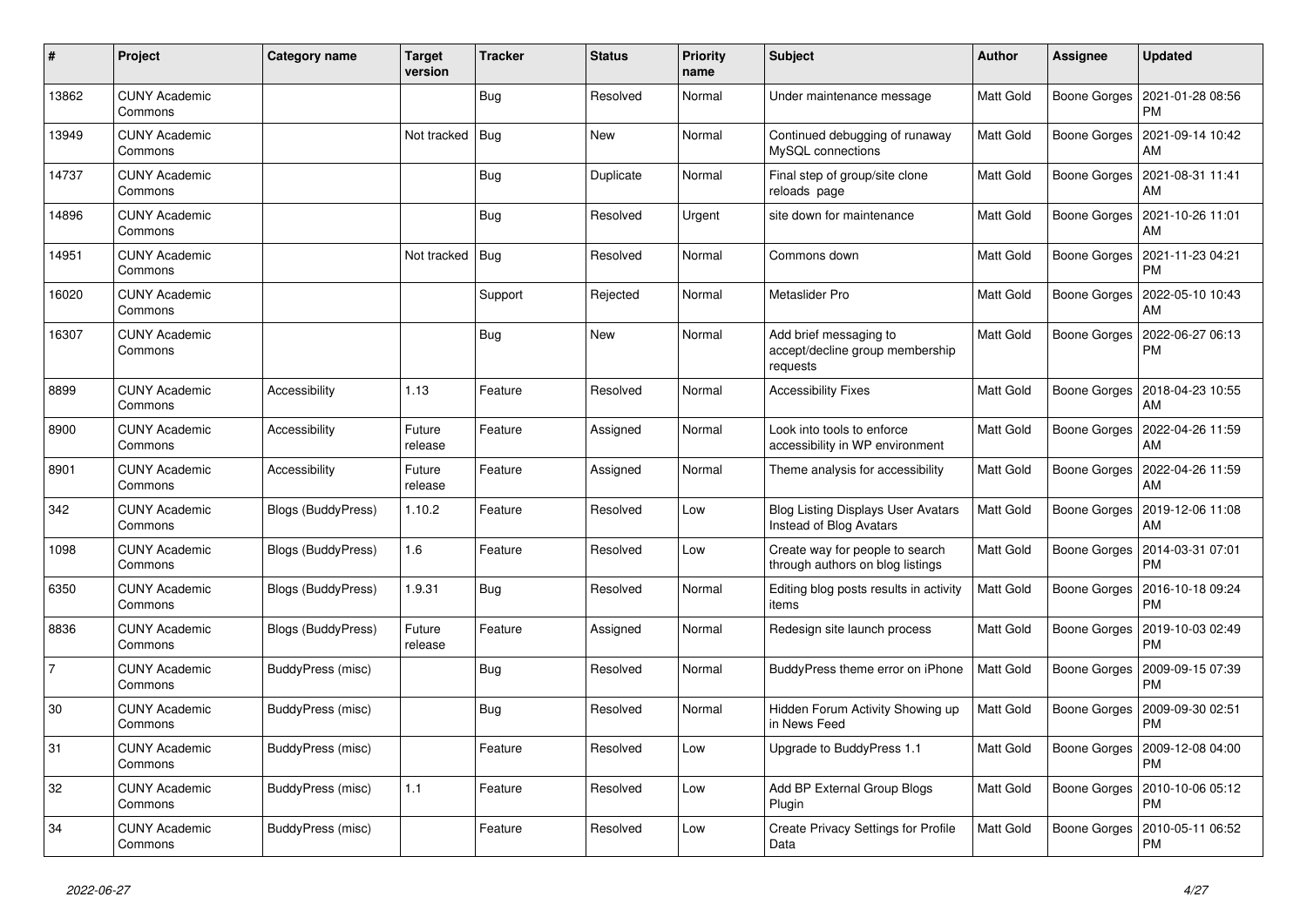| $\#$ | Project                         | Category name     | <b>Target</b><br>version | <b>Tracker</b> | <b>Status</b> | <b>Priority</b><br>name | <b>Subject</b>                                                             | <b>Author</b>    | Assignee            | <b>Updated</b>                |
|------|---------------------------------|-------------------|--------------------------|----------------|---------------|-------------------------|----------------------------------------------------------------------------|------------------|---------------------|-------------------------------|
| 36   | <b>CUNY Academic</b><br>Commons | BuddyPress (misc) | 1.1                      | Feature        | Resolved      | Normal                  | Digest Version of Group Forums<br>Notification Plugin                      | <b>Matt Gold</b> | Boone Gorges        | 2010-09-26 11:10<br>AM        |
| 37   | <b>CUNY Academic</b><br>Commons | BuddyPress (misc) |                          | Feature        | Resolved      | Low                     | Move Member Search up on<br>Member page                                    | <b>Matt Gold</b> | Boone Gorges        | 2009-12-07 08:20<br>AM        |
| 50   | <b>CUNY Academic</b><br>Commons | BuddyPress (misc) |                          | Feature        | Resolved      | Low                     | Give Group Moderators Additional<br>Privileges                             | <b>Matt Gold</b> | Boone Gorges        | 2009-12-08 02:23<br>PM        |
| 53   | <b>CUNY Academic</b><br>Commons | BuddyPress (misc) |                          | <b>Bug</b>     | Resolved      | Normal                  | Search on Group Page Not<br>Working, Leads to Home Page                    | Matt Gold        | Boone Gorges        | 2009-10-22 10:51<br>AM        |
| 55   | <b>CUNY Academic</b><br>Commons | BuddyPress (misc) |                          | Feature        | Resolved      | Low                     | Length of RSS feed on News page                                            | <b>Matt Gold</b> | Boone Gorges        | 2009-10-22 10:32<br>AM        |
| 64   | <b>CUNY Academic</b><br>Commons | BuddyPress (misc) |                          | Feature        | Resolved      | Normal                  | Create links to file attachments in<br><b>BP Forum Subscription Plugin</b> | Matt Gold        | Boone Gorges        | 2009-12-10 01:29<br>PM        |
| 66   | <b>CUNY Academic</b><br>Commons | BuddyPress (misc) |                          | Feature        | Resolved      | Normal                  | Remove "Popular" listing from<br><b>Members Widget</b>                     | Matt Gold        | Boone Gorges        | 2009-11-18 09:20<br>AM        |
| 67   | <b>CUNY Academic</b><br>Commons | BuddyPress (misc) |                          | Feature        | Resolved      | Low                     | Who's Online                                                               | Matt Gold        | Boone Gorges        | 2009-12-08 07:33<br><b>PM</b> |
| 69   | <b>CUNY Academic</b><br>Commons | BuddyPress (misc) |                          | Bug            | Resolved      | Normal                  | UserName doesn't appear in News<br>Feed Wiki Edit                          | <b>Matt Gold</b> | Boone Gorges        | 2009-12-03 09:33<br>AM        |
| 120  | <b>CUNY Academic</b><br>Commons | BuddyPress (misc) | 1.4                      | Feature        | Resolved      | Normal                  | <b>Consider Adding Privacy Options</b><br><b>Plugin for Profiles</b>       | Matt Gold        | Boone Gorges        | 2015-11-12 01:02<br>AM        |
| 130  | <b>CUNY Academic</b><br>Commons | BuddyPress (misc) |                          | Bug            | Resolved      | Normal                  | Link to Blog on Group Pages leads<br>back to Group                         | Matt Gold        | Boone Gorges        | 2009-12-10 01:28<br><b>PM</b> |
| 134  | <b>CUNY Academic</b><br>Commons | BuddyPress (misc) |                          | <b>Bug</b>     | Resolved      | Low                     | Div Overflow Issue on Mail Interface                                       | Matt Gold        | Boone Gorges        | 2009-12-13 06:28<br><b>PM</b> |
| 138  | <b>CUNY Academic</b><br>Commons | BuddyPress (misc) |                          | Bug            | Resolved      | Normal                  | Broken Links in Forum Notification<br>Emails                               | Matt Gold        | Boone Gorges        | 2010-03-02 07:59<br><b>PM</b> |
| 143  | <b>CUNY Academic</b><br>Commons | BuddyPress (misc) |                          | <b>Bug</b>     | Resolved      | Normal                  | Friendship Acceptance Error<br>Message                                     | Matt Gold        | Boone Gorges        | 2010-05-11 04:44<br><b>PM</b> |
| 145  | <b>CUNY Academic</b><br>Commons | BuddyPress (misc) |                          | <b>Bug</b>     | Resolved      | Normal                  | Trackbacks are being attributed to<br>ungooglable'                         | Matt Gold        | <b>Boone Gorges</b> | 2010-05-20 03:07<br><b>PM</b> |
| 148  | <b>CUNY Academic</b><br>Commons | BuddyPress (misc) |                          | Bug            | Resolved      | Normal                  | TinyMCE Problem with URLs in<br>Posts                                      | <b>Matt Gold</b> | Boone Gorges        | 2010-02-25 12:22<br>PM        |
| 149  | <b>CUNY Academic</b><br>Commons | BuddyPress (misc) |                          | Bug            | Resolved      | Normal                  | Email Notifications and TinyMCE                                            | Matt Gold        | Boone Gorges        | 2010-01-08 09:33<br><b>PM</b> |
| 152  | <b>CUNY Academic</b><br>Commons | BuddyPress (misc) |                          | <b>Bug</b>     | Resolved      | Normal                  | HTML Tags Added to Email<br>Notifications                                  | Matt Gold        | Boone Gorges        | 2010-05-11 04:52<br><b>PM</b> |
| 153  | CUNY Academic<br>Commons        | BuddyPress (misc) |                          | <b>Bug</b>     | Resolved      | Normal                  | User Asked to login again while<br>trying to submit wire post              | Matt Gold        | Boone Gorges        | 2010-05-11 04:48<br><b>PM</b> |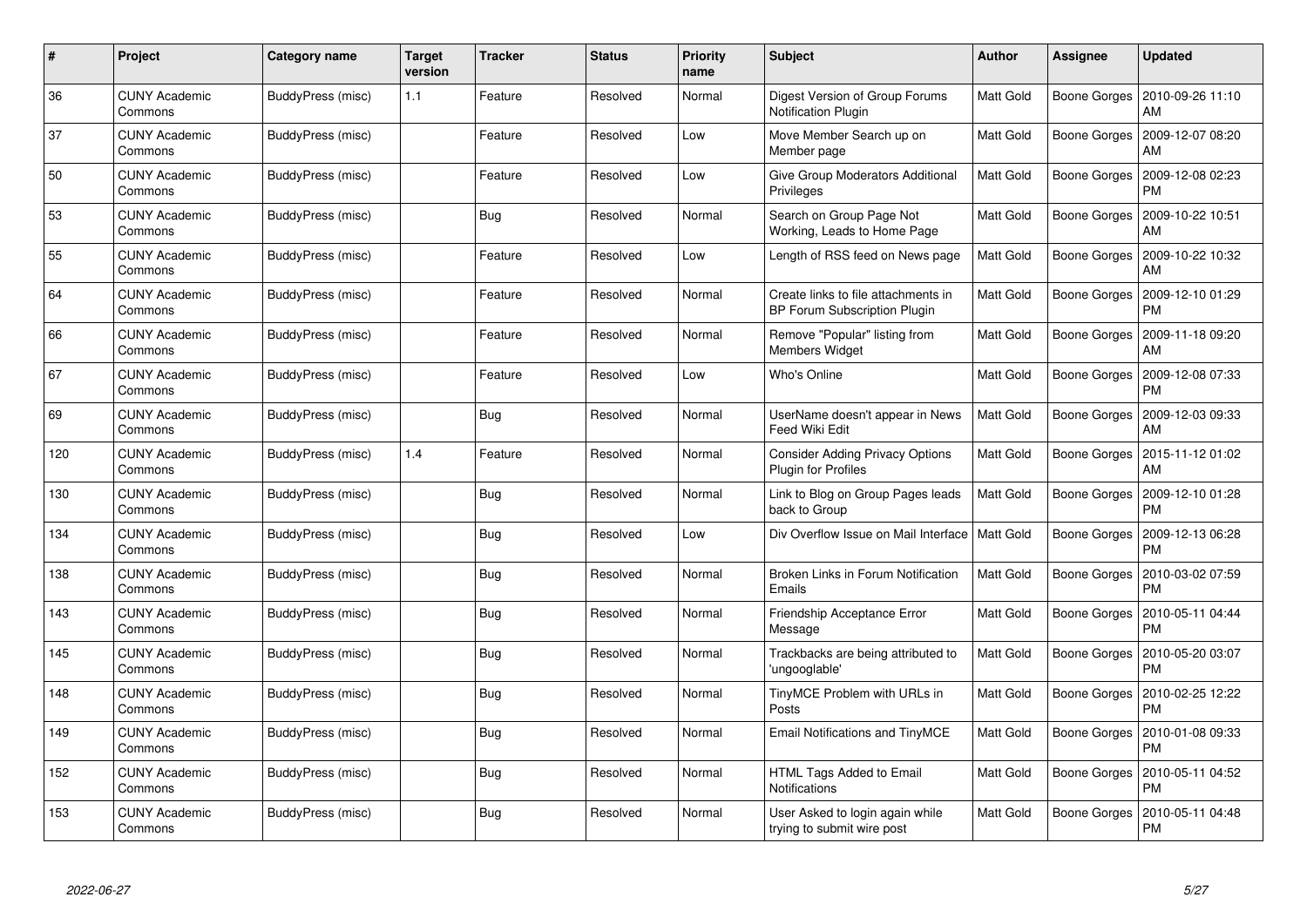| #   | Project                         | Category name     | <b>Target</b><br>version | <b>Tracker</b> | <b>Status</b> | <b>Priority</b><br>name | <b>Subject</b>                                                                                                | <b>Author</b>    | Assignee     | <b>Updated</b>                |
|-----|---------------------------------|-------------------|--------------------------|----------------|---------------|-------------------------|---------------------------------------------------------------------------------------------------------------|------------------|--------------|-------------------------------|
| 154 | <b>CUNY Academic</b><br>Commons | BuddyPress (misc) |                          | Bug            | Resolved      | Low                     | Order of posts on Forum page                                                                                  | <b>Matt Gold</b> | Boone Gorges | 2010-05-11 04:53<br><b>PM</b> |
| 155 | <b>CUNY Academic</b><br>Commons | BuddyPress (misc) |                          | Bug            | Resolved      | Normal                  | Problem with Group Blog<br><b>BuddyPress Plugin</b>                                                           | Matt Gold        | Boone Gorges | 2010-01-23 07:19<br>AM        |
| 156 | <b>CUNY Academic</b><br>Commons | BuddyPress (misc) |                          | Bug            | Resolved      | Low                     | <b>Sticky Posts and Recently Active</b><br><b>Topics List</b>                                                 | Matt Gold        | Boone Gorges | 2010-05-11 05:22<br>PM        |
| 157 | <b>CUNY Academic</b><br>Commons | BuddyPress (misc) | Not tracked              | Feature        | Rejected      | Normal                  | Conduct a review of BuddyPress<br>plugins                                                                     | <b>Matt Gold</b> | Boone Gorges | 2016-01-26 12:16<br>AM        |
| 159 | <b>CUNY Academic</b><br>Commons | BuddyPress (misc) |                          | Bug            | Resolved      | Normal                  | Member reports trouble with<br><b>Notification Settings</b>                                                   | Matt Gold        | Boone Gorges | 2010-05-11 04:50<br><b>PM</b> |
| 160 | <b>CUNY Academic</b><br>Commons | BuddyPress (misc) |                          | Bug            | Resolved      | Low                     | <b>Sticky Posts and Recently Active</b><br><b>Topics List</b>                                                 | Matt Gold        | Boone Gorges | 2010-01-21 02:02<br>PM        |
| 173 | <b>CUNY Academic</b><br>Commons | BuddyPress (misc) |                          | Bug            | Resolved      | Normal                  | Blockquote display cut off in mac<br>browsers                                                                 | Matt Gold        | Boone Gorges | 2010-05-11 04:58<br><b>PM</b> |
| 174 | <b>CUNY Academic</b><br>Commons | BuddyPress (misc) |                          | <b>Bug</b>     | Resolved      | Normal                  | College names no longer active<br>links on profiles                                                           | Matt Gold        | Boone Gorges | 2010-05-11 05:00<br><b>PM</b> |
| 177 | <b>CUNY Academic</b><br>Commons | BuddyPress (misc) |                          | Feature        | Resolved      | Normal                  | Allow members to edit forum posts                                                                             | <b>Matt Gold</b> | Boone Gorges | 2010-05-11 10:01<br><b>PM</b> |
| 180 | <b>CUNY Academic</b><br>Commons | BuddyPress (misc) |                          | Bug            | Resolved      | Normal                  | Incorrect Link on Friendship<br><b>Request Notification Issues</b>                                            | Matt Gold        | Boone Gorges | 2010-03-13 08:47<br>AM        |
| 181 | <b>CUNY Academic</b><br>Commons | BuddyPress (misc) |                          | <b>Bug</b>     | Resolved      | Low                     | spam comments showing up in<br>activity stream                                                                | Matt Gold        | Boone Gorges | 2010-06-22 06:53<br>PM        |
| 184 | <b>CUNY Academic</b><br>Commons | BuddyPress (misc) |                          | Support        | Resolved      | Normal                  | Allowing Users to Delete Accounts                                                                             | <b>Matt Gold</b> | Boone Gorges | 2010-05-11 09:54<br><b>PM</b> |
| 185 | <b>CUNY Academic</b><br>Commons | BuddyPress (misc) |                          | Bug            | Resolved      | Immediate               | Private Group Info/Documents on<br><b>Activity Stream</b>                                                     | Matt Gold        | Boone Gorges | 2010-05-11 05:01<br><b>PM</b> |
| 187 | <b>CUNY Academic</b><br>Commons | BuddyPress (misc) |                          | <b>Bug</b>     | Resolved      | Normal                  | Group Member unable to be<br>promoted to admin status                                                         | Matt Gold        | Boone Gorges | 2010-04-02 09:26<br><b>PM</b> |
| 188 | <b>CUNY Academic</b><br>Commons | BuddyPress (misc) |                          | Feature        | Resolved      | Low                     | Allow Group Documents to be<br>Sorted by Date                                                                 | <b>Matt Gold</b> | Boone Gorges | 2010-05-11 10:14<br><b>PM</b> |
| 189 | <b>CUNY Academic</b><br>Commons | BuddyPress (misc) |                          | <b>Bug</b>     | Resolved      | Normal                  | Trouble Uploading Document                                                                                    | <b>Matt Gold</b> | Boone Gorges | 2010-05-11 04:31<br><b>PM</b> |
| 193 | CUNY Academic<br>Commons        | BuddyPress (misc) | 1.1                      | Feature        | Rejected      | Low                     | Replace "Kick and Ban" terminology   Matt Gold<br>on group member admin page with<br>kinder, gentler language |                  | Boone Gorges | 2010-07-22 02:38<br>PM        |
| 204 | <b>CUNY Academic</b><br>Commons | BuddyPress (misc) |                          | <b>Bug</b>     | Resolved      | Normal                  | Embiggen list of my groups                                                                                    | Matt Gold        | Boone Gorges | 2010-05-11 05:13<br><b>PM</b> |
| 205 | <b>CUNY Academic</b><br>Commons | BuddyPress (misc) |                          | <b>Bug</b>     | Resolved      | High                    | <b>Cannot Create Account</b>                                                                                  | Matt Gold        | Boone Gorges | 2010-05-20 03:18<br>PM        |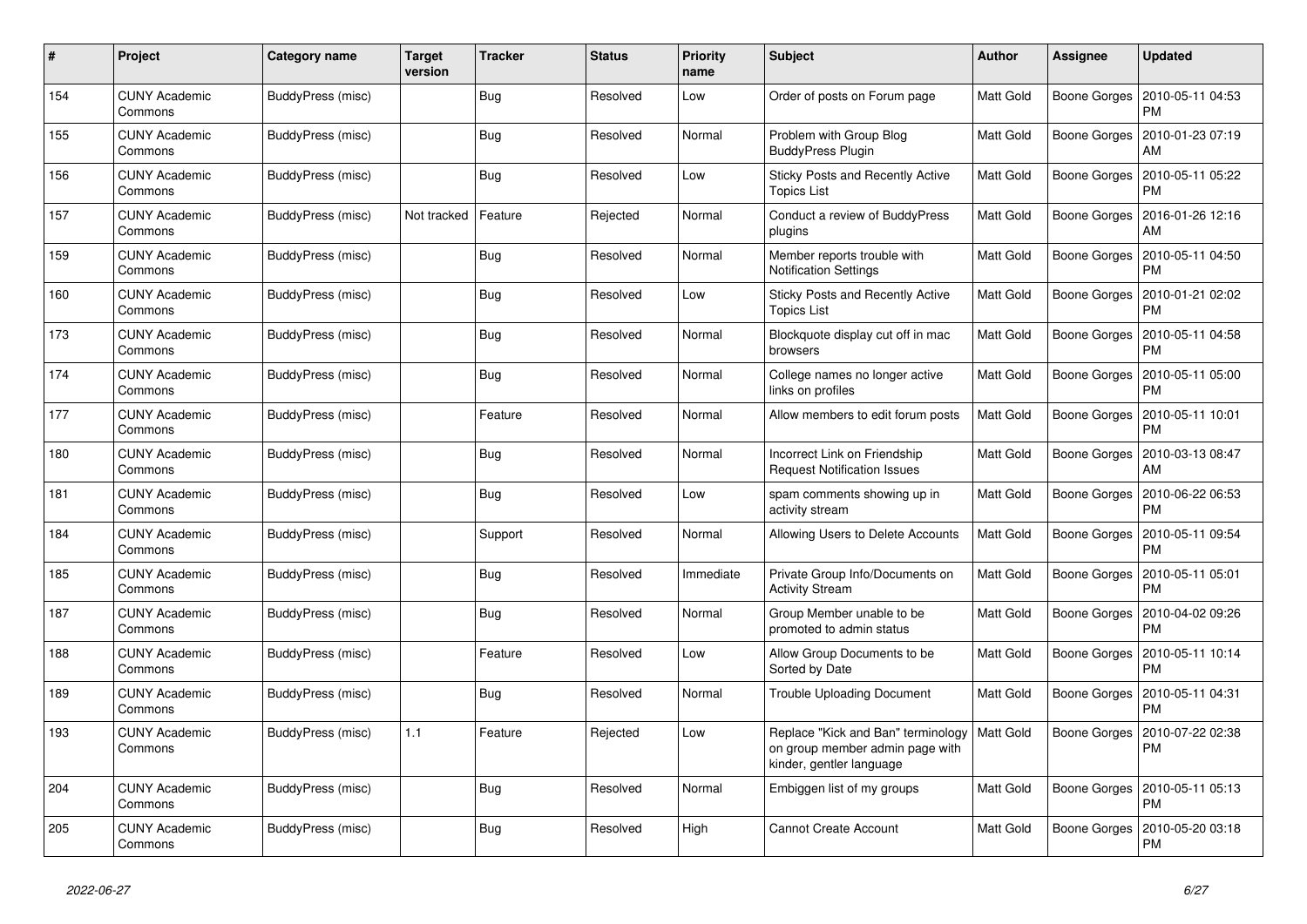| #   | Project                         | Category name     | <b>Target</b><br>version | <b>Tracker</b> | <b>Status</b> | <b>Priority</b><br>name | <b>Subject</b>                                                        | <b>Author</b>    | Assignee     | Updated                       |
|-----|---------------------------------|-------------------|--------------------------|----------------|---------------|-------------------------|-----------------------------------------------------------------------|------------------|--------------|-------------------------------|
| 209 | <b>CUNY Academic</b><br>Commons | BuddyPress (misc) |                          | <b>Bug</b>     | Resolved      | High                    | Members Report that Forum<br>Attachments not working                  | Matt Gold        | Boone Gorges | 2010-05-14 12:13<br><b>PM</b> |
| 212 | <b>CUNY Academic</b><br>Commons | BuddyPress (misc) |                          | Feature        | Resolved      | High                    | Create a way for group members to<br>send out email announcements     | Matt Gold        | Boone Gorges | 2010-05-12 10:11<br>AM        |
| 215 | <b>CUNY Academic</b><br>Commons | BuddyPress (misc) |                          | Bug            | Resolved      | Low                     | Inaccurate dates on group page`                                       | Matt Gold        | Boone Gorges | 2010-05-12 12:11<br>PM        |
| 218 | <b>CUNY Academic</b><br>Commons | BuddyPress (misc) |                          | Feature        | Resolved      | Normal                  | Who's Online listing on homepage                                      | Matt Gold        | Boone Gorges | 2010-05-20 05:49<br>PM        |
| 220 | <b>CUNY Academic</b><br>Commons | BuddyPress (misc) |                          | Bug            | Resolved      | High                    | Hidden Groups showing up in<br>homepage group listing                 | Matt Gold        | Boone Gorges | 2010-05-07 10:30<br>AM        |
| 222 | <b>CUNY Academic</b><br>Commons | BuddyPress (misc) |                          | Bug            | Resolved      | High                    | No way for group admins to invite<br>new members                      | Matt Gold        | Boone Gorges | 2010-05-11 09:02<br>PM        |
| 223 | <b>CUNY Academic</b><br>Commons | BuddyPress (misc) |                          | <b>Bug</b>     | Resolved      | Normal                  | <b>Uploaded Group Document Failed</b><br>to Create Email Notification | Matt Gold        | Boone Gorges | 2010-05-11 10:12<br><b>PM</b> |
| 224 | <b>CUNY Academic</b><br>Commons | BuddyPress (misc) |                          | Feature        | Resolved      | Low                     | Sort Group Documents                                                  | Matt Gold        | Boone Gorges | 2010-05-11 07:36<br>PM        |
| 231 | <b>CUNY Academic</b><br>Commons | BuddyPress (misc) |                          | Feature        | Resolved      | Normal                  | Select from all groups on email<br>invites                            | Matt Gold        | Boone Gorges | 2010-05-12 10:08<br>AM        |
| 233 | <b>CUNY Academic</b><br>Commons | BuddyPress (misc) | 1.0                      | Feature        | Resolved      | Low                     | Add time limit to forum post editing<br>capabilities                  | <b>Matt Gold</b> | Boone Gorges | 2010-08-29 02:09<br>PM        |
| 235 | <b>CUNY Academic</b><br>Commons | BuddyPress (misc) |                          | <b>Bug</b>     | Resolved      | Normal                  | BP Admin Bar Not Appearing on<br>Help Blog                            | Matt Gold        | Boone Gorges | 2010-05-20 06:15<br>PM        |
| 237 | <b>CUNY Academic</b><br>Commons | BuddyPress (misc) |                          | Feature        | Resolved      | Low                     | Change Subject Line of Emailed<br><b>Group Updates</b>                | Matt Gold        | Boone Gorges | 2010-05-12 11:24<br>AM        |
| 238 | <b>CUNY Academic</b><br>Commons | BuddyPress (misc) |                          | Feature        | Resolved      | Low                     | Change Subject Line of Group<br><b>Document Emails</b>                | Matt Gold        | Boone Gorges | 2010-05-12 11:27<br>AM        |
| 239 | <b>CUNY Academic</b><br>Commons | BuddyPress (misc) |                          | Bug            | Resolved      | Normal                  | Forum Post Error                                                      | Matt Gold        | Boone Gorges | 2010-05-12 11:48<br>AM        |
| 240 | <b>CUNY Academic</b><br>Commons | BuddyPress (misc) |                          | <b>Bug</b>     | Resolved      | Normal                  | Invite Anyone - CUNY email domain<br>produces error                   | <b>Matt Gold</b> | Boone Gorges | 2010-05-14 12:39<br>PM        |
| 241 | <b>CUNY Academic</b><br>Commons | BuddyPress (misc) |                          | Bug            | Resolved      | Normal                  | <b>Emailed Group Activity Updates</b><br>Contain Escape Characters    | Matt Gold        | Boone Gorges | 2010-08-25 01:30<br>PM        |
| 244 | <b>CUNY Academic</b><br>Commons | BuddyPress (misc) |                          | <b>Bug</b>     | Rejected      | Low                     | Some notifications persist after<br>being clicked                     | Matt Gold        | Boone Gorges | 2014-05-01 09:20<br>AM        |
| 247 | <b>CUNY Academic</b><br>Commons | BuddyPress (misc) |                          | <b>Bug</b>     | Resolved      | Normal                  | Email problem on signup                                               | Matt Gold        | Boone Gorges | 2010-05-18 03:09<br>PM        |
| 249 | <b>CUNY Academic</b><br>Commons | BuddyPress (misc) |                          | <b>Bug</b>     | Resolved      | Normal                  | New group contains activity stream<br>post from older group           | Matt Gold        | Boone Gorges | 2010-05-20 03:00<br><b>PM</b> |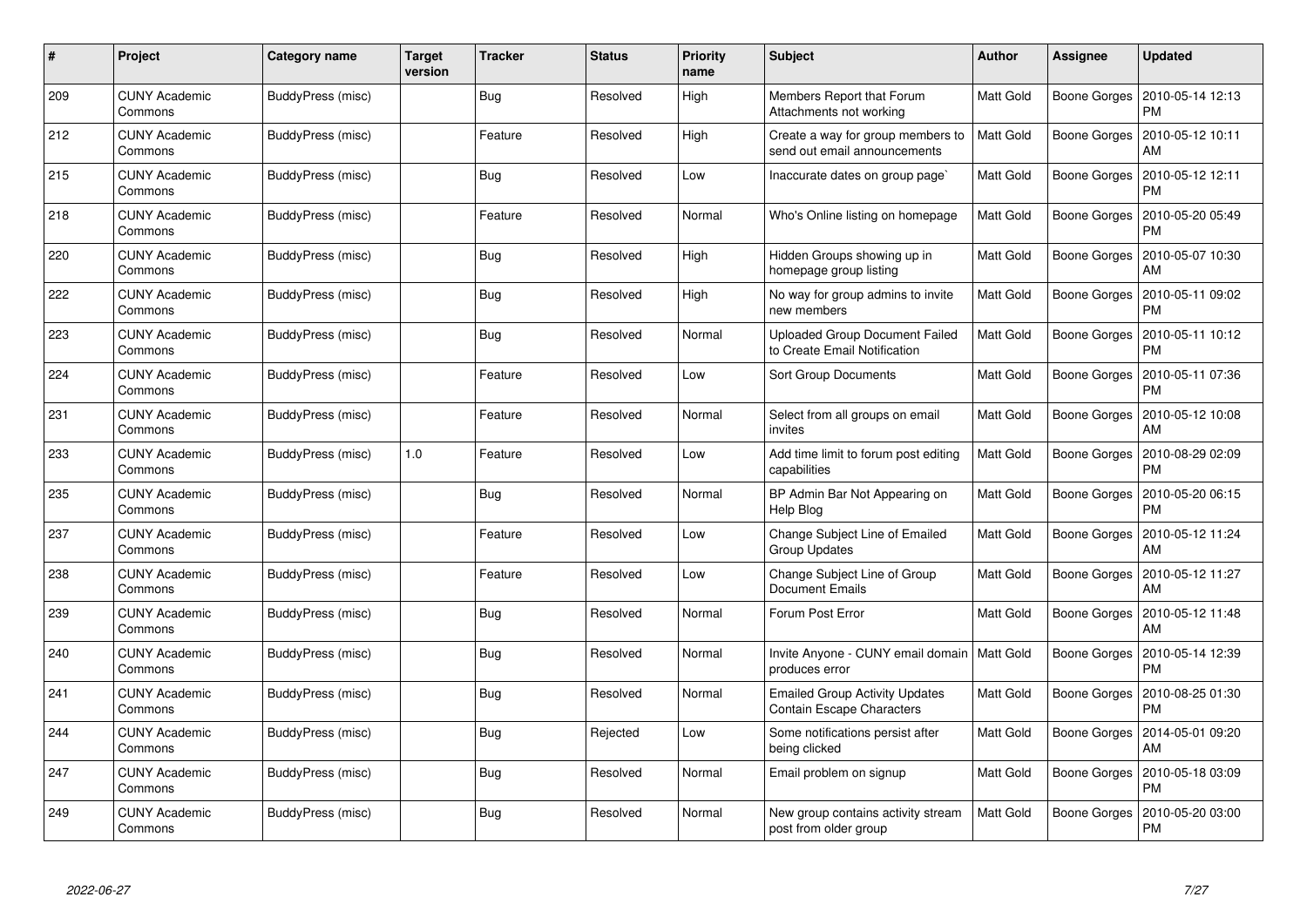| #   | Project                         | <b>Category name</b> | <b>Target</b><br>version | <b>Tracker</b> | <b>Status</b> | <b>Priority</b><br>name | <b>Subject</b>                                                                                                               | <b>Author</b>    | <b>Assignee</b> | <b>Updated</b>                |
|-----|---------------------------------|----------------------|--------------------------|----------------|---------------|-------------------------|------------------------------------------------------------------------------------------------------------------------------|------------------|-----------------|-------------------------------|
| 254 | <b>CUNY Academic</b><br>Commons | BuddyPress (misc)    |                          | Feature        | Resolved      | Normal                  | Move "Upload a New Document"<br>link                                                                                         | <b>Matt Gold</b> | Boone Gorges    | 2010-06-22 06:53<br><b>PM</b> |
| 256 | <b>CUNY Academic</b><br>Commons | BuddyPress (misc)    | Not tracked              | Bug            | Resolved      | High                    | Security warnings on site                                                                                                    | Matt Gold        | Boone Gorges    | 2014-05-01 09:23<br>AM        |
| 258 | <b>CUNY Academic</b><br>Commons | BuddyPress (misc)    | 1.0                      | Feature        | Resolved      | Normal                  | Remove posting text box on group<br>homepages                                                                                | Matt Gold        | Boone Gorges    | 2010-08-23 04:09<br>PM        |
| 259 | <b>CUNY Academic</b><br>Commons | BuddyPress (misc)    |                          | Feature        | Resolved      | Normal                  | Send group document description<br>with email notification                                                                   | <b>Matt Gold</b> | Boone Gorges    | 2010-06-24 03:46<br><b>PM</b> |
| 261 | <b>CUNY Academic</b><br>Commons | BuddyPress (misc)    |                          | Feature        | Resolved      | Normal                  | Add "more groups" and "more<br>blogs" and "more members" links to<br>homepage under lists of recently<br>active groups/blogs | <b>Matt Gold</b> | Boone Gorges    | 2010-06-24 03:44<br><b>PM</b> |
| 264 | <b>CUNY Academic</b><br>Commons | BuddyPress (misc)    |                          | <b>Bug</b>     | Resolved      | Normal                  | user reports receiving two<br>notifications for each new group<br>forum post                                                 | Matt Gold        | Boone Gorges    | 2010-08-26 02:57<br>PM        |
| 266 | <b>CUNY Academic</b><br>Commons | BuddyPress (misc)    | 1.0.1                    | Bug            | Resolved      | Normal                  | <b>Account Deletion Process</b>                                                                                              | <b>Matt Gold</b> | Boone Gorges    | 2010-07-19 11:07<br>AM        |
| 278 | <b>CUNY Academic</b><br>Commons | BuddyPress (misc)    | 1.0.1                    | Bug            | Resolved      | Normal                  | Group Blog plugin creates<br>subdirectory, not subdomain blogs                                                               | Matt Gold        | Boone Gorges    | 2010-08-29 01:52<br>PM        |
| 279 | <b>CUNY Academic</b><br>Commons | BuddyPress (misc)    | 1.1                      | <b>Bug</b>     | Rejected      | Normal                  | Members Report Problems with<br><b>Notifications</b>                                                                         | <b>Matt Gold</b> | Boone Gorges    | 2010-11-16 04:37<br><b>PM</b> |
| 280 | <b>CUNY Academic</b><br>Commons | BuddyPress (misc)    |                          | Support        | Resolved      | Normal                  | Prospective Member has trouble<br>signing up                                                                                 | Matt Gold        | Boone Gorges    | 2010-07-27 09:41<br>AM        |
| 281 | <b>CUNY Academic</b><br>Commons | BuddyPress (misc)    | 1.1                      | Feature        | Resolved      | Low                     | Change "Kick and Ban" terminology<br>in Group Interface                                                                      | Matt Gold        | Boone Gorges    | 2010-09-08 06:14<br><b>PM</b> |
| 282 | <b>CUNY Academic</b><br>Commons | BuddyPress (misc)    | 1.1                      | Feature        | Resolved      | Normal                  | Alter "Kick and Ban" Group<br>Functionality                                                                                  | <b>Matt Gold</b> | Boone Gorges    | 2010-09-08 06:14<br><b>PM</b> |
| 291 | <b>CUNY Academic</b><br>Commons | BuddyPress (misc)    | Future<br>release        | Feature        | Rejected      | Normal                  | Add Chat/IM functionality                                                                                                    | Matt Gold        | Boone Gorges    | 2015-11-12 01:36<br>AM        |
| 301 | <b>CUNY Academic</b><br>Commons | BuddyPress (misc)    |                          | Bug            | Resolved      | High                    | User unable to upload documents                                                                                              | Matt Gold        | Boone Gorges    | 2010-08-25 12:06<br>PM        |
| 306 | <b>CUNY Academic</b><br>Commons | BuddyPress (misc)    | 1.0.1                    | Bug            | Rejected      | Low                     | Text on Group Page should be<br>darker                                                                                       | Matt Gold        | Boone Gorges    | 2010-08-26 04:23<br>PM        |
| 307 | <b>CUNY Academic</b><br>Commons | BuddyPress (misc)    | 1.1                      | Feature        | Resolved      | Low                     | Possible to Change in Group Slug?                                                                                            | <b>Matt Gold</b> | Boone Gorges    | 2010-11-20 09:12<br>AM        |
| 314 | <b>CUNY Academic</b><br>Commons | BuddyPress (misc)    | 1.0.2                    | Bug            | Resolved      | Normal                  | Changing Blog Title in BuddyPress<br>Menus                                                                                   | <b>Matt Gold</b> | Boone Gorges    | 2010-09-02 10:59<br>AM        |
| 320 | <b>CUNY Academic</b><br>Commons | BuddyPress (misc)    | Not tracked              | l Bug          | Resolved      | Normal                  | Multiple listings of account in BP<br>group                                                                                  | <b>Matt Gold</b> | Boone Gorges    | 2010-09-01 07:37<br>AM        |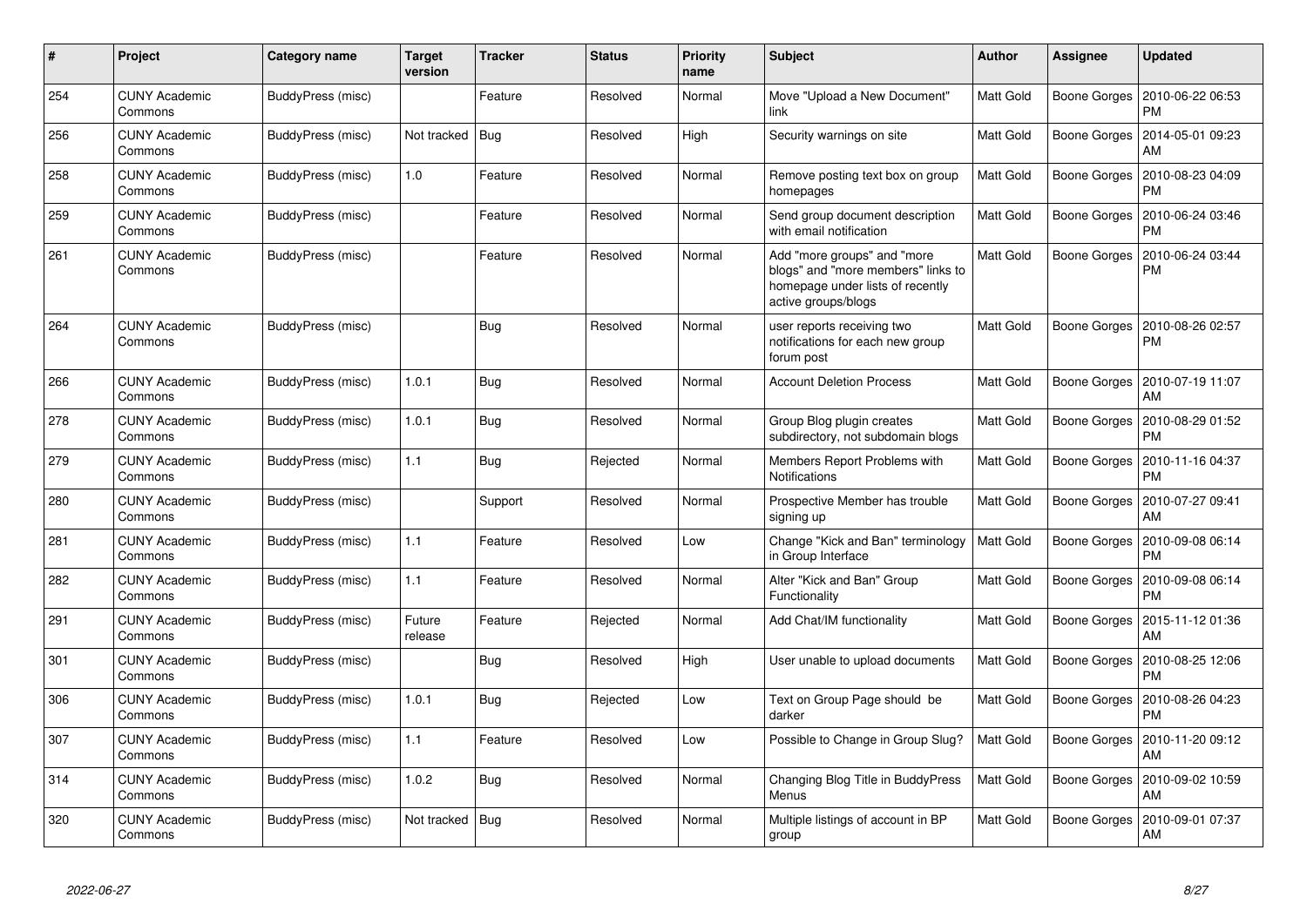| #   | Project                         | Category name     | <b>Target</b><br>version | <b>Tracker</b> | <b>Status</b> | <b>Priority</b><br>name | <b>Subject</b>                                                                                     | <b>Author</b>    | Assignee     | Updated                       |
|-----|---------------------------------|-------------------|--------------------------|----------------|---------------|-------------------------|----------------------------------------------------------------------------------------------------|------------------|--------------|-------------------------------|
| 322 | <b>CUNY Academic</b><br>Commons | BuddyPress (misc) | 1.0.2                    | Feature        | Resolved      | High                    | Raising Limitation on Emailed<br>Invites                                                           | Matt Gold        | Boone Gorges | 2010-09-03 07:07<br>AM        |
| 323 | <b>CUNY Academic</b><br>Commons | BuddyPress (misc) | 1.0.3                    | Bug            | Resolved      | Normal                  | Multiple listings of member account<br>in BP group                                                 | Matt Gold        | Boone Gorges | 2010-09-08 02:40<br>PM        |
| 325 | <b>CUNY Academic</b><br>Commons | BuddyPress (misc) | 1.3                      | Feature        | Resolved      | Normal                  | Add folder hierarchies to Group<br>Documents plugin                                                | Matt Gold        | Boone Gorges | 2011-05-23 01:33<br>AM        |
| 328 | <b>CUNY Academic</b><br>Commons | BuddyPress (misc) | Future<br>release        | Feature        | Duplicate     | Normal                  | <b>Make Group Invitation Status</b><br>Clearer                                                     | Matt Gold        | Boone Gorges | 2010-12-20 11:08<br>AM        |
| 330 | <b>CUNY Academic</b><br>Commons | BuddyPress (misc) | Not tracked              | Feature        | Resolved      | Low                     | Create avatar/gravatar for<br>Commons WP profile page                                              | Matt Gold        | Boone Gorges | 2010-09-10 03:36<br>PM        |
| 332 | <b>CUNY Academic</b><br>Commons | BuddyPress (misc) | 1.0.3                    | Feature        | Resolved      | Low                     | Embed Links in Forum Notification<br>Posts                                                         | <b>Matt Gold</b> | Boone Gorges | 2010-09-14 09:34<br>AM        |
| 339 | <b>CUNY Academic</b><br>Commons | BuddyPress (misc) | Future<br>release        | Feature        | Rejected      | Low                     | Offer Views/Previews of Documents<br>in Group Docs folder                                          | <b>Matt Gold</b> | Boone Gorges | 2010-09-20 09:03<br><b>PM</b> |
| 340 | <b>CUNY Academic</b><br>Commons | BuddyPress (misc) | 1.1                      | <b>Bug</b>     | Resolved      | High                    | BP Admin Bar Menu Mouseover<br><b>Areas Too Sensitive</b>                                          | Matt Gold        | Boone Gorges | 2010-12-01 09:48<br>AM        |
| 346 | <b>CUNY Academic</b><br>Commons | BuddyPress (misc) | 1.0.3                    | <b>Bug</b>     | Resolved      | High                    | News Nav Bar Link on Wiki Pages<br>Points to Wrong Page                                            | Matt Gold        | Boone Gorges | 2010-09-20 05:28<br>PM        |
| 348 | <b>CUNY Academic</b><br>Commons | BuddyPress (misc) | 1.2                      | Feature        | Resolved      | Normal                  | Create status marker to show which<br>invited group members have<br>already received group invites | Matt Gold        | Boone Gorges | 2011-03-08 09:08<br><b>PM</b> |
| 349 | <b>CUNY Academic</b><br>Commons | BuddyPress (misc) | 1.2                      | Feature        | Resolved      | Normal                  | Add explanatory note to Group<br>Send Invites Page                                                 | Matt Gold        | Boone Gorges | 2011-03-08 08:44<br><b>PM</b> |
| 350 | <b>CUNY Academic</b><br>Commons | BuddyPress (misc) | 1.2                      | Feature        | Resolved      | Normal                  | Move "Send Invites" Button                                                                         | Matt Gold        | Boone Gorges | 2010-12-20 11:29<br>AM        |
| 351 | <b>CUNY Academic</b><br>Commons | BuddyPress (misc) | Not tracked              | <b>Bug</b>     | Rejected      | Normal                  | Invited Group Members Aren't<br>Automatically Added to Groups                                      | Matt Gold        | Boone Gorges | 2011-08-22 06:54<br>PM        |
| 352 | <b>CUNY Academic</b><br>Commons | BuddyPress (misc) | 1.1                      | <b>Bug</b>     | Resolved      | Normal                  | Member reports problems with<br>avatar cropping                                                    | Matt Gold        | Boone Gorges | 2010-11-16 05:07<br>PM        |
| 360 | <b>CUNY Academic</b><br>Commons | BuddyPress (misc) | 1.0.3                    | <b>Bug</b>     | Resolved      | High                    | <b>Activity Feed Problems</b>                                                                      | Matt Gold        | Boone Gorges | 2010-09-28 11:45<br>AM        |
| 362 | <b>CUNY Academic</b><br>Commons | BuddyPress (misc) | 1.2                      | Feature        | Resolved      | Low                     | Require Confirmation on Leaving a<br>Group                                                         | Matt Gold        | Boone Gorges | 2011-02-21 02:51<br>PM        |
| 363 | <b>CUNY Academic</b><br>Commons | BuddyPress (misc) | Not tracked              | Bug            | Resolved      | Normal                  | Member listed twice in group                                                                       | Matt Gold        | Boone Gorges | 2010-10-06 10:35<br>AM        |
| 377 | <b>CUNY Academic</b><br>Commons | BuddyPress (misc) | Future<br>release        | Feature        | Assigned      | Normal                  | Like buttons                                                                                       | Matt Gold        | Boone Gorges | 2010-11-16 05:13<br><b>PM</b> |
| 387 | <b>CUNY Academic</b><br>Commons | BuddyPress (misc) | 1.1                      | Bug            | Resolved      | Normal                  | Disable activity replies for group<br>announcements                                                | Matt Gold        | Boone Gorges | 2010-11-16 04:20<br>PM        |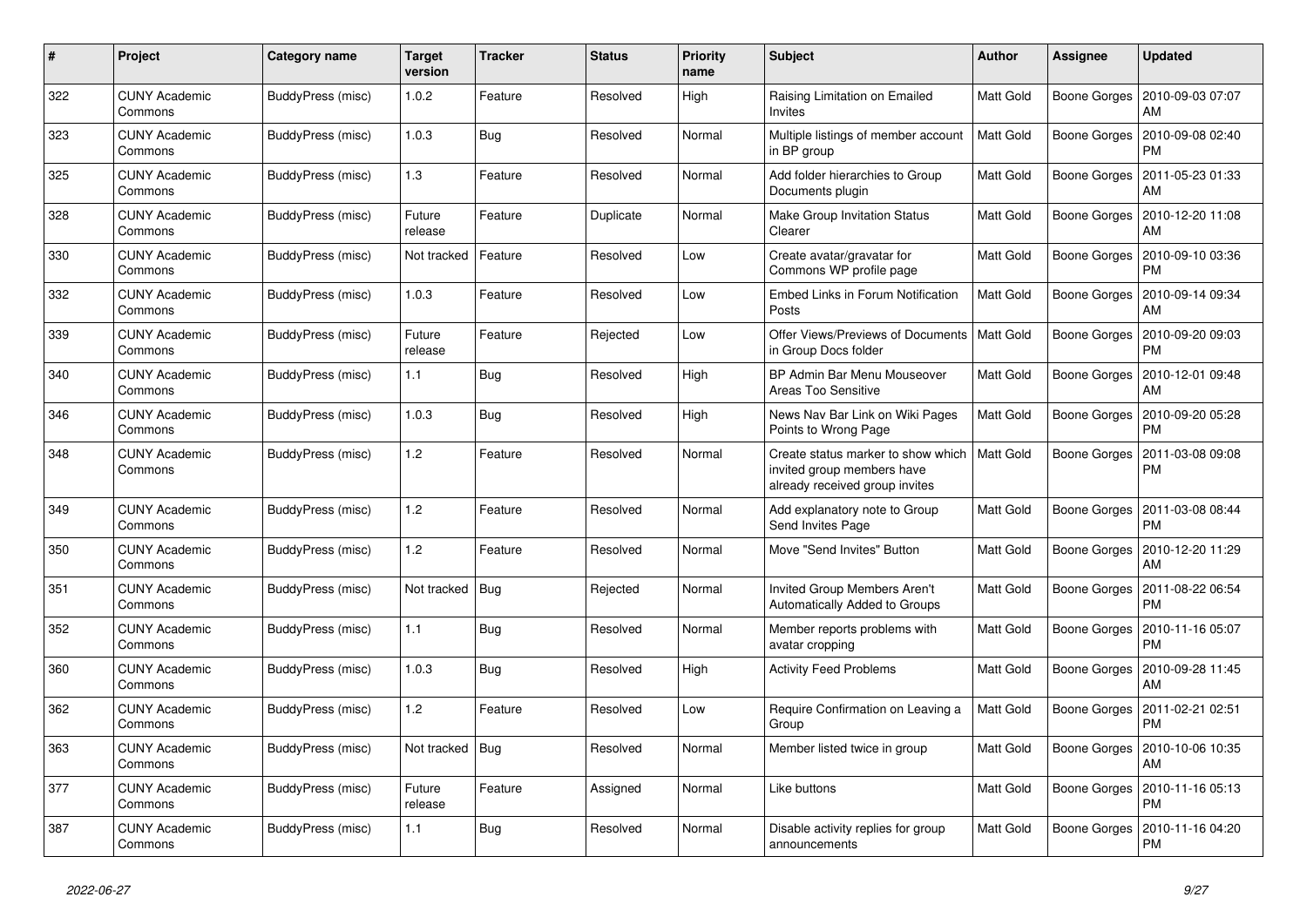| $\#$ | Project                         | Category name     | <b>Target</b><br>version | <b>Tracker</b> | <b>Status</b> | <b>Priority</b><br>name | <b>Subject</b>                                                    | <b>Author</b>    | Assignee            | <b>Updated</b>                |
|------|---------------------------------|-------------------|--------------------------|----------------|---------------|-------------------------|-------------------------------------------------------------------|------------------|---------------------|-------------------------------|
| 402  | <b>CUNY Academic</b><br>Commons | BuddyPress (misc) | Not tracked              | Support        | Resolved      | Normal                  | Name Change Request                                               | <b>Matt Gold</b> | Boone Gorges        | 2016-01-26 12:15<br>AM        |
| 428  | <b>CUNY Academic</b><br>Commons | BuddyPress (misc) | 1.2                      | Feature        | Resolved      | Normal                  | Consider adding Log Out button to<br><b>BP Admin Bar</b>          | <b>Matt Gold</b> | Boone Gorges        | 2010-12-22 12:12<br><b>PM</b> |
| 435  | <b>CUNY Academic</b><br>Commons | BuddyPress (misc) | Future<br>release        | Feature        | Assigned      | Normal                  | Include Avatar Images in Forum<br><b>Post Notification Emails</b> | Matt Gold        | Boone Gorges        | 2010-12-08 12:40<br>PM        |
| 436  | <b>CUNY Academic</b><br>Commons | BuddyPress (misc) | 1.1.1                    | <b>Bug</b>     | Resolved      | Normal                  | Who's Online Widget                                               | Matt Gold        | Boone Gorges        | 2010-12-07 08:14<br>AM        |
| 450  | <b>CUNY Academic</b><br>Commons | BuddyPress (misc) |                          | Bug            | Duplicate     | Normal                  | Email Notifications Summary vs.<br><b>Full Posts</b>              | <b>Matt Gold</b> | Boone Gorges        | 2010-12-08 07:30<br>AM        |
| 451  | <b>CUNY Academic</b><br>Commons | BuddyPress (misc) | Not tracked              | <b>Bug</b>     | Resolved      | High                    | Members Unable to Upload<br>Documents to Groups                   | Matt Gold        | Boone Gorges        | 2010-12-09 12:32<br>PM        |
| 456  | <b>CUNY Academic</b><br>Commons | BuddyPress (misc) | Not tracked              | Bug            | Resolved      | Normal                  | <b>Check Sitewide Plugins</b>                                     | Matt Gold        | Boone Gorges        | 2010-12-21 12:31<br>PM        |
| 457  | <b>CUNY Academic</b><br>Commons | BuddyPress (misc) | 1.1.2                    | <b>Bug</b>     | Resolved      | High                    | Unable to Upload Documents as<br>Forum Attachments                | Matt Gold        | Boone Gorges        | 2010-12-10 06:56<br><b>PM</b> |
| 458  | <b>CUNY Academic</b><br>Commons | BuddyPress (misc) | 1.1.3                    | Bug            | Resolved      | Normal                  | Notifications Not Received for Own<br>Messages                    | <b>Matt Gold</b> | Boone Gorges        | 2010-12-13 08:28<br><b>PM</b> |
| 466  | <b>CUNY Academic</b><br>Commons | BuddyPress (misc) | Not tracked              | <b>Bug</b>     | Rejected      | Normal                  | Friendship Requests coming out of<br>nowhere                      | <b>Matt Gold</b> | Boone Gorges        | 2011-08-22 06:52<br><b>PM</b> |
| 467  | <b>CUNY Academic</b><br>Commons | BuddyPress (misc) | Not tracked              | <b>Bug</b>     | Resolved      | Low                     | CAC Blog no longer listed on<br>BP-Admin Bar "My Blogs" list      | <b>Matt Gold</b> | Boone Gorges        | 2010-12-21 12:38<br><b>PM</b> |
| 486  | <b>CUNY Academic</b><br>Commons | BuddyPress (misc) | 1.1.4                    | Feature        | Resolved      | Normal                  | Add "Post Topic" to Group Forum<br>pages                          | Matt Gold        | Boone Gorges        | 2010-12-16 11:13<br>AM        |
| 498  | <b>CUNY Academic</b><br>Commons | BuddyPress (misc) |                          | Feature        | Duplicate     | Normal                  | Create ability to respond to forum<br>posts by email              | Matt Gold        | Boone Gorges        | 2010-12-20 11:34<br>AM        |
| 500  | <b>CUNY Academic</b><br>Commons | BuddyPress (misc) | Future<br>release        | Feature        | Assigned      | Normal                  | Export Group Data                                                 | Matt Gold        | Boone Gorges        | 2010-12-19 12:09<br><b>PM</b> |
| 506  | <b>CUNY Academic</b><br>Commons | BuddyPress (misc) |                          | Feature        | Rejected      | Normal                  | <b>Attachments for Group</b><br><b>Announcement Posts</b>         | Matt Gold        | <b>Boone Gorges</b> | 2016-10-24 11:20<br>AM        |
| 507  | <b>CUNY Academic</b><br>Commons | BuddyPress (misc) | 1.1.6                    | Bug            | Resolved      | High                    | Invite Anyone Rejects CUNY Email<br>Addresses                     | <b>Matt Gold</b> | Boone Gorges        | 2010-12-21 11:26<br>AM        |
| 510  | <b>CUNY Academic</b><br>Commons | BuddyPress (misc) | 1.2                      | Feature        | Resolved      | Normal                  | Change group slug placement on<br>group admin menu                | Matt Gold        | Boone Gorges        | 2011-02-21 04:51<br><b>PM</b> |
| 527  | <b>CUNY Academic</b><br>Commons | BuddyPress (misc) | 1.1.7                    | <b>Bug</b>     | Resolved      | Low                     | BP Admin Bar Doesn't Show up on<br>Cityscape Theme                | Matt Gold        | Boone Gorges        | 2011-01-04 03:39<br><b>PM</b> |
| 531  | CUNY Academic<br>Commons        | BuddyPress (misc) | 1.1.7                    | <b>Bug</b>     | Resolved      | Low                     | Member reports problems with<br>avatar cropping                   | Matt Gold        | Boone Gorges        | 2011-01-04 05:10<br><b>PM</b> |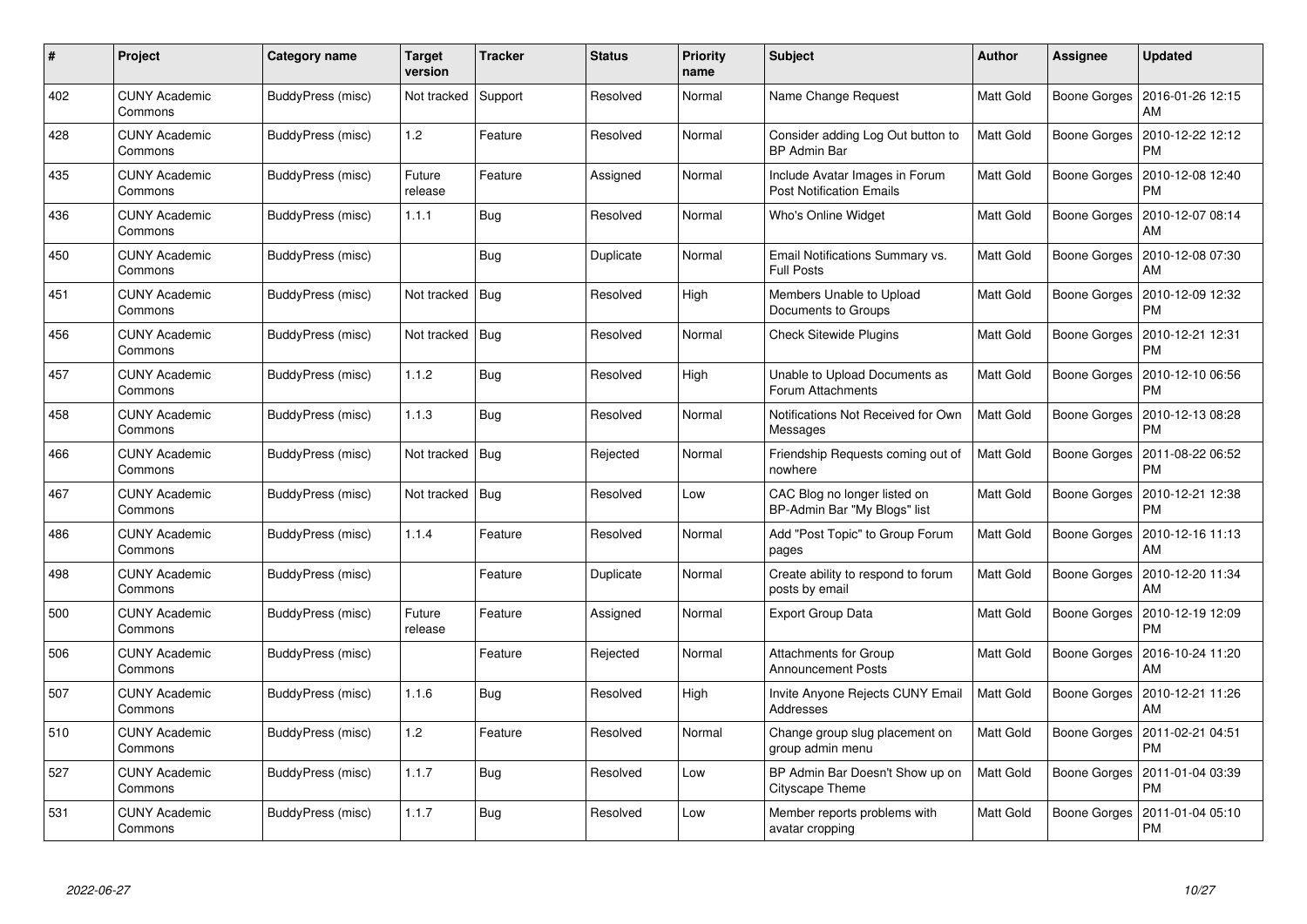| $\#$ | Project                         | <b>Category name</b> | <b>Target</b><br>version | <b>Tracker</b> | <b>Status</b> | <b>Priority</b><br>name | <b>Subject</b>                                                                           | <b>Author</b> | <b>Assignee</b> | <b>Updated</b>                |
|------|---------------------------------|----------------------|--------------------------|----------------|---------------|-------------------------|------------------------------------------------------------------------------------------|---------------|-----------------|-------------------------------|
| 532  | <b>CUNY Academic</b><br>Commons | BuddyPress (misc)    | 1.3                      | Feature        | Resolved      | Normal                  | Allow members to paste in a group<br>of email addresses when sending<br>invites          | Matt Gold     | Boone Gorges    | 2011-09-13 01:12<br><b>PM</b> |
| 533  | <b>CUNY Academic</b><br>Commons | BuddyPress (misc)    | 1.1.8                    | <b>Bug</b>     | Resolved      | Normal                  | Minor CSS issue on group page                                                            | Matt Gold     | Boone Gorges    | 2011-02-02 09:44<br>AM        |
| 538  | <b>CUNY Academic</b><br>Commons | BuddyPress (misc)    | 1.1.8                    | Bug            | Resolved      | Normal                  | News feed assigns incorrect<br>trackback origins                                         | Matt Gold     | Boone Gorges    | 2011-02-02 11:22<br>AM        |
| 539  | <b>CUNY Academic</b><br>Commons | BuddyPress (misc)    | 1.2                      | Feature        | Rejected      | Normal                  | Allow document category names to<br>be edited                                            | Matt Gold     | Boone Gorges    | 2011-01-24 12:52<br><b>PM</b> |
| 540  | <b>CUNY Academic</b><br>Commons | BuddyPress (misc)    | 1.1.8                    | <b>Bug</b>     | Resolved      | Normal                  | Long BP Group Doc Names Hide<br><b>Edit/Delete Options</b>                               | Matt Gold     | Boone Gorges    | 2011-02-02 10:58<br>AM        |
| 546  | <b>CUNY Academic</b><br>Commons | BuddyPress (misc)    | 1.1.8                    | <b>Bug</b>     | Resolved      | Normal                  | Add Group/Group Blog Author<br>Syncing on an Automated Basis to<br>the Group Blog Plugin | Matt Gold     | Boone Gorges    | 2011-02-03 08:44<br>AM        |
| 554  | <b>CUNY Academic</b><br>Commons | BuddyPress (misc)    | Future<br>release        | Feature        | Assigned      | Normal                  | Add Trackback notifications to<br>site-wide activity feed                                | Matt Gold     | Boone Gorges    | 2015-11-09 06:19<br><b>PM</b> |
| 557  | <b>CUNY Academic</b><br>Commons | BuddyPress (misc)    | 1.3                      | Feature        | Rejected      | Normal                  | Denied Size and Extension Alerts<br>on Forum posts                                       | Matt Gold     | Boone Gorges    | 2011-06-17 02:58<br><b>PM</b> |
| 568  | <b>CUNY Academic</b><br>Commons | BuddyPress (misc)    | 1.1.10                   | <b>Bug</b>     | Resolved      | High                    | Member reports trouble uploading<br>documents to groups                                  | Matt Gold     | Boone Gorges    | 2011-02-10 02:33<br><b>PM</b> |
| 574  | <b>CUNY Academic</b><br>Commons | BuddyPress (misc)    | 1.1.10                   | <b>Bug</b>     | Resolved      | High                    | Members unable to read documents<br>posted to groups                                     | Matt Gold     | Boone Gorges    | 2011-02-10 03:01<br><b>PM</b> |
| 590  | <b>CUNY Academic</b><br>Commons | BuddyPress (misc)    | Not tracked              | <b>Bug</b>     | Resolved      | Normal                  | Roadmap Discussion                                                                       | Matt Gold     | Boone Gorges    | 2011-08-22 06:51<br><b>PM</b> |
| 599  | <b>CUNY Academic</b><br>Commons | BuddyPress (misc)    | Future<br>release        | Feature        | Assigned      | Normal                  | Consider adding rating plugins for<br>BuddyPress/BBPress                                 | Matt Gold     | Boone Gorges    | 2011-08-22 06:50<br><b>PM</b> |
| 605  | <b>CUNY Academic</b><br>Commons | BuddyPress (misc)    | 1.1.10                   | <b>Bug</b>     | Rejected      | Normal                  | Member search on Group Invite<br>Page Not Working                                        | Matt Gold     | Boone Gorges    | 2011-02-24 11:41<br><b>PM</b> |
| 606  | <b>CUNY Academic</b><br>Commons | BuddyPress (misc)    | 1.1.10                   | <b>Bug</b>     | Rejected      | Low                     | Avatars don't show up in list of<br>members on group invite tool                         | Matt Gold     | Boone Gorges    | 2011-02-24 11:47<br><b>PM</b> |
| 612  | <b>CUNY Academic</b><br>Commons | BuddyPress (misc)    | 1.1.10                   | Bug            | Resolved      | Normal                  | Member reports trouble uploading<br>documents to groups                                  | Matt Gold     | Boone Gorges    | 2011-03-07 10:12<br><b>PM</b> |
| 613  | <b>CUNY Academic</b><br>Commons | BuddyPress (misc)    | 1.1.10                   | Bug            | Resolved      | Normal                  | Member reports group blog / group<br>member syncing                                      | Matt Gold     | Boone Gorges    | 2011-03-03 09:26<br>AM        |
| 614  | <b>CUNY Academic</b><br>Commons | BuddyPress (misc)    | 1.1.10                   | <b>Bug</b>     | Rejected      | Low                     | Log out button on BP Admin bar<br>covers logo                                            | Matt Gold     | Boone Gorges    | 2011-03-04 05:58<br><b>PM</b> |
| 615  | <b>CUNY Academic</b><br>Commons | BuddyPress (misc)    |                          | Feature        | Rejected      | Low                     | 'Enter" should trigger autocomplete<br>event                                             | Matt Gold     | Boone Gorges    | 2016-10-24 11:49<br>AM        |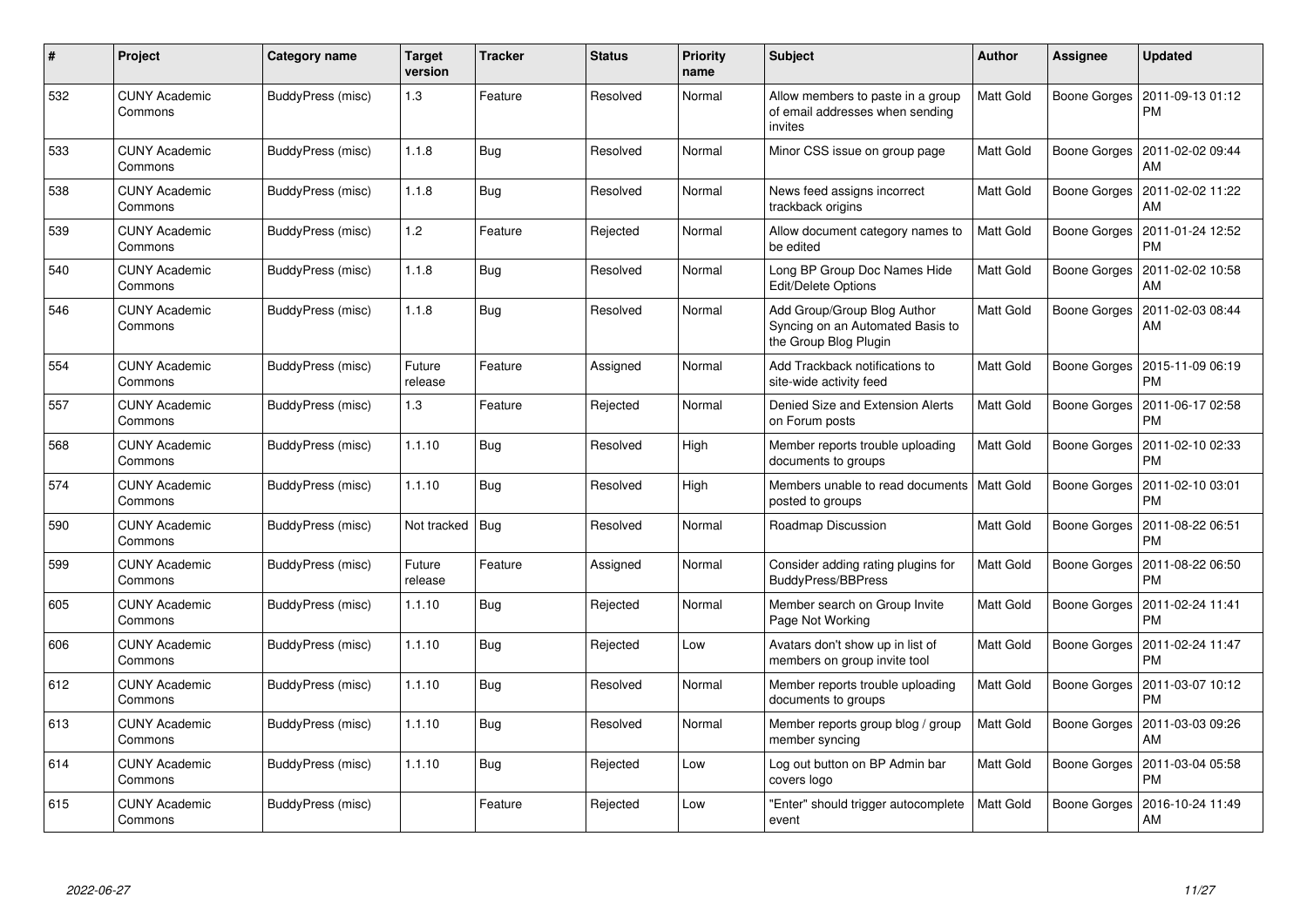| #   | Project                         | <b>Category name</b>     | <b>Target</b><br>version | <b>Tracker</b> | <b>Status</b> | <b>Priority</b><br>name | <b>Subject</b>                                                                                        | Author           | <b>Assignee</b> | <b>Updated</b>                        |
|-----|---------------------------------|--------------------------|--------------------------|----------------|---------------|-------------------------|-------------------------------------------------------------------------------------------------------|------------------|-----------------|---------------------------------------|
| 623 | <b>CUNY Academic</b><br>Commons | <b>BuddyPress (misc)</b> | 1.2                      | Feature        | Resolved      | Normal                  | <b>BuddyPress Docs: Move</b><br>Paste-from-Word Icon Into Top Row<br>of Tiny-MCE icons                | Matt Gold        | Boone Gorges    | 2011-02-28 06:33<br><b>PM</b>         |
| 627 | <b>CUNY Academic</b><br>Commons | <b>BuddyPress (misc)</b> | 1.2                      | Feature        | Resolved      | Normal                  | Add LaTeX support for BP Group<br>Forums                                                              | <b>Matt Gold</b> | Boone Gorges    | 2011-05-09 05:21<br><b>PM</b>         |
| 635 | <b>CUNY Academic</b><br>Commons | BuddyPress (misc)        | Future<br>release        | Feature        | Assigned      | Normal                  | Big Blue Button -<br>Videoconferencing in Groups and<br><b>Blogs</b>                                  | Matt Gold        | Boone Gorges    | 2011-03-14 03:24<br><b>PM</b>         |
| 638 | <b>CUNY Academic</b><br>Commons | BuddyPress (misc)        | 1.1.11                   | Bug            | Resolved      | Normal                  | Email Notifications Include Odd<br>Characters                                                         | <b>Matt Gold</b> | Boone Gorges    | 2011-03-16 11:06<br>AM                |
| 643 | <b>CUNY Academic</b><br>Commons | BuddyPress (misc)        | 1.3                      | Feature        | Resolved      | Normal                  | Create Mechanism to Require<br>People to Fill Out New Identity<br>Profile Field                       | <b>Matt Gold</b> | Boone Gorges    | 2011-10-19 01:50<br><b>PM</b>         |
| 646 | <b>CUNY Academic</b><br>Commons | BuddyPress (misc)        | 1.2                      | Bug            | Resolved      | Low                     | Change Error Message Non<br>Logged-In Users See When<br>Authorized Page is Requested<br>Without Login | Matt Gold        | Boone Gorges    | 2011-03-22 10:28<br>AM                |
| 648 | <b>CUNY Academic</b><br>Commons | <b>BuddyPress (misc)</b> | 1.3                      | Feature        | Resolved      | Normal                  | Create Print functionality for<br><b>BuddyPress Docs</b>                                              | Matt Gold        | Boone Gorges    | 2011-07-19 11:46<br>AM                |
| 649 | <b>CUNY Academic</b><br>Commons | BuddyPress (misc)        | 1.3                      | Feature        | Resolved      | Normal                  | Create Copy All button for<br><b>BuddyPress Docs</b>                                                  | Matt Gold        | Boone Gorges    | 2011-09-13 11:59<br>AM                |
| 651 | CUNY Academic<br>Commons        | BuddyPress (misc)        | Not tracked              | Feature        | Resolved      | Normal                  | Update Roadmap                                                                                        | <b>Matt Gold</b> | Boone Gorges    | 2011-03-26 07:20<br><b>PM</b>         |
| 656 | <b>CUNY Academic</b><br>Commons | BuddyPress (misc)        | 1.2                      | Bug            | Resolved      | Low                     | <b>Conflicting Email Subscription</b><br>Messages                                                     | Matt Gold        | Boone Gorges    | 2011-04-10 10:10<br><b>PM</b>         |
| 660 | <b>CUNY Academic</b><br>Commons | BuddyPress (misc)        | 1.2                      | Bug            | Resolved      | Low                     | HTML Markup appears in activity<br>comment                                                            | <b>Matt Gold</b> | Boone Gorges    | 2011-04-04 02:39<br><b>PM</b>         |
| 674 | <b>CUNY Academic</b><br>Commons | BuddyPress (misc)        | Not tracked              | <b>Bug</b>     | Rejected      | Normal                  | <b>Errant Friend Request?</b>                                                                         | Matt Gold        | Boone Gorges    | 2011-04-06 11:28<br><b>PM</b>         |
| 697 | <b>CUNY Academic</b><br>Commons | BuddyPress (misc)        | 1.3                      | Feature        | Resolved      | Normal                  | Member request: Indented text in<br>Forum Posts                                                       | <b>Matt Gold</b> | Boone Gorges    | 2011-09-13 03:29<br><b>PM</b>         |
| 724 | <b>CUNY Academic</b><br>Commons | BuddyPress (misc)        | 1.2.1                    | Bug            | Rejected      | Normal                  | Word Limit on Email Notifications of<br>Forum Posts?                                                  | <b>Matt Gold</b> | Boone Gorges    | 2011-05-11 12:04<br><b>PM</b>         |
| 731 | <b>CUNY Academic</b><br>Commons | BuddyPress (misc)        | 1.2.1                    | <b>Bug</b>     | Resolved      | Normal                  | Member reports a problem posting<br>to a private group                                                | Matt Gold        |                 | Boone Gorges   2011-05-03 07:10<br>PM |
| 735 | <b>CUNY Academic</b><br>Commons | BuddyPress (misc)        | 1.2.5                    | Feature        | Resolved      | Normal                  | BP Docs - Include Check-Box to<br>Avoid Email Notifications of Minor<br>Edits                         | Matt Gold        | Boone Gorges    | 2011-07-24 11:34<br>AM                |
| 763 | <b>CUNY Academic</b><br>Commons | BuddyPress (misc)        | 1.2.3                    | <b>Bug</b>     | Resolved      | Low                     | Resaving BP Docs Preferences on<br>Same Setting Produces Unclear<br>Error Message                     | Matt Gold        |                 | Boone Gorges   2011-06-02 09:19<br>AM |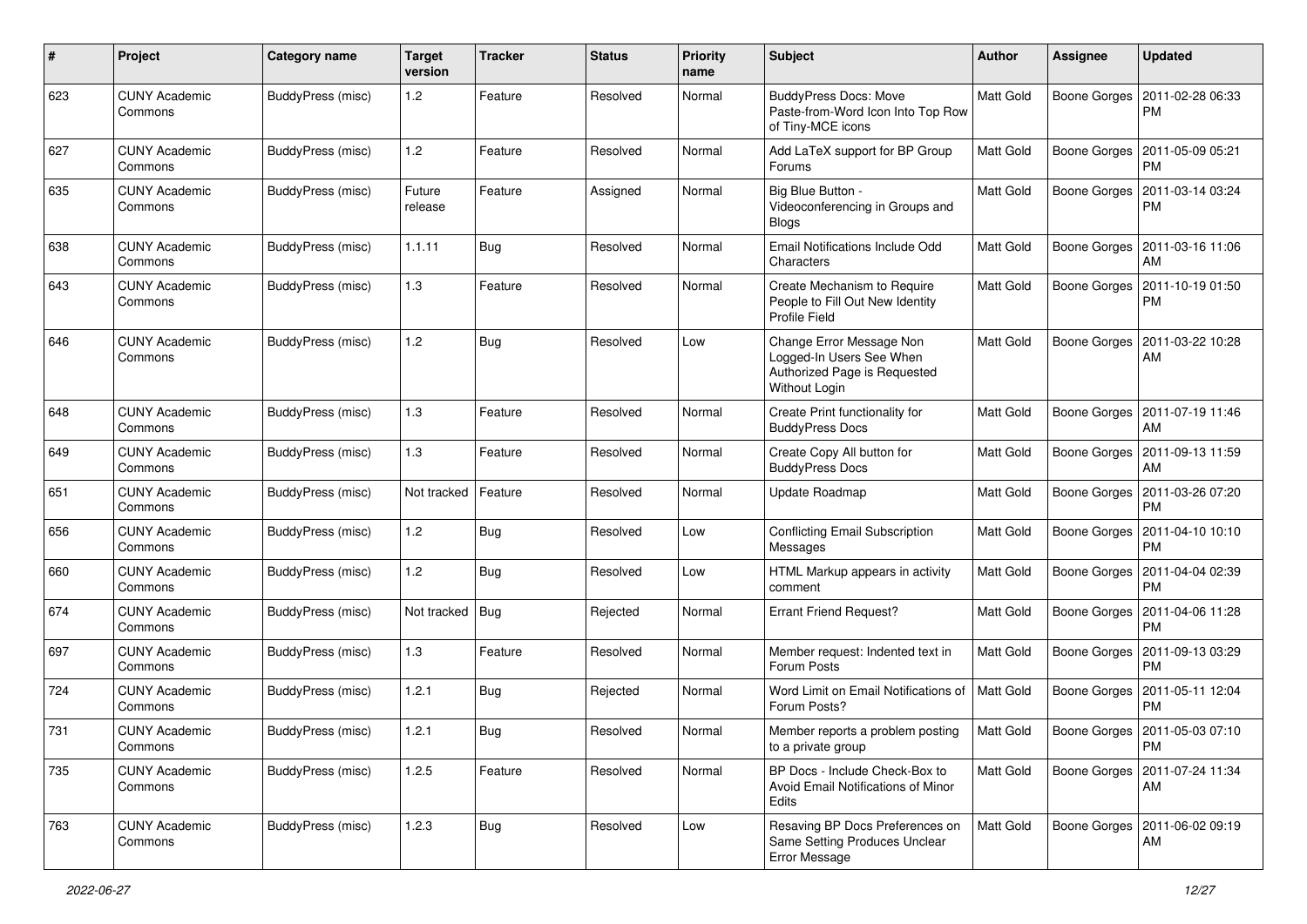| $\#$ | Project                         | Category name     | <b>Target</b><br>version | <b>Tracker</b> | <b>Status</b> | <b>Priority</b><br>name | <b>Subject</b>                                                          | <b>Author</b>    | Assignee            | <b>Updated</b>                |
|------|---------------------------------|-------------------|--------------------------|----------------|---------------|-------------------------|-------------------------------------------------------------------------|------------------|---------------------|-------------------------------|
| 774  | <b>CUNY Academic</b><br>Commons | BuddyPress (misc) | 1.3                      | Feature        | Resolved      | Normal                  | Consider Allowing Email to Be Sent<br><b>Between Unfriended Members</b> | Matt Gold        | Boone Gorges        | 2011-06-16 04:06<br>PM        |
| 778  | <b>CUNY Academic</b><br>Commons | BuddyPress (misc) | 1.2.2                    | Bug            | Resolved      | Normal                  | Private BP Docs Comment<br>Notification in RSS Feed                     | Matt Gold        | Boone Gorges        | 2011-06-02 09:29<br>AM        |
| 782  | <b>CUNY Academic</b><br>Commons | BuddyPress (misc) | 1.2.3                    | Feature        | Resolved      | Normal                  | Add Captcha Plugin                                                      | Matt Gold        | Boone Gorges        | 2011-06-06 10:37<br>AM        |
| 783  | <b>CUNY Academic</b><br>Commons | BuddyPress (misc) | 1.2.4                    | <b>Bug</b>     | Resolved      | Normal                  | <b>Broken Avatar Images</b>                                             | Matt Gold        | Boone Gorges        | 2011-06-06 02:49<br>PM        |
| 806  | <b>CUNY Academic</b><br>Commons | BuddyPress (misc) | 1.2.4                    | <b>Bug</b>     | Resolved      | Normal                  | <b>BP Docs Notification Throttling</b><br>Issues                        | <b>Matt Gold</b> | Boone Gorges        | 2011-06-08 12:17<br><b>PM</b> |
| 810  | <b>CUNY Academic</b><br>Commons | BuddyPress (misc) | 1.2.4                    | Bug            | Resolved      | Normal                  | Can't see all blogs in "My Blogs"                                       | Matt Gold        | Boone Gorges        | 2011-07-12 10:51<br>PM        |
| 905  | <b>CUNY Academic</b><br>Commons | BuddyPress (misc) | 1.2.4                    | <b>Bug</b>     | Resolved      | Low                     | <b>BP Docs Authentication Issue</b>                                     | Matt Gold        | Boone Gorges        | 2011-07-12 01:39<br><b>PM</b> |
| 906  | <b>CUNY Academic</b><br>Commons | BuddyPress (misc) | 1.3                      | Feature        | Resolved      | Low                     | Allow users to edit BP Doc<br>comments                                  | Matt Gold        | Boone Gorges        | 2011-09-14 01:27<br>AM        |
| 908  | <b>CUNY Academic</b><br>Commons | BuddyPress (misc) | 1.2.4                    | Bug            | Resolved      | Normal                  | Free a BP Doc from Locked Status                                        | <b>Matt Gold</b> | Boone Gorges        | 2011-07-02 11:15<br><b>PM</b> |
| 909  | <b>CUNY Academic</b><br>Commons | BuddyPress (misc) |                          | Feature        | Duplicate     | Normal                  | Create Calendar Feature for<br>Groups                                   | Matt Gold        | Boone Gorges        | 2012-07-16 12:38<br><b>PM</b> |
| 929  | <b>CUNY Academic</b><br>Commons | BuddyPress (misc) | Not tracked              | Support        | Resolved      | Normal                  | Request: Change Member ID                                               | Matt Gold        | Boone Gorges        | 2011-07-08 02:25<br><b>PM</b> |
| 950  | <b>CUNY Academic</b><br>Commons | BuddyPress (misc) | 1.2.4                    | <b>Bug</b>     | Rejected      | Normal                  | Spam/Moderation Issue                                                   | Matt Gold        | Boone Gorges        | 2011-07-11 09:15<br>AM        |
| 992  | <b>CUNY Academic</b><br>Commons | BuddyPress (misc) | 1.2.5                    | Bug            | Resolved      | Normal                  | BP Docs comments show up on<br><b>WP Dashboard</b>                      | Matt Gold        | Boone Gorges        | 2011-07-19 02:17<br><b>PM</b> |
| 993  | <b>CUNY Academic</b><br>Commons | BuddyPress (misc) | 1.2.5                    | <b>Bug</b>     | Resolved      | Low                     | <b>BP Docs Notification Issue</b>                                       | Matt Gold        | Boone Gorges        | 2011-07-20 12:10<br>AM        |
| 1117 | <b>CUNY Academic</b><br>Commons | BuddyPress (misc) | 1.2.5                    | <b>Bug</b>     | Resolved      | Normal                  | Character Display Error in Feed                                         | Matt Gold        | <b>Boone Gorges</b> | 2011-09-12 06:29<br>PM        |
| 1145 | <b>CUNY Academic</b><br>Commons | BuddyPress (misc) | 1.2.5                    | Bug            | Resolved      | Low                     | Alert Box on Group Join                                                 | Matt Gold        | Boone Gorges        | 2011-09-12 05:56<br>PM        |
| 1162 | <b>CUNY Academic</b><br>Commons | BuddyPress (misc) | 1.2.5                    | Feature        | Resolved      | Normal                  | Organization of "My Blogs"<br>Dropdown on Nav Bar                       | Matt Gold        | Boone Gorges        | 2011-09-14 01:24<br>AM        |
| 1191 | <b>CUNY Academic</b><br>Commons | BuddyPress (misc) |                          | Feature        | Rejected      | Normal                  | Integrate Zotero Libraries into<br>Individual and Group Profiles        | Matt Gold        | Boone Gorges        | 2015-11-09 05:46<br><b>PM</b> |
| 1199 | CUNY Academic<br>Commons        | BuddyPress (misc) | 1.4                      | Feature        | Resolved      | Normal                  | Add Option for Open Text Field to<br><b>BP Profile Checkbox Fields</b>  | <b>Matt Gold</b> | Boone Gorges        | 2012-08-01 05:23<br><b>PM</b> |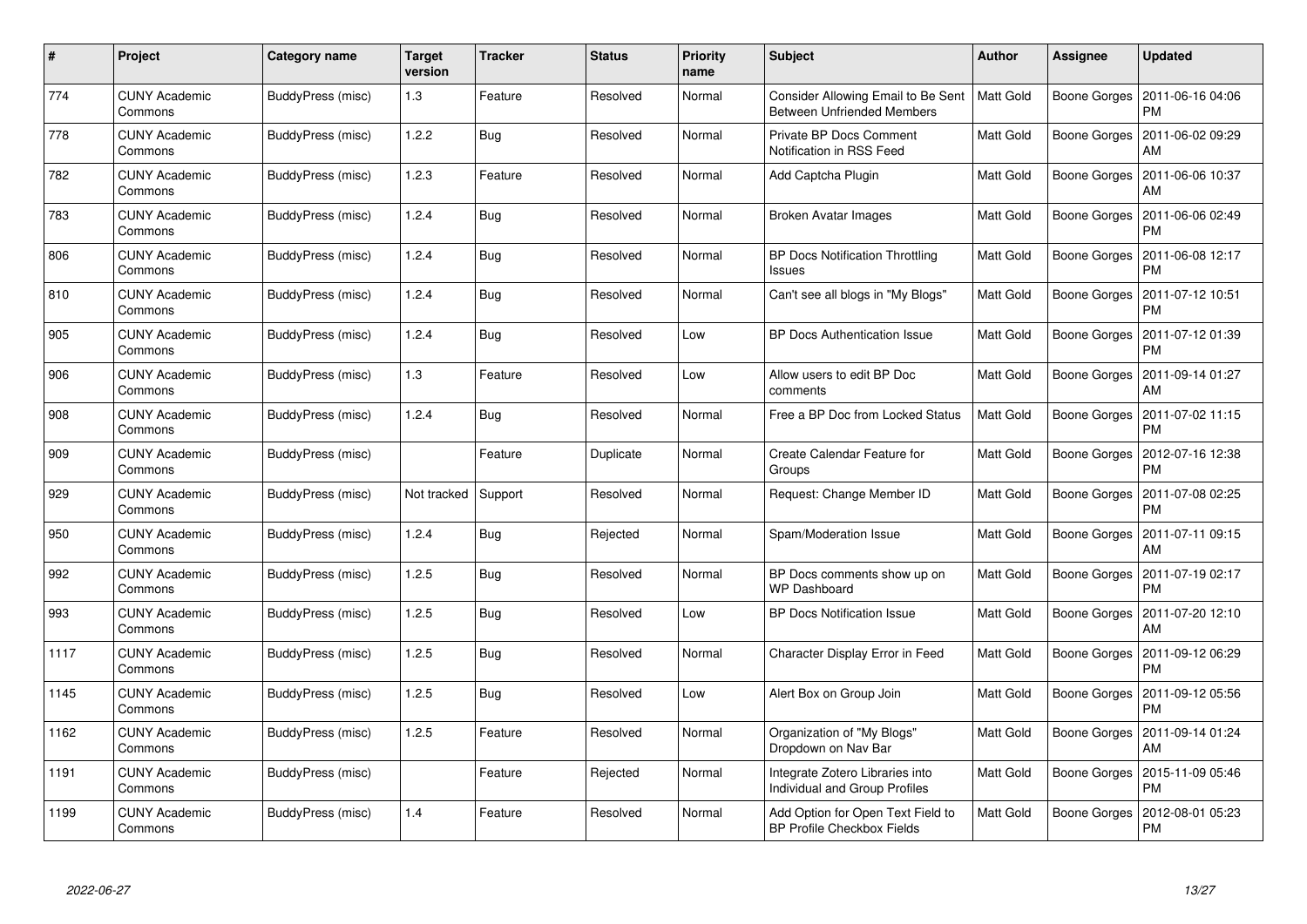| #    | <b>Project</b>                  | Category name     | <b>Target</b><br>version | <b>Tracker</b> | <b>Status</b> | <b>Priority</b><br>name | <b>Subject</b>                                                                            | <b>Author</b>    | Assignee     | <b>Updated</b>                |
|------|---------------------------------|-------------------|--------------------------|----------------|---------------|-------------------------|-------------------------------------------------------------------------------------------|------------------|--------------|-------------------------------|
| 1220 | <b>CUNY Academic</b><br>Commons | BuddyPress (misc) |                          | Feature        | Duplicate     | Normal                  | Create native WordPress version of<br>UserVoice integrated into the<br>Commons            | <b>Matt Gold</b> | Boone Gorges | 2012-08-15 01:15<br><b>PM</b> |
| 1256 | <b>CUNY Academic</b><br>Commons | BuddyPress (misc) | 1.3                      | Feature        | Resolved      | Normal                  | Enable BP Docs by default on<br>Commons groups                                            | Matt Gold        | Boone Gorges | 2011-11-15 02:27<br><b>PM</b> |
| 1294 | <b>CUNY Academic</b><br>Commons | BuddyPress (misc) | Not tracked              | Bug            | Resolved      | Normal                  | Profile Field Search by College Not<br><b>Working Correctly</b>                           | Matt Gold        | Boone Gorges | 2011-12-09 07:11<br>AM        |
| 1321 | <b>CUNY Academic</b><br>Commons | BuddyPress (misc) | 1.2.5                    | Bug            | Duplicate     | Normal                  | BP Doc Comment Doesn't Show Up   Matt Gold<br>on Doc (but does appear in group<br>stream) |                  | Boone Gorges | 2011-11-04 08:04<br><b>AM</b> |
| 1344 | <b>CUNY Academic</b><br>Commons | BuddyPress (misc) | 1.3                      | <b>Bug</b>     | Resolved      | Normal                  | Activity Feed Items not Appearing in   Matt Gold<br>Group                                 |                  | Boone Gorges | 2011-11-14 11:26<br><b>AM</b> |
| 1345 | <b>CUNY Academic</b><br>Commons | BuddyPress (misc) | 1.3                      | <b>Bug</b>     | Resolved      | Normal                  | <b>Consider Adding BuddyPress</b><br>Group for Community Admins and<br>Mods Plugin        | Matt Gold        | Boone Gorges | 2011-11-28 03:17<br><b>PM</b> |
| 1394 | <b>CUNY Academic</b><br>Commons | BuddyPress (misc) | 1.3                      | Feature        | Rejected      | Normal                  | Update Filters to include new BP<br>Profile roles                                         | Matt Gold        | Boone Gorges | 2011-12-09 07:11<br>AM        |
| 1400 | <b>CUNY Academic</b><br>Commons | BuddyPress (misc) | 1.2.7                    | <b>Bug</b>     | Resolved      | Normal                  | Firefox Login Caching Issue                                                               | Matt Gold        | Boone Gorges | 2011-12-06 05:53<br><b>PM</b> |
| 1411 | <b>CUNY Academic</b><br>Commons | BuddyPress (misc) | 1.3.17                   | Feature        | Resolved      | Low                     | <b>Deleting Docs</b>                                                                      | Matt Gold        | Boone Gorges | 2012-07-02 12:43<br><b>PM</b> |
| 1412 | <b>CUNY Academic</b><br>Commons | BuddyPress (misc) | 1.3                      | <b>Bug</b>     | Resolved      | Normal                  | Alter text on pop-up message about   Matt Gold<br>role field                              |                  | Boone Gorges | 2011-12-08 12:58<br><b>PM</b> |
| 1441 | <b>CUNY Academic</b><br>Commons | BuddyPress (misc) | Not tracked              | Support        | Rejected      | Normal                  | Hiding BP Admin bar on a<br>subdomain blog                                                | Matt Gold        | Boone Gorges | 2011-12-14 04:01<br><b>PM</b> |
| 1451 | <b>CUNY Academic</b><br>Commons | BuddyPress (misc) | 1.3.1                    | Bug            | Resolved      | Normal                  | Social Media Profile Icons Not<br>Showing Up Automatically?                               | Matt Gold        | Boone Gorges | 2011-12-15 07:06<br><b>PM</b> |
| 1455 | <b>CUNY Academic</b><br>Commons | BuddyPress (misc) | 1.3.1                    | <b>Bug</b>     | Resolved      | Normal                  | Errant error message on Groups<br>page                                                    | <b>Matt Gold</b> | Boone Gorges | 2011-12-16 02:05<br><b>PM</b> |
| 1487 | <b>CUNY Academic</b><br>Commons | BuddyPress (misc) | 1.3.3                    | Feature        | Resolved      | Normal                  | Bug when using Featured Widget to<br>display a page                                       | <b>Matt Gold</b> | Boone Gorges | 2012-01-10 10:05<br><b>PM</b> |
| 1488 | <b>CUNY Academic</b><br>Commons | BuddyPress (misc) | 1.3.3                    | Bug            | Resolved      | Normal                  | Unable to edit forum post                                                                 | Matt Gold        | Boone Gorges | 2012-01-10 07:20<br><b>PM</b> |
| 1495 | <b>CUNY Academic</b><br>Commons | BuddyPress (misc) | 1.3.3                    | Bug            | Rejected      | Low                     | Newest Member Filter on<br>homepage not working                                           | Matt Gold        | Boone Gorges | 2011-12-22 11:29<br>AM        |
| 1498 | <b>CUNY Academic</b><br>Commons | BuddyPress (misc) | 1.3.3                    | <b>Bug</b>     | Resolved      | Normal                  | Non-Logged in User Redirect<br>Feature not working                                        | Matt Gold        | Boone Gorges | 2012-01-11 04:57<br><b>PM</b> |
| 1503 | <b>CUNY Academic</b><br>Commons | BuddyPress (misc) | 1.3.3                    | Bug            | Resolved      | Normal                  | File list not showing file descriptions                                                   | Matt Gold        | Boone Gorges | 2012-01-10 07:28<br><b>PM</b> |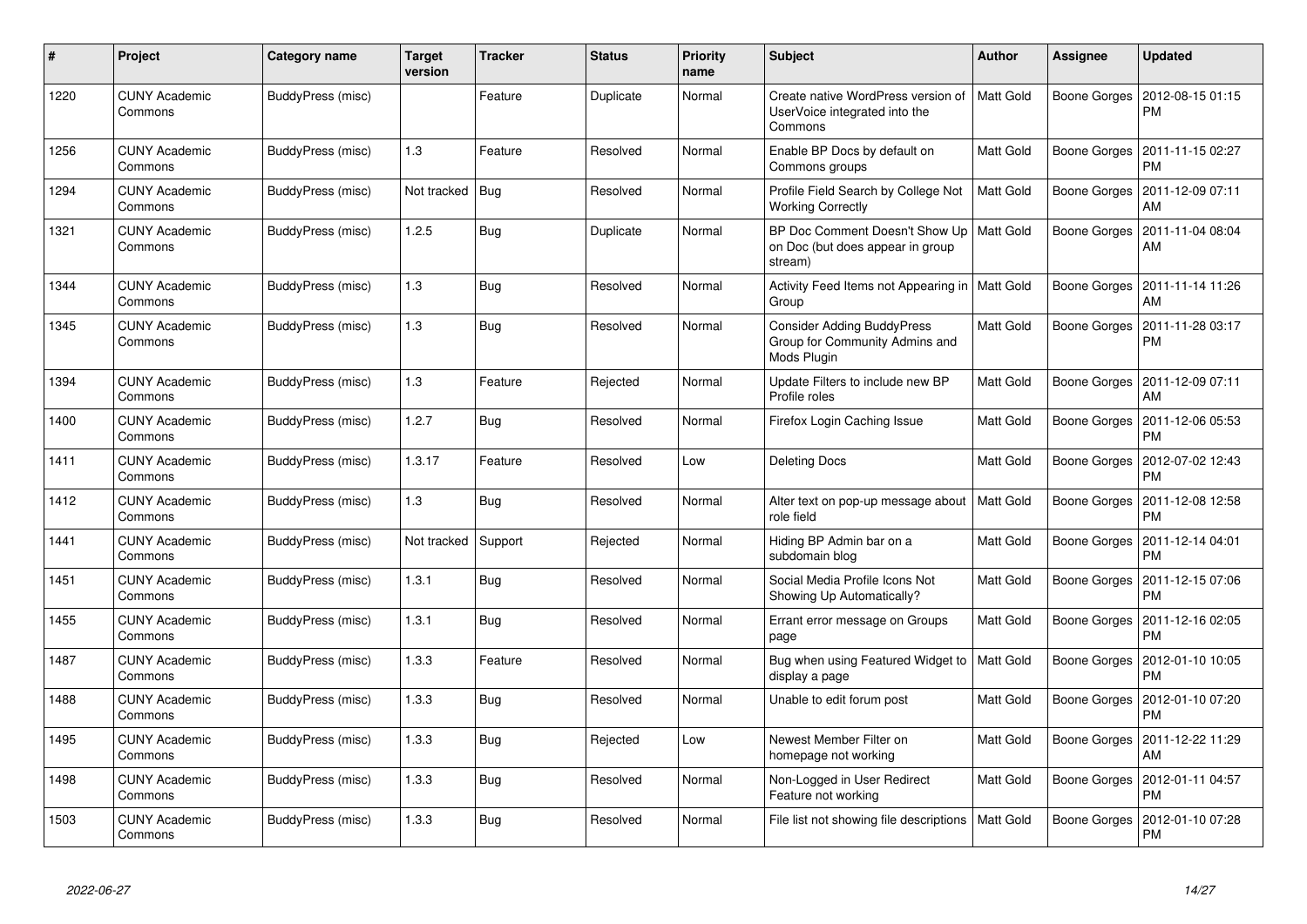| $\#$ | Project                         | <b>Category name</b> | <b>Target</b><br>version | <b>Tracker</b> | <b>Status</b> | <b>Priority</b><br>name | <b>Subject</b>                                                   | <b>Author</b>    | Assignee     | <b>Updated</b>                |
|------|---------------------------------|----------------------|--------------------------|----------------|---------------|-------------------------|------------------------------------------------------------------|------------------|--------------|-------------------------------|
| 1504 | <b>CUNY Academic</b><br>Commons | BuddyPress (misc)    | 1.4                      | Feature        | Resolved      | Normal                  | Allow members to choose multiple<br>colleges on Profile pages    | <b>Matt Gold</b> | Boone Gorges | 2012-08-01 03:34<br>PM        |
| 1505 | <b>CUNY Academic</b><br>Commons | BuddyPress (misc)    | 1.4                      | Feature        | Duplicate     | Normal                  | Allow members to clear past status<br>updates                    | <b>Matt Gold</b> | Boone Gorges | 2012-04-06 04:42<br><b>PM</b> |
| 1507 | <b>CUNY Academic</b><br>Commons | BuddyPress (misc)    | 1.3.3                    | Feature        | Resolved      | Normal                  | Add Custom Sidebar Plugin                                        | <b>Matt Gold</b> | Boone Gorges | 2012-01-10 07:30<br>PM        |
| 1545 | <b>CUNY Academic</b><br>Commons | BuddyPress (misc)    | 1.3.5                    | <b>Bug</b>     | Resolved      | Normal                  | Problem with BP Doc Comment<br>Edit Icon in Forums               | <b>Matt Gold</b> | Boone Gorges | 2012-01-16 06:14<br>PM        |
| 1546 | <b>CUNY Academic</b><br>Commons | BuddyPress (misc)    | 1.3.5                    | <b>Bug</b>     | Resolved      | Low                     | Unable to view comparative<br>document history in BP Docs        | Matt Gold        | Boone Gorges | 2012-01-17 06:13<br><b>PM</b> |
| 1555 | <b>CUNY Academic</b><br>Commons | BuddyPress (misc)    | 1.3.6                    | <b>Bug</b>     | Resolved      | Low                     | Sticky forum post shows up twice in<br>post listings             | Matt Gold        | Boone Gorges | 2012-02-08 06:44<br><b>PM</b> |
| 1556 | <b>CUNY Academic</b><br>Commons | BuddyPress (misc)    | 1.3.6                    | Feature        | Rejected      | Normal                  | New option for College profile field                             | Matt Gold        | Boone Gorges | 2012-01-19 08:12<br>AM        |
| 1558 | <b>CUNY Academic</b><br>Commons | BuddyPress (misc)    | 1.3.6                    | <b>Bug</b>     | Resolved      | Normal                  | Login Issues                                                     | Matt Gold        | Boone Gorges | 2012-02-08 06:40<br><b>PM</b> |
| 1560 | <b>CUNY Academic</b><br>Commons | BuddyPress (misc)    | 1.3.12                   | Outreach       | Resolved      | Normal                  | Add social media icons/info to<br>About page and Contact Us page | <b>Matt Gold</b> | Boone Gorges | 2012-04-12 09:07<br>AM        |
| 1571 | <b>CUNY Academic</b><br>Commons | BuddyPress (misc)    | 1.3.6                    | <b>Bug</b>     | Resolved      | Low                     | Non-CUNY Sign-Up Code Pages<br>Published                         | <b>Matt Gold</b> | Boone Gorges | 2012-02-08 04:46<br>PM        |
| 1614 | <b>CUNY Academic</b><br>Commons | BuddyPress (misc)    | 1.3.11                   | Bug            | Resolved      | Normal                  | Non-CUNY Sign-Up Code<br>Disappears After Creation               | Matt Gold        | Boone Gorges | 2012-04-05 01:50<br>AM        |
| 1615 | <b>CUNY Academic</b><br>Commons | BuddyPress (misc)    |                          | Feature        | Duplicate     | Low                     | Forum search                                                     | Matt Gold        | Boone Gorges | 2012-02-04 10:22<br>AM        |
| 1616 | <b>CUNY Academic</b><br>Commons | BuddyPress (misc)    | 1.3.7                    | <b>Bug</b>     | Resolved      | Low                     | BP Docs timeout issue                                            | Matt Gold        | Boone Gorges | 2012-02-21 03:23<br><b>PM</b> |
| 1624 | <b>CUNY Academic</b><br>Commons | BuddyPress (misc)    | Future<br>release        | Feature        | Rejected      | Low                     | Group's announcements disappear<br>when group privacy changed    | Matt Gold        | Boone Gorges | 2012-02-29 09:31<br>AM        |
| 1672 | <b>CUNY Academic</b><br>Commons | BuddyPress (misc)    | 1.3.11                   | Bug            | Resolved      | Normal                  | Activity replies in groups                                       | Matt Gold        | Boone Gorges | 2012-04-04 09:37<br>AM        |
| 1784 | <b>CUNY Academic</b><br>Commons | BuddyPress (misc)    | 1.3.11                   | <b>Bug</b>     | Resolved      | Normal                  | Date/Content Problems on Forum<br>digest emails                  | Matt Gold        | Boone Gorges | 2012-04-03 08:28<br>PM        |
| 1794 | <b>CUNY Academic</b><br>Commons | BuddyPress (misc)    | 1.3.10                   | <b>Bug</b>     | Resolved      | Normal                  | Remove "Notice anything new"<br>notification                     | Matt Gold        | Boone Gorges | 2012-03-29 09:45<br><b>PM</b> |
| 1859 | <b>CUNY Academic</b><br>Commons | BuddyPress (misc)    | 1.3.13                   | <b>Bug</b>     | Resolved      | Low                     | Orthographical error on page in the<br>sign-up process           | Matt Gold        | Boone Gorges | 2012-05-02 11:43<br>AM        |
| 1881 | CUNY Academic<br>Commons        | BuddyPress (misc)    | 1.3.13                   | Bug            | Resolved      | Low                     | Double forum notification received                               | Matt Gold        | Boone Gorges | 2012-05-22 02:51<br><b>PM</b> |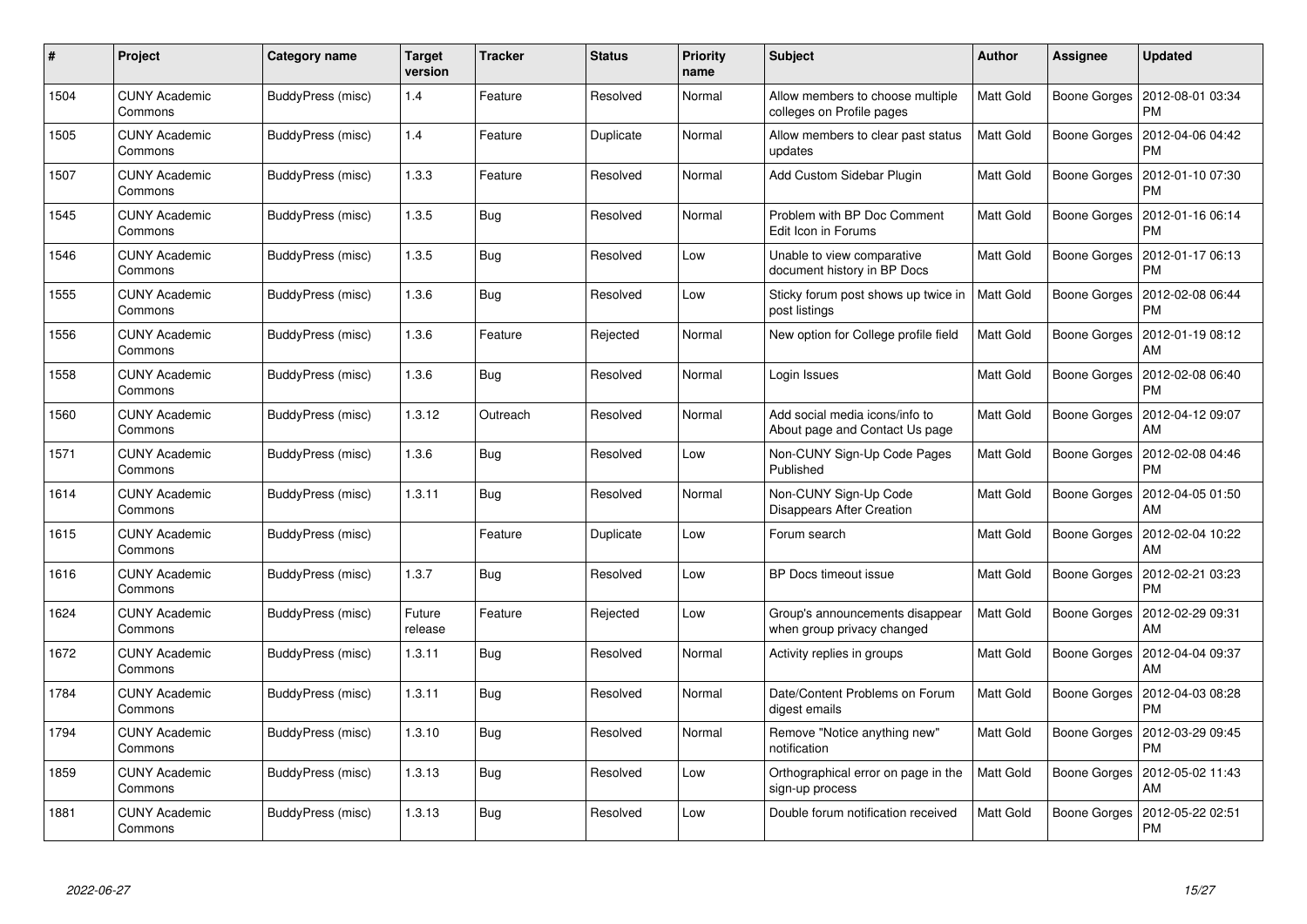| #    | Project                         | <b>Category name</b> | <b>Target</b><br>version | <b>Tracker</b> | <b>Status</b> | <b>Priority</b><br>name | <b>Subject</b>                                                                      | <b>Author</b>    | Assignee     | <b>Updated</b>                |
|------|---------------------------------|----------------------|--------------------------|----------------|---------------|-------------------------|-------------------------------------------------------------------------------------|------------------|--------------|-------------------------------|
| 1953 | <b>CUNY Academic</b><br>Commons | BuddyPress (misc)    | 1.3.15                   | <b>Bug</b>     | Resolved      | Normal                  | Email forum notification formatting<br>issue                                        | <b>Matt Gold</b> | Boone Gorges | 2012-06-21 03:32<br><b>PM</b> |
| 1979 | <b>CUNY Academic</b><br>Commons | BuddyPress (misc)    | 1.4                      | <b>Bug</b>     | Rejected      | Normal                  | Received two notifications of an<br>activity update                                 | <b>Matt Gold</b> | Boone Gorges | 2012-07-12 10:43<br>AM        |
| 1990 | <b>CUNY Academic</b><br>Commons | BuddyPress (misc)    | 1.3.17                   | <b>Bug</b>     | Resolved      | Low                     | In Forum post list, member avatar<br>partially obscures member name                 | Matt Gold        | Boone Gorges | 2012-07-29 08:42<br><b>PM</b> |
| 1997 | <b>CUNY Academic</b><br>Commons | BuddyPress (misc)    | 1.4.6                    | <b>Bug</b>     | Resolved      | Normal                  | Forum post notification didn't<br>indicate image attachments                        | Matt Gold        | Boone Gorges | 2012-09-23 05:03<br>PM        |
| 2033 | <b>CUNY Academic</b><br>Commons | BuddyPress (misc)    |                          | Feature        | Rejected      | Normal                  | Allow status update to be deleted<br>directly from profile page                     | Matt Gold        | Boone Gorges | 2012-08-10 04:51<br>PM        |
| 2040 | <b>CUNY Academic</b><br>Commons | BuddyPress (misc)    | 1.4.2                    | <b>Bug</b>     | Resolved      | Normal                  | RBE on BP Docs Edits?                                                               | Matt Gold        | Boone Gorges | 2012-08-14 08:13<br>AM        |
| 2041 | <b>CUNY Academic</b><br>Commons | BuddyPress (misc)    | 1.4.2                    | <b>Bug</b>     | Resolved      | Low                     | Vertical Alignment on BP Doc<br>"delete" hoverlink                                  | Matt Gold        | Boone Gorges | 2012-08-13 10:54<br><b>PM</b> |
| 2045 | <b>CUNY Academic</b><br>Commons | BuddyPress (misc)    |                          | <b>Bug</b>     | Duplicate     | Normal                  | Double Post/RBE Notification                                                        | Matt Gold        | Boone Gorges | 2012-08-15 08:53<br>AM        |
| 2052 | <b>CUNY Academic</b><br>Commons | BuddyPress (misc)    |                          | <b>Bug</b>     | Rejected      | Normal                  | <b>RBE Not Enabled?</b>                                                             | Matt Gold        | Boone Gorges | 2012-08-18 09:16<br><b>PM</b> |
| 2053 | <b>CUNY Academic</b><br>Commons | BuddyPress (misc)    | 1.4.6                    | Feature        | Resolved      | Normal                  | RBE on BP Docs                                                                      | Matt Gold        | Boone Gorges | 2012-10-01 04:14<br><b>PM</b> |
| 2057 | <b>CUNY Academic</b><br>Commons | BuddyPress (misc)    | 1.4.3                    | Bug            | Resolved      | Normal                  | Newest/Active/Popular Filters Not<br>working on Homepage List of<br>Groups, Members | Matt Gold        | Boone Gorges | 2012-08-23 03:18<br>PM        |
| 2066 | <b>CUNY Academic</b><br>Commons | BuddyPress (misc)    | 1.5                      | Feature        | Resolved      | Low                     | Public Blog Posts Associated with<br>Private Groups showing up in<br>Sitewide feed  | Matt Gold        | Boone Gorges | 2013-08-09 08:24<br><b>PM</b> |
| 2090 | <b>CUNY Academic</b><br>Commons | BuddyPress (misc)    |                          | Feature        | Rejected      | Normal                  | Create Course Group Template that<br>includes notifications of new blog<br>posts    | Matt Gold        | Boone Gorges | 2012-12-18 10:59<br>AM        |
| 2101 | <b>CUNY Academic</b><br>Commons | BuddyPress (misc)    | 1.5                      | Feature        | Resolved      | Low                     | Provide Site Admins Access to<br>Send Invites Menus                                 | Matt Gold        | Boone Gorges | 2013-08-01 09:07<br>PM        |
| 2106 | <b>CUNY Academic</b><br>Commons | BuddyPress (misc)    | Not tracked              | Support        | Resolved      | Normal                  | Blog posts part of group activity<br>feed                                           | Matt Gold        | Boone Gorges | 2016-01-26 12:30<br>AM        |
| 2121 | <b>CUNY Academic</b><br>Commons | BuddyPress (misc)    | 1.4.6                    | <b>Bug</b>     | Resolved      | Low                     | Email notification of forum post<br>omits hyperlinked word                          | Matt Gold        | Boone Gorges | 2012-09-30 09:05<br>AM        |
| 2129 | <b>CUNY Academic</b><br>Commons | BuddyPress (misc)    | 1.4.6                    | <b>Bug</b>     | Resolved      | Low                     | […]                                                                                 | Matt Gold        | Boone Gorges | 2012-09-30 09:53<br>AM        |
| 2169 | <b>CUNY Academic</b><br>Commons | BuddyPress (misc)    | Not tracked              | Feature        | Resolved      | Normal                  | Increase Maximum Number of<br>Invite Anyone Invites                                 | Matt Gold        | Boone Gorges | 2012-10-04 07:36<br>AM        |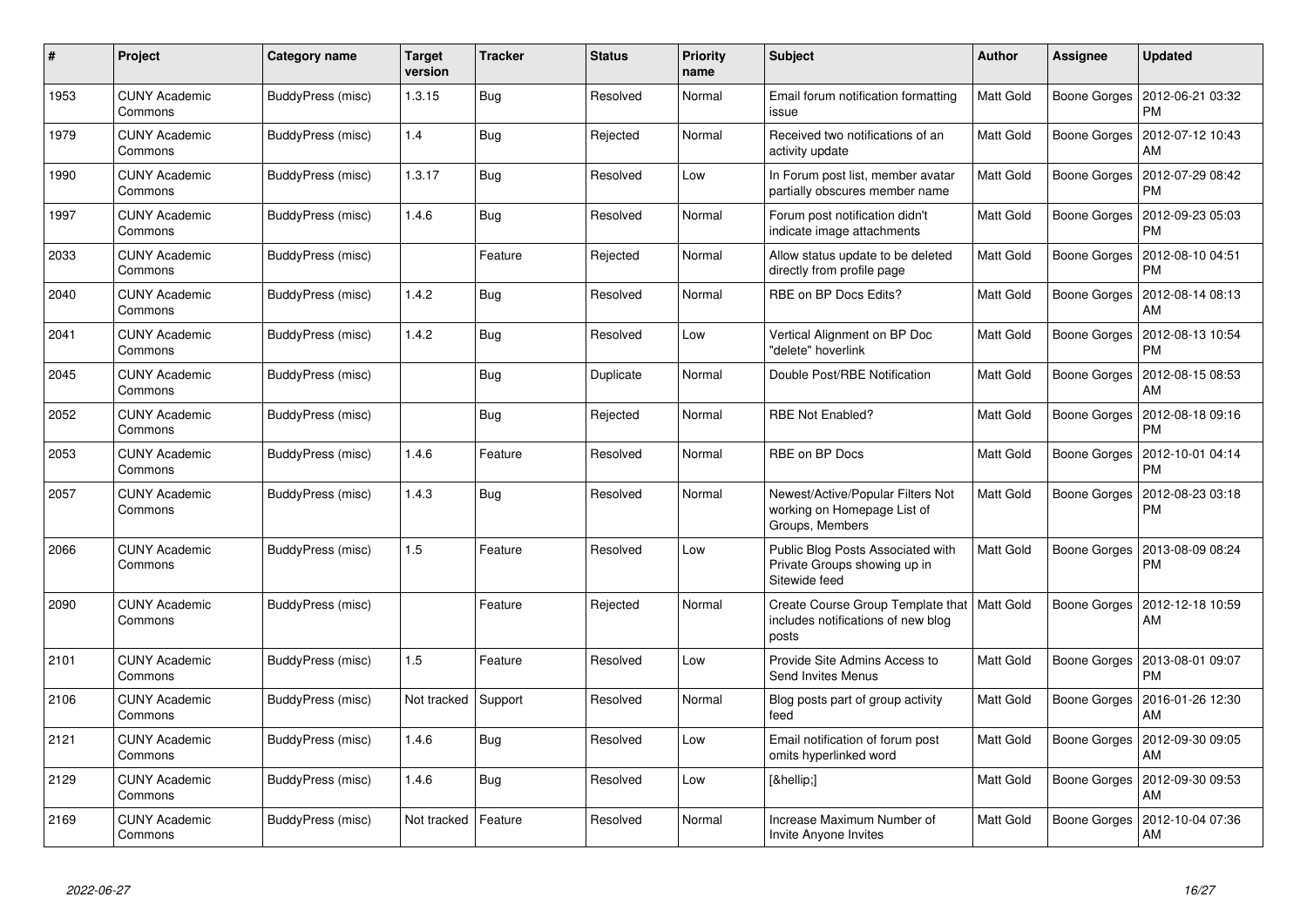| #    | Project                         | Category name            | <b>Target</b><br>version | <b>Tracker</b> | <b>Status</b> | <b>Priority</b><br>name | <b>Subject</b>                                                | <b>Author</b>    | Assignee     | Updated                       |
|------|---------------------------------|--------------------------|--------------------------|----------------|---------------|-------------------------|---------------------------------------------------------------|------------------|--------------|-------------------------------|
| 2183 | <b>CUNY Academic</b><br>Commons | BuddyPress (misc)        | Not tracked              | Support        | Resolved      | Normal                  | Limit on group membership                                     | Matt Gold        | Boone Gorges | 2012-10-12 03:40<br><b>PM</b> |
| 2184 | <b>CUNY Academic</b><br>Commons | BuddyPress (misc)        | 1.4.9                    | Support        | Resolved      | Normal                  | Adjust Invite Directions to include<br>info about max invites | Matt Gold        | Boone Gorges | 2012-11-03 04:23<br><b>PM</b> |
| 2221 | <b>CUNY Academic</b><br>Commons | BuddyPress (misc)        |                          | Bug            | Duplicate     | Low                     | Spacing error on BP Doc comments                              | <b>Matt Gold</b> | Boone Gorges | 2012-10-30 10:03<br>AM        |
| 2251 | <b>CUNY Academic</b><br>Commons | BuddyPress (misc)        | 1.4.13                   | <b>Bug</b>     | Resolved      | Low                     | From address of forum notifications                           | Matt Gold        | Boone Gorges | 2013-02-03 01:56<br>PM        |
| 2360 | <b>CUNY Academic</b><br>Commons | BuddyPress (misc)        | 1.5                      | Feature        | Resolved      | Low                     | Confirmation before File Deletion                             | Matt Gold        | Boone Gorges | 2013-08-01 09:08<br><b>PM</b> |
| 2385 | <b>CUNY Academic</b><br>Commons | BuddyPress (misc)        | 1.4.18                   | Bug            | Resolved      | Normal                  | Sitewide nav bar not appearing                                | Matt Gold        | Boone Gorges | 2013-01-24 10:21<br>AM        |
| 2387 | <b>CUNY Academic</b><br>Commons | <b>BuddyPress (misc)</b> | 1.4.19                   | <b>Bug</b>     | Resolved      | Low                     | File upload notifications contain<br>escape characters        | Matt Gold        | Boone Gorges | 2013-02-11 02:21<br><b>PM</b> |
| 2415 | <b>CUNY Academic</b><br>Commons | BuddyPress (misc)        | 1.4.19                   | <b>Bug</b>     | Resolved      | Normal                  | Remove "Popular" link on<br>homepage members widget           | Matt Gold        | Boone Gorges | 2013-02-12 10:05<br>PM        |
| 2468 | <b>CUNY Academic</b><br>Commons | BuddyPress (misc)        | Not tracked              | Support        | Resolved      | Normal                  | Group files total and individual size<br>limit?               | <b>Matt Gold</b> | Boone Gorges | 2013-02-20 10:31<br><b>PM</b> |
| 2519 | <b>CUNY Academic</b><br>Commons | BuddyPress (misc)        |                          | Bug            | Rejected      | Low                     | User doesn't show up in site search                           | <b>Matt Gold</b> | Boone Gorges | 2014-05-01 08:33<br>PM        |
| 2595 | <b>CUNY Academic</b><br>Commons | BuddyPress (misc)        | 1.4.29                   | <b>Bug</b>     | Resolved      | Low                     | Group invitation script                                       | Matt Gold        | Boone Gorges | 2013-06-02 04:06<br>PM        |
| 2596 | <b>CUNY Academic</b><br>Commons | BuddyPress (misc)        |                          | <b>Bug</b>     | Rejected      | Normal                  | Homepage Recent blog posts<br>widget display                  | Matt Gold        | Boone Gorges | 2013-05-23 10:50<br>PM        |
| 2706 | <b>CUNY Academic</b><br>Commons | BuddyPress (misc)        | 1.6.4                    | Bug            | Resolved      | Normal                  | Problem sending group invitations                             | <b>Matt Gold</b> | Boone Gorges | 2014-05-18 11:36<br>AM        |
| 2711 | <b>CUNY Academic</b><br>Commons | BuddyPress (misc)        | 1.5.1                    | Feature        | Resolved      | Normal                  | Add Change Avatar Link/Interface<br>to Profile Editing Page   | Matt Gold        | Boone Gorges | 2013-08-28 12:40<br>PM        |
| 2712 | <b>CUNY Academic</b><br>Commons | BuddyPress (misc)        | 1.5.0.1                  | <b>Bug</b>     | Resolved      | Normal                  | Font Size in BP Profile Menu<br>Should be Larger              | Matt Gold        | Boone Gorges | 2013-08-23 04:36<br>PM        |
| 2713 | <b>CUNY Academic</b><br>Commons | BuddyPress (misc)        | 1.5.1                    | Feature        | Resolved      | Normal                  | Lighten Brief Descriptor Text Color                           | <b>Matt Gold</b> | Boone Gorges | 2013-08-28 12:58<br>PM        |
| 2714 | <b>CUNY Academic</b><br>Commons | BuddyPress (misc)        | 1.5.0.1                  | Bug            | Resolved      | Normal                  | Font and Font Size Inconsistent in<br>Commons Profile         | Matt Gold        | Boone Gorges | 2013-08-23 04:17<br><b>PM</b> |
| 2729 | <b>CUNY Academic</b><br>Commons | BuddyPress (misc)        | 1.5.0.2                  | Bug            | Resolved      | Urgent                  | Update Positions to Include Missing<br>Colleges               | <b>Matt Gold</b> | Boone Gorges | 2013-08-26 09:54<br>AM        |
| 2730 | <b>CUNY Academic</b><br>Commons | BuddyPress (misc)        |                          | <b>Bug</b>     | Duplicate     | Normal                  | Limits on Publications Entry Field                            | Matt Gold        | Boone Gorges | 2013-08-29 09:36<br>AM        |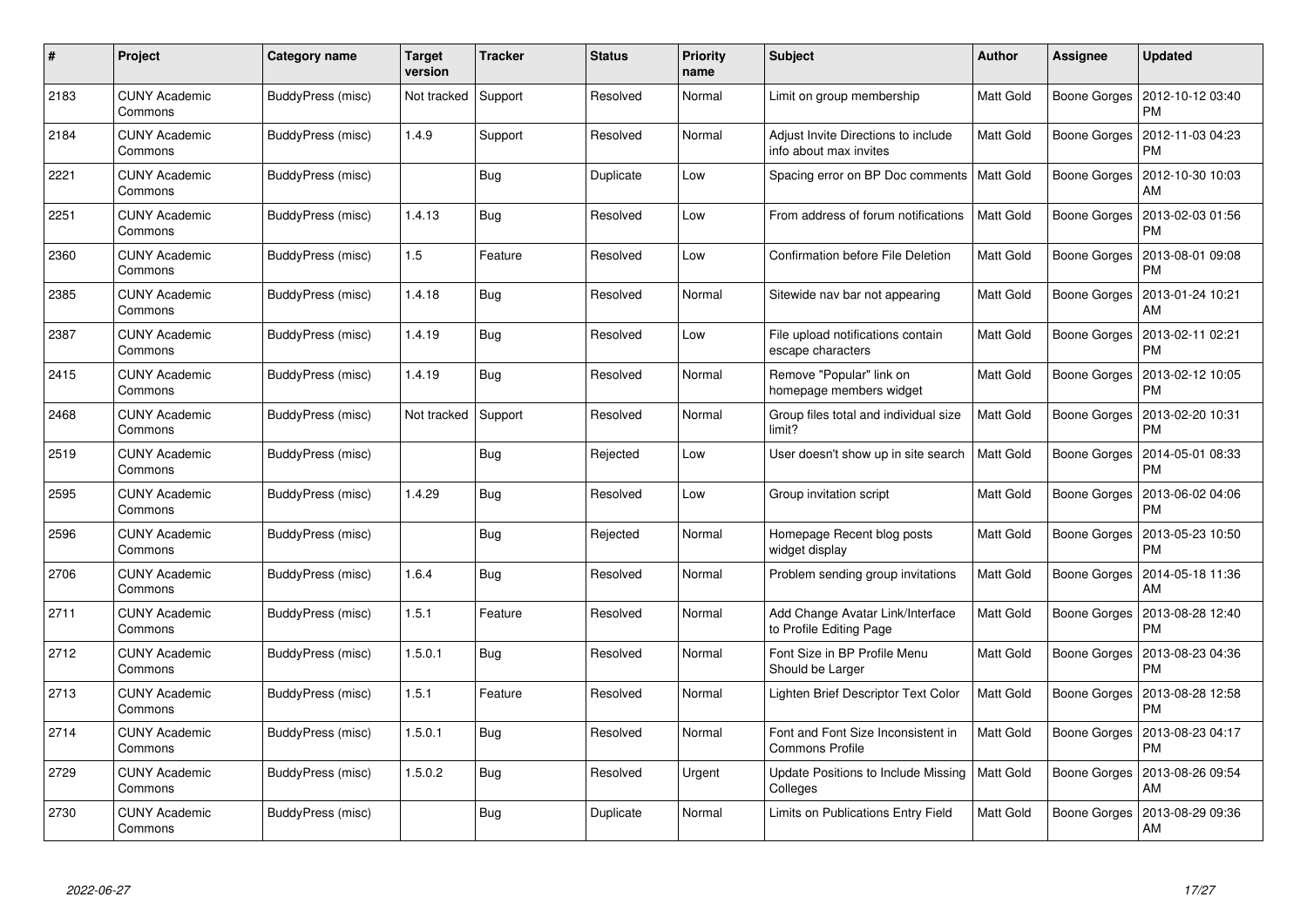| #    | Project                         | <b>Category name</b> | <b>Target</b><br>version | <b>Tracker</b> | <b>Status</b> | <b>Priority</b><br>name | Subject                                                                                 | Author           | Assignee            | <b>Updated</b>                               |
|------|---------------------------------|----------------------|--------------------------|----------------|---------------|-------------------------|-----------------------------------------------------------------------------------------|------------------|---------------------|----------------------------------------------|
| 2731 | <b>CUNY Academic</b><br>Commons | BuddyPress (misc)    | Not tracked              | Support        | Resolved      | Normal                  | <b>Profile Positions Question</b>                                                       | Matt Gold        | <b>Boone Gorges</b> | 2013-08-26 08:41<br>AM                       |
| 2732 | <b>CUNY Academic</b><br>Commons | BuddyPress (misc)    | 1.5.1                    | Feature        | Resolved      | Normal                  | Return users to profile public view<br>after editing save                               | Matt Gold        | Boone Gorges        | 2013-08-28 12:53<br><b>PM</b>                |
| 2735 | <b>CUNY Academic</b><br>Commons | BuddyPress (misc)    | 1.5.1                    | <b>Bug</b>     | Resolved      | Normal                  | Profile Incorrectly Shortens About<br>You Field                                         | Matt Gold        | Boone Gorges        | 2013-08-28 11:36<br>AM                       |
| 2737 | <b>CUNY Academic</b><br>Commons | BuddyPress (misc)    | 1.5.0.2                  | <b>Bug</b>     | Resolved      | Urgent                  | CAC Not allowing CUNY Addresses<br>to Register                                          | Matt Gold        | <b>Boone Gorges</b> | 2013-08-26 05:43<br><b>PM</b>                |
| 2738 | <b>CUNY Academic</b><br>Commons | BuddyPress (misc)    | 1.5.0.2                  | <b>Bug</b>     | Resolved      | High                    | Users Unable to Change Email<br>Address in Settings                                     | <b>Matt Gold</b> | Boone Gorges        | 2013-08-28 09:05<br><b>PM</b>                |
| 2755 | <b>CUNY Academic</b><br>Commons | BuddyPress (misc)    | 1.5.1                    | <b>Bug</b>     | Resolved      | Normal                  | Alphabetize list of colleges in<br>positions drop-down                                  | Matt Gold        | <b>Boone Gorges</b> | 2013-08-29 09:30<br>AM                       |
| 2763 | <b>CUNY Academic</b><br>Commons | BuddyPress (misc)    |                          | <b>Bug</b>     | Rejected      | Normal                  | Send Invites Page Hang                                                                  | Matt Gold        | <b>Boone Gorges</b> | 2013-08-29 09:33<br>AM                       |
| 2771 | <b>CUNY Academic</b><br>Commons | BuddyPress (misc)    | 1.5.2                    | Feature        | Resolved      | Normal                  | Change Brief Descriptor Text Color<br>Again                                             | <b>Matt Gold</b> | <b>Boone Gorges</b> | 2013-09-10 06:07<br>AM                       |
| 2775 | <b>CUNY Academic</b><br>Commons | BuddyPress (misc)    | 1.5.1.1                  | Bug            | Resolved      | High                    | Add Lehman College to List of<br>Colleges in Profiles                                   | Matt Gold        | Boone Gorges        | 2013-09-06 04:40<br><b>PM</b>                |
| 2776 | <b>CUNY Academic</b><br>Commons | BuddyPress (misc)    | 1.5.2                    | <b>Bug</b>     | Resolved      | Normal                  | Change Name of SPS in College<br>list                                                   | Matt Gold        | Boone Gorges        | 2013-09-11 08:19<br><b>PM</b>                |
| 2785 | <b>CUNY Academic</b><br>Commons | BuddyPress (misc)    | Not tracked              | <b>Bug</b>     | Resolved      | Normal                  | Don't see cuny.is shortlink for<br>myself                                               | Matt Gold        | Boone Gorges        | 2013-09-12 10:56<br>AM                       |
| 2786 | <b>CUNY Academic</b><br>Commons | BuddyPress (misc)    | 1.5.3                    | <b>Bug</b>     | Resolved      | Normal                  | Move position of close window<br>checkbox on overlay                                    | <b>Matt Gold</b> | Boone Gorges        | 2013-09-19 12:07<br><b>PM</b>                |
| 2830 | <b>CUNY Academic</b><br>Commons | BuddyPress (misc)    | Not tracked Support      |                | Resolved      | Normal                  | User question: "How do I stop the<br>automatic underlining of things in<br>my profile?" | Matt Gold        | <b>Boone Gorges</b> | 2013-10-15 03:32<br><b>PM</b>                |
| 2845 | <b>CUNY Academic</b><br>Commons | BuddyPress (misc)    | 1.5.7                    | <b>Bug</b>     | Resolved      | Normal                  | Anchor errors with bp activity items<br>created from associated blog<br>postings        | <b>Matt Gold</b> | Boone Gorges        | 2013-11-01 08:15<br><b>PM</b>                |
| 2857 | <b>CUNY Academic</b><br>Commons | BuddyPress (misc)    | Not tracked Bug          |                | Resolved      | Normal                  | Double posting via RBE                                                                  | <b>Matt Gold</b> | Boone Gorges        | 2013-11-01 02:55<br><b>PM</b>                |
| 2858 | <b>CUNY Academic</b><br>Commons | BuddyPress (misc)    | 1.5.7                    | <b>Bug</b>     | Resolved      | Normal                  | […] redux                                                                               | Matt Gold        |                     | Boone Gorges   2013-10-30 10:08<br>PM        |
| 2892 | <b>CUNY Academic</b><br>Commons | BuddyPress (misc)    |                          | <b>Bug</b>     | Rejected      | High                    | Commons homepage - blog column                                                          | Matt Gold        |                     | Boone Gorges   2013-11-14 01:00<br><b>PM</b> |
| 2906 | <b>CUNY Academic</b><br>Commons | BuddyPress (misc)    | 1.5.10                   | <b>Bug</b>     | Resolved      | Normal                  | Unable to delete file attachment<br>from forum post                                     | Matt Gold        |                     | Boone Gorges   2013-12-01 09:35<br><b>PM</b> |
| 2922 | <b>CUNY Academic</b><br>Commons | BuddyPress (misc)    |                          | Bug            | Rejected      | Normal                  | Unconfirmed Plugin error - user<br>could not be activated                               | Matt Gold        | Boone Gorges        | 2013-12-10 04:47<br>PM                       |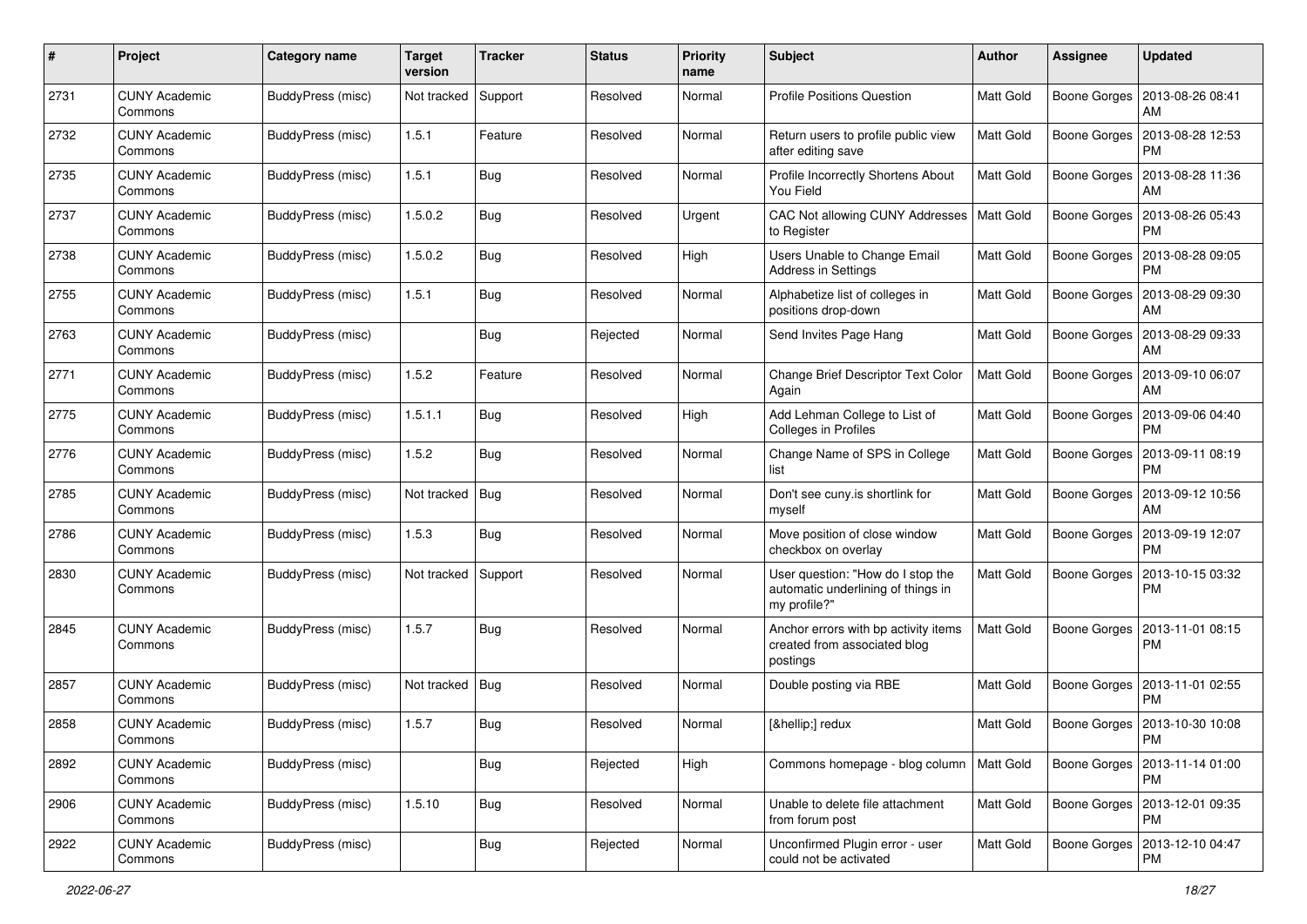| #     | Project                         | <b>Category name</b>   | <b>Target</b><br>version | <b>Tracker</b> | <b>Status</b> | <b>Priority</b><br>name | Subject                                                                                            | Author           | Assignee     | <b>Updated</b>                         |
|-------|---------------------------------|------------------------|--------------------------|----------------|---------------|-------------------------|----------------------------------------------------------------------------------------------------|------------------|--------------|----------------------------------------|
| 2944  | <b>CUNY Academic</b><br>Commons | BuddyPress (misc)      | 1.5.13                   | <b>Bug</b>     | Resolved      | Normal                  | Long load time on send invites<br>group pages                                                      | Matt Gold        | Boone Gorges | 2014-01-02 02:50<br><b>PM</b>          |
| 2976  | <b>CUNY Academic</b><br>Commons | BuddyPress (misc)      | 1.5.16                   | Feature        | Resolved      | Normal                  | Allow users to permanently dismiss<br>notification of new profiles on profile<br>page              | Matt Gold        | Boone Gorges | 2014-02-01 02:56<br><b>PM</b>          |
| 2979  | <b>CUNY Academic</b><br>Commons | BuddyPress (misc)      |                          | Bug            | Resolved      | Normal                  | Frame error in Invite Anyone                                                                       | <b>Matt Gold</b> | Boone Gorges | 2014-01-29 03:53<br><b>PM</b>          |
| 3058  | <b>CUNY Academic</b><br>Commons | BuddyPress (misc)      | 1.5.18.1                 | Bug            | Resolved      | Urgent                  | Main navigation bar not working                                                                    | Matt Gold        | Boone Gorges | 2014-02-21 09:28<br>AM                 |
| 3190  | <b>CUNY Academic</b><br>Commons | BuddyPress (misc)      | 1.6.3                    | Bug            | Resolved      | Normal                  | Mention link on Member Profile<br>Leads to SiteWide activity stream                                | <b>Matt Gold</b> | Boone Gorges | 2014-05-12 02:53<br><b>PM</b>          |
| 3293  | <b>CUNY Academic</b><br>Commons | BuddyPress (misc)      |                          | Bug            | Rejected      | Normal                  | 'Page Not Found' Message<br>Received After Clicking on<br>View/Reply Link in Email<br>Notification | <b>Matt Gold</b> | Boone Gorges | 2014-07-02 08:47<br><b>PM</b>          |
| 3343  | <b>CUNY Academic</b><br>Commons | BuddyPress (misc)      | 1.6.11                   | Bug            | Resolved      | Low                     | Minor Email display error                                                                          | <b>Matt Gold</b> | Boone Gorges | 2014-08-01 10:01<br>AM                 |
| 3995  | <b>CUNY Academic</b><br>Commons | BuddyPress (misc)      | Not tracked              | <b>Bug</b>     | Resolved      | Normal                  | Possible People Page filter error                                                                  | <b>Matt Gold</b> | Boone Gorges | 2015-04-16 07:51<br>AM                 |
| 5978  | <b>CUNY Academic</b><br>Commons | BuddyPress (misc)      | Not tracked              | Feature        | Resolved      | Normal                  | Add Undergraduate Student to<br>Checkable filters on People page                                   | Matt Gold        | Boone Gorges | 2016-09-04 09:48<br><b>PM</b>          |
| 6365  | <b>CUNY Academic</b><br>Commons | BuddyPress (misc)      | Not tracked              | Feature        | Duplicate     | Normal                  | Create Undergraduate Student<br>status/role on the CAC                                             | Matt Gold        | Boone Gorges | 2016-10-20 11:38<br>AM                 |
| 6467  | <b>CUNY Academic</b><br>Commons | BuddyPress (misc)      | Not tracked              | Support        | Resolved      | Normal                  | Question about what happens when<br>people leave/are removed from<br>groups                        | Matt Gold        | Boone Gorges | 2017-11-15 01:24<br><b>PM</b>          |
| 12353 | <b>CUNY Academic</b><br>Commons | BuddyPress (misc)      | Not tracked              | <b>Bug</b>     | Abandoned     | Normal                  | Member filtering not working                                                                       | <b>Matt Gold</b> | Boone Gorges | 2020-03-10 11:14<br>AM                 |
| 15123 | <b>CUNY Academic</b><br>Commons | BuddyPress (misc)      | 1.19.1                   | Feature        | Resolved      | Low                     | Actions in notification list unclear?                                                              | <b>Matt Gold</b> | Boone Gorges | 2022-01-11 04:41<br><b>PM</b>          |
| 1187  | <b>CUNY Academic</b><br>Commons | <b>BuddyPress Docs</b> | Future<br>release        | Feature        | Rejected      | Normal                  | <b>Personal Docs</b>                                                                               | Matt Gold        | Boone Gorges | 2015-11-12 12:58<br>AM                 |
| 1542  | <b>CUNY Academic</b><br>Commons | <b>BuddyPress Docs</b> | 1.6                      | Bug            | Resolved      | Normal                  | Group Docs Locked                                                                                  | Matt Gold        | Boone Gorges | 2014-03-21 03:38<br><b>PM</b>          |
| 2523  | <b>CUNY Academic</b><br>Commons | <b>BuddyPress Docs</b> | Future<br>release        | Feature        | Assigned      | Normal                  | Allow Users to Upload Images to<br><b>BP</b> Docs                                                  | Matt Gold        |              | Boone Gorges   2015-11-09 06:14<br>PM. |
| 3581  | <b>CUNY Academic</b><br>Commons | <b>BuddyPress Docs</b> | 1.7.1                    | <b>Bug</b>     | Resolved      | Normal                  | <b>BuddyPress Docs Line Break issue</b>                                                            | Matt Gold        |              | Boone Gorges   2014-10-20 02:56<br>PM  |
| 3599  | <b>CUNY Academic</b><br>Commons | <b>BuddyPress Docs</b> | 1.7.2                    | <b>Bug</b>     | Resolved      | Normal                  | Silent BP Docs edits                                                                               | Matt Gold        | Boone Gorges | 2014-11-01 02:20<br>PM                 |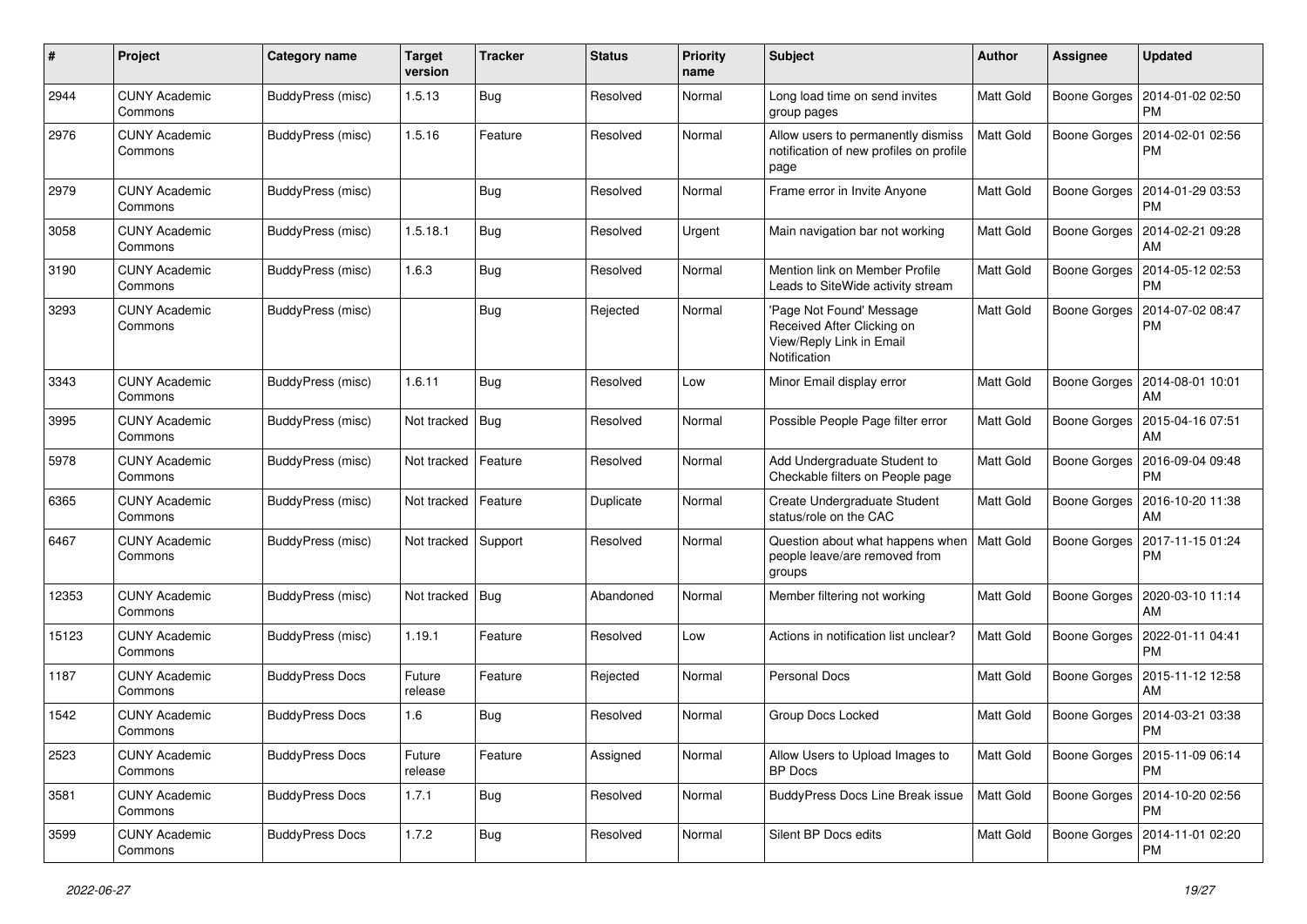| #    | Project                         | Category name          | Target<br>version | <b>Tracker</b> | <b>Status</b> | <b>Priority</b><br>name | <b>Subject</b>                                                     | <b>Author</b>    | Assignee     | <b>Updated</b>                        |
|------|---------------------------------|------------------------|-------------------|----------------|---------------|-------------------------|--------------------------------------------------------------------|------------------|--------------|---------------------------------------|
| 3688 | <b>CUNY Academic</b><br>Commons | <b>BuddyPress Docs</b> | 1.7.6             | <b>Bug</b>     | Resolved      | Normal                  | Doc creation didn't create email<br>notification                   | Matt Gold        | Boone Gorges | 2014-12-12 08:57<br>AM                |
| 4057 | <b>CUNY Academic</b><br>Commons | <b>BuddyPress Docs</b> | 1.8.1             | <b>Bug</b>     | Resolved      | Normal                  | Canceling edit mode of BP Doc<br>reloads editing screen            | Matt Gold        | Boone Gorges | 2015-06-01 03:08<br>PM                |
| 4722 | <b>CUNY Academic</b><br>Commons | <b>BuddyPress Docs</b> | Not tracked       | Bug            | Rejected      | Normal                  | Doc listing overflow issue                                         | <b>Matt Gold</b> | Boone Gorges | 2015-10-11 10:09<br>PM                |
| 5486 | <b>CUNY Academic</b><br>Commons | <b>BuddyPress Docs</b> | 1.9.15            | Bug            | Resolved      | Low                     | Doc history not showing up                                         | Matt Gold        | Boone Gorges | 2016-04-24 11:50<br>AM                |
| 8945 | <b>CUNY Academic</b><br>Commons | <b>BuddyPress Docs</b> | Not tracked       | Support        | Duplicate     | Normal                  | Spam report                                                        | Matt Gold        | Boone Gorges | 2017-11-28 01:39<br><b>PM</b>         |
| 9105 | <b>CUNY Academic</b><br>Commons | <b>BuddyPress Docs</b> | 1.12.7            | <b>Bug</b>     | Resolved      | Urgent                  | BP doc titles/dates messed up                                      | Matt Gold        | Boone Gorges | 2018-01-23 11:00<br>AM                |
| 9149 | <b>CUNY Academic</b><br>Commons | <b>BuddyPress Docs</b> | 1.12.8            | <b>Bug</b>     | Resolved      | Normal                  | Doc listing layout issue                                           | Matt Gold        | Boone Gorges | 2018-02-13 10:36<br>AM                |
| 3119 | <b>CUNY Academic</b><br>Commons | cdev.gc.cuny.edu       | Not tracked       | Feature        | Resolved      | Low                     | Sync CDEV Data                                                     | Matt Gold        |              | Boone Gorges   2014-04-01 10:21<br>AM |
| 3205 | <b>CUNY Academic</b><br>Commons | Commons Profile        | 1.6.3             | <b>Bug</b>     | Resolved      | High                    | Email profile field not showing up                                 | <b>Matt Gold</b> | Boone Gorges | 2014-05-12 02:18<br><b>PM</b>         |
| 5890 | <b>CUNY Academic</b><br>Commons | <b>Commons Profile</b> | 1.9.24            | Bug            | Resolved      | Normal                  | Commons user profile erroneously<br>indicates a group for a member | Matt Gold        | Boone Gorges | 2016-08-11 11:53<br><b>PM</b>         |
| 2231 | <b>CUNY Academic</b><br>Commons | commonsinabox.org      | Not tracked       | <b>Bug</b>     | Resolved      | Normal                  | Fix Header issue on<br>Commonsinabox.org                           | <b>Matt Gold</b> | Boone Gorges | 2014-05-01 07:51<br><b>PM</b>         |
| 2262 | <b>CUNY Academic</b><br>Commons | commonsinabox.org      |                   | Feature        | Resolved      | Normal                  | Add new favicon to<br>commonsinabox.org                            | Matt Gold        | Boone Gorges | 2012-11-18 10:51<br><b>PM</b>         |
| 2264 | <b>CUNY Academic</b><br>Commons | commonsinabox.org      |                   | Bug            | Rejected      | Normal                  | Update CBOX logo on welcome<br>message                             | Matt Gold        | Boone Gorges | 2012-11-19 02:46<br>AM                |
| 2266 | <b>CUNY Academic</b><br>Commons | commonsinabox.org      |                   | Bug            | Resolved      | Normal                  | Demo slider                                                        | Matt Gold        | Boone Gorges | 2012-11-18 11:26<br><b>PM</b>         |
| 2269 | <b>CUNY Academic</b><br>Commons | commonsinabox.org      | Not tracked       | <b>Bug</b>     | Rejected      | Normal                  | Replace Default CBOX Icon for<br>Groups                            | Matt Gold        | Boone Gorges | 2012-11-20 01:53<br><b>PM</b>         |
| 2270 | <b>CUNY Academic</b><br>Commons | commonsinabox.org      | Not tracked   Bug |                | Rejected      | Normal                  | CBOX group sign up - default email<br>settina                      | Matt Gold        | Boone Gorges | 2012-11-20 03:51<br><b>PM</b>         |
| 2271 | <b>CUNY Academic</b><br>Commons | commonsinabox.org      | Not tracked       | Feature        | Resolved      | Normal                  | CBOX forum posts include "notify<br>by email" checkbox             | Matt Gold        | Boone Gorges | 2016-01-26 12:33<br>AM                |
| 2274 | <b>CUNY Academic</b><br>Commons | commonsinabox.org      | Not tracked       | Bug            | Rejected      | Normal                  | CBOX - group names on group<br>pages                               | Matt Gold        | Boone Gorges | 2012-11-20 02:05<br><b>PM</b>         |
| 2275 | CUNY Academic<br>Commons        | commonsinabox.org      | Not tracked   Bug |                | Resolved      | Normal                  | CBOX support requests                                              | Matt Gold        | Boone Gorges | 2012-11-20 02:05<br><b>PM</b>         |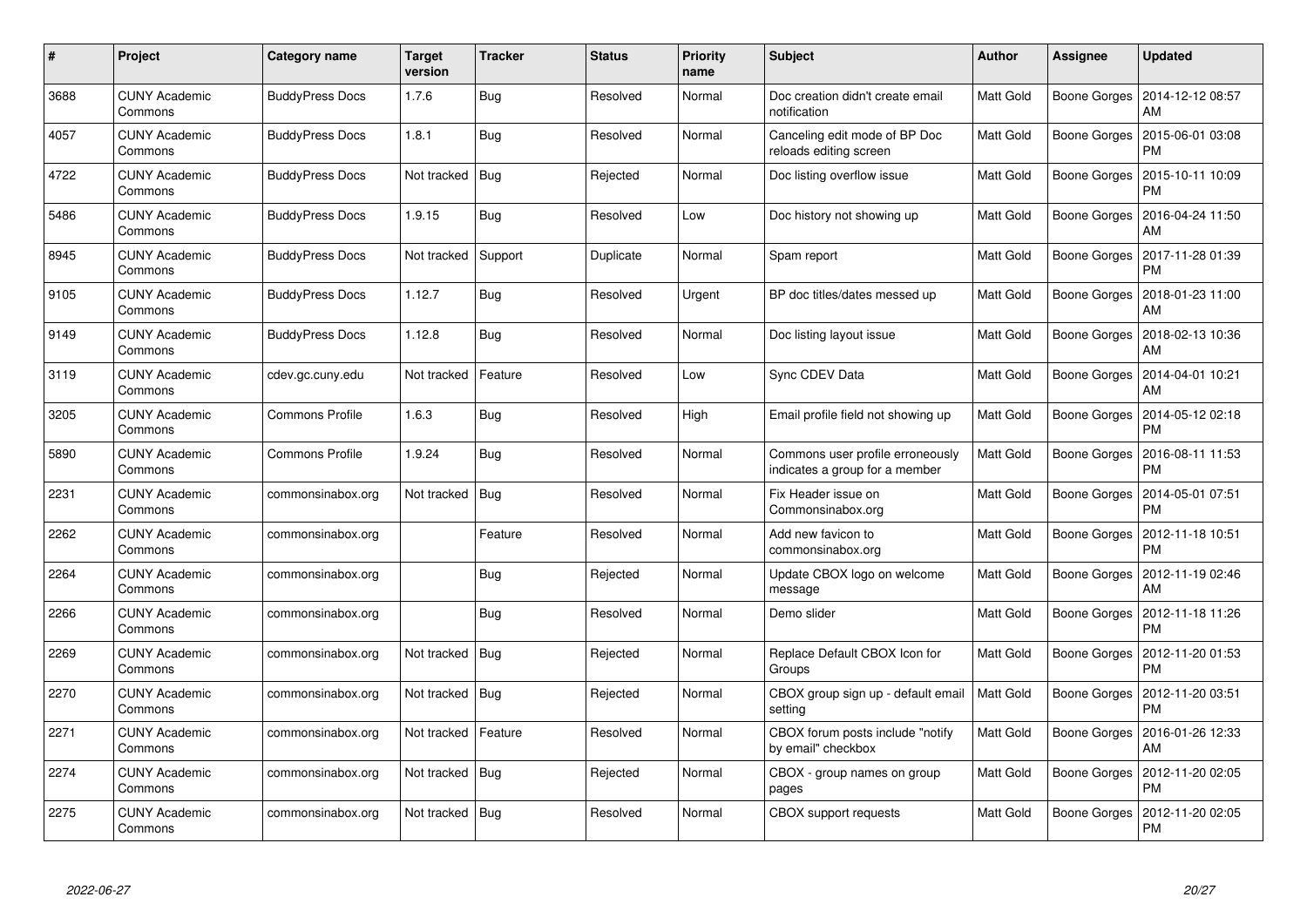| #    | Project                         | Category name     | Target<br>version | <b>Tracker</b> | <b>Status</b> | <b>Priority</b><br>name | <b>Subject</b>                                                       | <b>Author</b> | Assignee     | <b>Updated</b>                |
|------|---------------------------------|-------------------|-------------------|----------------|---------------|-------------------------|----------------------------------------------------------------------|---------------|--------------|-------------------------------|
| 2279 | <b>CUNY Academic</b><br>Commons | commonsinabox.org | Not tracked       | <b>Bug</b>     | Resolved      | Low                     | CBOX mention system rewrites<br>twitter links                        | Matt Gold     | Boone Gorges | 2012-11-20 07:41<br><b>PM</b> |
| 2280 | <b>CUNY Academic</b><br>Commons | commonsinabox.org | Not tracked       | Bug            | Resolved      | High                    | Forum links not working                                              | Matt Gold     | Boone Gorges | 2012-11-20 12:33<br><b>PM</b> |
| 2283 | <b>CUNY Academic</b><br>Commons | commonsinabox.org |                   | Feature        | Resolved      | Normal                  | Update commonsinabox.org                                             | Matt Gold     | Boone Gorges | 2012-11-20 08:13<br>PM        |
| 2284 | <b>CUNY Academic</b><br>Commons | commonsinabox.org |                   | Bug            | Rejected      | Normal                  | cbox.org forum link error from<br>profile page                       | Matt Gold     | Boone Gorges | 2012-11-20 08:02<br>PM        |
| 2288 | <b>CUNY Academic</b><br>Commons | commonsinabox.org |                   | <b>Bug</b>     | Rejected      | Normal                  | […] issue occurring on<br>commonsinabox.org                          | Matt Gold     | Boone Gorges | 2012-12-11 01:17<br>AM        |
| 2295 | <b>CUNY Academic</b><br>Commons | commonsinabox.org |                   | <b>Bug</b>     | Rejected      | Normal                  | Glitch in CBOX Logo                                                  | Matt Gold     | Boone Gorges | 2012-12-11 01:08<br>AM        |
| 2343 | <b>CUNY Academic</b><br>Commons | commonsinabox.org | Not tracked       | Bug            | Rejected      | Normal                  | Double Notifications from<br>commonsinabox.org                       | Matt Gold     | Boone Gorges | 2013-03-20 01:45<br><b>PM</b> |
| 2349 | <b>CUNY Academic</b><br>Commons | commonsinabox.org |                   | Bug            | Resolved      | High                    | CBOX header image position off                                       | Matt Gold     | Boone Gorges | 2012-12-15 10:21<br><b>PM</b> |
| 2351 | <b>CUNY Academic</b><br>Commons | commonsinabox.org | Not tracked       | Support        | Resolved      | Normal                  | Spam User/Forum post on CBOX                                         | Matt Gold     | Boone Gorges | 2012-12-20 10:02<br>AM        |
| 2355 | <b>CUNY Academic</b><br>Commons | commonsinabox.org | Not tracked       | Feature        | Resolved      | Normal                  | Set up cbox.org                                                      | Matt Gold     | Boone Gorges | 2016-01-26 12:34<br>AM        |
| 2380 | <b>CUNY Academic</b><br>Commons | commonsinabox.org |                   | Bug            | Resolved      | High                    | Add search to Commonsinabox.org                                      | Matt Gold     | Boone Gorges | 2013-03-20 11:41<br>AM        |
| 2388 | <b>CUNY Academic</b><br>Commons | commonsinabox.org | Not tracked       | Support        | Resolved      | Normal                  | Prevent .zip attachments from being   Matt Gold<br>added to cbox.org |               | Boone Gorges | 2013-02-13 02:54<br><b>PM</b> |
| 2654 | <b>CUNY Academic</b><br>Commons | commonsinabox.org | Not tracked   Bug |                | Resolved      | Normal                  | Forum creation step in group setup<br>doesn't stick                  | Matt Gold     | Boone Gorges | 2013-08-11 11:51<br>AM        |
| 2694 | <b>CUNY Academic</b><br>Commons | commonsinabox.org | Not tracked       | Feature        | Resolved      | Normal                  | CBOX - Redirect to previous page<br>on login                         | Matt Gold     | Boone Gorges | 2013-08-11 12:32<br><b>PM</b> |
| 2903 | <b>CUNY Academic</b><br>Commons | commonsinabox.org | Not tracked       | Bug            | Resolved      | Normal                  | Turning off activity commenting on<br>commonsinabox.org?             | Matt Gold     | Boone Gorges | 2013-11-29 03:43<br>PM        |
| 2950 | <b>CUNY Academic</b><br>Commons | commonsinabox.org | Not tracked   Bug |                | Resolved      | Normal                  | Layout broken on<br>commonsinabox.org forum 404                      | Matt Gold     | Boone Gorges | 2014-05-06 02:59<br><b>PM</b> |
| 3203 | <b>CUNY Academic</b><br>Commons | commonsinabox.org | Not tracked       | Feature        | Resolved      | Low                     | Upgrade CBOX demo site                                               | Matt Gold     | Boone Gorges | 2014-05-06 02:45<br><b>PM</b> |
| 3489 | <b>CUNY Academic</b><br>Commons | commonsinabox.org | Not tracked       | Feature        | Resolved      | Normal                  | Tighten security on CBOX demo<br>site registration                   | Matt Gold     | Boone Gorges | 2016-01-26 04:32<br><b>PM</b> |
| 3692 | CUNY Academic<br>Commons        | commonsinabox.org | Not tracked       | Feature        | Resolved      | Normal                  | Tighten registration security on<br>commonsinabox.org                | Matt Gold     | Boone Gorges | 2014-12-03 03:06<br><b>PM</b> |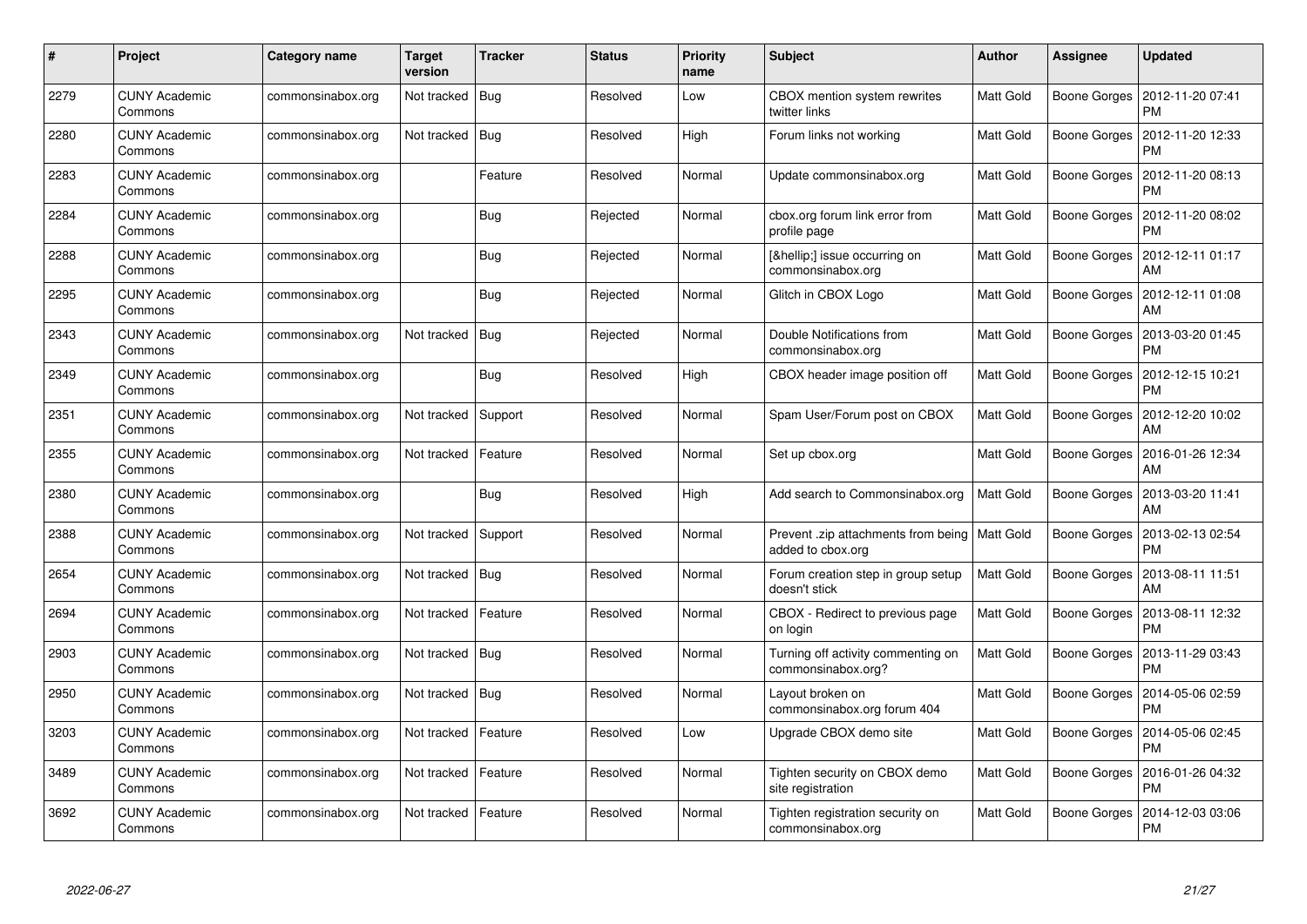| $\#$  | Project                         | Category name     | <b>Target</b><br>version | <b>Tracker</b> | <b>Status</b> | <b>Priority</b><br>name | <b>Subject</b>                                | <b>Author</b> | <b>Assignee</b> | <b>Updated</b>                |
|-------|---------------------------------|-------------------|--------------------------|----------------|---------------|-------------------------|-----------------------------------------------|---------------|-----------------|-------------------------------|
| 3823  | <b>CUNY Academic</b><br>Commons | commonsinabox.org | Not tracked              | <b>Bug</b>     | Resolved      | Normal                  | CBOX styling issue                            | Matt Gold     | Boone Gorges    | 2015-02-23 03:33<br><b>PM</b> |
| 3932  | <b>CUNY Academic</b><br>Commons | commonsinabox.org | Not tracked              | Publicity      | Resolved      | Normal                  | Replace Islamic History Commons<br>screenshot | Matt Gold     | Boone Gorges    | 2015-03-19 09:39<br><b>PM</b> |
| 8204  | <b>CUNY Academic</b><br>Commons | commonsinabox.org | Not tracked              | Support        | Resolved      | Normal                  | How to create a group on<br>commonsinabox.org | Matt Gold     | Boone Gorges    | 2017-05-26 02:50<br><b>PM</b> |
| 9801  | <b>CUNY Academic</b><br>Commons | Courses           | 1.14                     | Feature        | Resolved      | Normal                  | Add courses item to main<br>Commons nav       | Matt Gold     | Boone Gorges    | 2018-11-13 02:15<br><b>PM</b> |
| 14450 | <b>CUNY Academic</b><br>Commons | Courses           | Not tracked              | <b>Bug</b>     | Rejected      | Low                     | Misclassified site                            | Matt Gold     | Boone Gorges    | 2021-09-15 10:53<br><b>PM</b> |
| 3046  | <b>CUNY Academic</b><br>Commons | cuny.is           | Not tracked              | <b>Bug</b>     | Resolved      | Urgent                  | Create CUNY.IS                                | Matt Gold     | Boone Gorges    | 2014-02-18 06:55<br><b>PM</b> |
| 3079  | <b>CUNY Academic</b><br>Commons | cuny.is           | Not tracked              | <b>Bug</b>     | Resolved      | Urgent                  | cuny.is request                               | Matt Gold     | Boone Gorges    | 2014-02-26 07:47<br><b>PM</b> |
| 3244  | <b>CUNY Academic</b><br>Commons | cuny.is           | Not tracked              | Publicity      | Resolved      | Normal                  | <b>CUNY.is link</b>                           | Matt Gold     | Boone Gorges    | 2014-05-29 08:22<br><b>PM</b> |
| 3410  | <b>CUNY Academic</b><br>Commons | cuny.is           | Not tracked              | Publicity      | Resolved      | Normal                  | DH Praxis cuny.is request                     | Matt Gold     | Boone Gorges    | 2016-01-26 12:03<br><b>PM</b> |
| 3450  | <b>CUNY Academic</b><br>Commons | cuny.is           | Not tracked              | Outreach       | Resolved      | Normal                  | two cuny.is requests                          | Matt Gold     | Boone Gorges    | 2014-09-08 03:46<br><b>PM</b> |
| 3648  | <b>CUNY Academic</b><br>Commons | cuny.is           | Not tracked              | <b>Bug</b>     | Resolved      | High                    | cuny is request                               | Matt Gold     | Boone Gorges    | 2014-11-11 06:54<br><b>PM</b> |
| 3714  | <b>CUNY Academic</b><br>Commons | cuny.is           | 1.7.7                    | Feature        | Resolved      | Normal                  | cuny.is access                                | Matt Gold     | Boone Gorges    | 2014-12-22 02:19<br><b>PM</b> |
| 3788  | <b>CUNY Academic</b><br>Commons | cuny.is           | 1.8.11                   | Bug            | Resolved      | Normal                  | CUNY.is default links?                        | Matt Gold     | Boone Gorges    | 2015-09-25 12:53<br><b>AM</b> |
| 3799  | <b>CUNY Academic</b><br>Commons | cuny.is           | 1.7.12                   | <b>Bug</b>     | Resolved      | Normal                  | cuny.is issue                                 | Matt Gold     | Boone Gorges    | 2015-02-10 09:07<br><b>PM</b> |
| 5442  | <b>CUNY Academic</b><br>Commons | cuny.is           | 1.9.14                   | <b>Bug</b>     | Resolved      | Normal                  | Shortlink creation problem                    | Matt Gold     | Boone Gorges    | 2016-04-12 11:03<br><b>PM</b> |
| 10597 | <b>CUNY Academic</b><br>Commons | cuny.is           | Not tracked              | Bug            | Resolved      | Normal                  | cuny is admin unavailable                     | Matt Gold     | Boone Gorges    | 2018-10-25 01:44<br><b>PM</b> |
| 12335 | <b>CUNY Academic</b><br>Commons | cuny.is           |                          | <b>Bug</b>     | Rejected      | Normal                  | cuny.is issue                                 | Matt Gold     | Boone Gorges    | 2020-01-30 12:47<br><b>AM</b> |
| 12581 | <b>CUNY Academic</b><br>Commons | cuny.is           | Not tracked              | Bug            | Rejected      | High                    | YOURLS shortlinks not working                 | Matt Gold     | Boone Gorges    | 2020-03-27 10:25<br>AM        |
| 13242 | CUNY Academic<br>Commons        | cuny.is           |                          | Bug            | Rejected      | Normal                  | Unable to edit a cuny.is shortlink            | Matt Gold     | Boone Gorges    | 2020-08-26 01:30<br>AM        |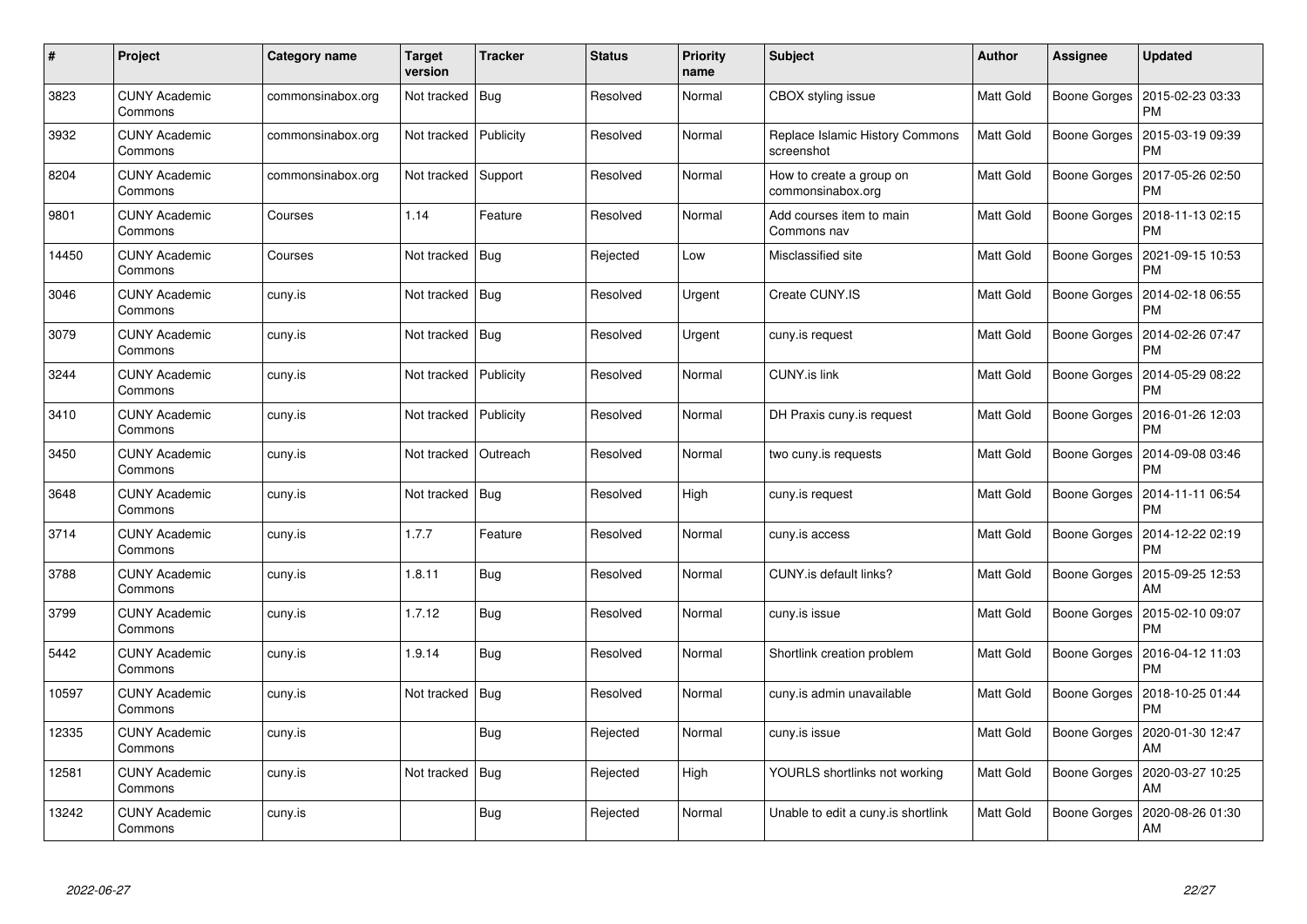| #     | Project                         | Category name              | <b>Target</b><br>version | <b>Tracker</b> | <b>Status</b> | <b>Priority</b><br>name | <b>Subject</b>                                                                                  | <b>Author</b> | <b>Assignee</b> | <b>Updated</b>                        |
|-------|---------------------------------|----------------------------|--------------------------|----------------|---------------|-------------------------|-------------------------------------------------------------------------------------------------|---------------|-----------------|---------------------------------------|
| 13934 | <b>CUNY Academic</b><br>Commons | cuny.is                    | 1.18.4                   | <b>Bug</b>     | Resolved      | Low                     | Error message on group settings<br>change                                                       | Matt Gold     | Boone Gorges    | 2021-02-09 11:05<br>AM                |
| 3124  | CUNY Academic<br>Commons        | Design                     | 1.6                      | <b>Bug</b>     | Resolved      | Normal                  | Create small version of horizontal<br>logo image to include in HTML<br>Emails                   | Matt Gold     | Boone Gorges    | 2014-04-01 03:40<br><b>PM</b>         |
| 3865  | <b>CUNY Academic</b><br>Commons | Design                     | 1.7.15                   | <b>Bug</b>     | Resolved      | Normal                  | DiRT Tools listing in Group ><br>Manage                                                         | Matt Gold     |                 | Boone Gorges   2015-03-12 10:35<br>AM |
| 11121 | <b>CUNY Academic</b><br>Commons | Design                     | 1.15                     | <b>Bug</b>     | Resolved      | Low                     | Overlapping elements on mobile<br>view of CAC                                                   | Matt Gold     | Boone Gorges    | 2019-04-23 03:55<br><b>PM</b>         |
| 13739 | <b>CUNY Academic</b><br>Commons | <b>Directories</b>         | 2.0.0                    | <b>Bug</b>     | Resolved      | Normal                  | My Sites and My Groups take user<br>to the profile page                                         | Matt Gold     | Boone Gorges    | 2022-05-26 11:36<br>AM                |
| 3864  | <b>CUNY Academic</b><br>Commons | DiRT Integration           | 1.7.15                   | <b>Bug</b>     | Resolved      | Normal                  | DiRT Tools Group sidebar label<br>display                                                       | Matt Gold     | Boone Gorges    | 2015-03-11 09:30<br><b>PM</b>         |
| 3933  | <b>CUNY Academic</b><br>Commons | DiRT Integration           | Not tracked              | Bug            | Rejected      | Normal                  | DiRT Directory 'tool' directory shows   Matt Gold<br>blank page                                 |               | Boone Gorges    | 2015-03-20 08:47<br>AM                |
| 4367  | <b>CUNY Academic</b><br>Commons | DiRT Integration           | 1.8.6                    | <b>Bug</b>     | Resolved      | Normal                  | Thumbnail images broken on DiRT<br>tool listing                                                 | Matt Gold     | Boone Gorges    | 2015-08-02 12:55<br><b>AM</b>         |
| 4798  | <b>CUNY Academic</b><br>Commons | DiRT Integration           | Not tracked              | Bug            | Resolved      | Normal                  | DiRT plugin seems to have<br>disappeared                                                        | Matt Gold     | Boone Gorges    | 2015-10-20 10:05<br><b>PM</b>         |
| 12155 | <b>CUNY Academic</b><br>Commons | DiRT Integration           | 1.18.0                   | Feature        | Resolved      | Normal                  | Update DiRT Tools with new API                                                                  | Matt Gold     | Boone Gorges    | 2020-12-08 11:06<br>AM                |
| 13669 | <b>CUNY Academic</b><br>Commons | DiRT Integration           | 1.18.1                   | <b>Bug</b>     | Resolved      | Normal                  | Digital Research Tools showing up<br>in top nav for logged out users                            | Matt Gold     | Boone Gorges    | 2020-12-08 05:11<br><b>PM</b>         |
| 6456  | <b>CUNY Academic</b><br>Commons | Documentation              | Not tracked              | Documentation  | Resolved      | Normal                  | Update Dev Blog Free Software<br><b>Contributions Page</b>                                      | Matt Gold     | Boone Gorges    | 2017-11-15 05:09<br><b>PM</b>         |
| 2059  | <b>CUNY Academic</b><br>Commons | Domain Mapping             | 1.9.6                    | <b>Bug</b>     | Resolved      | Low                     | Domain Mapping Issue                                                                            | Matt Gold     | Boone Gorges    | 2016-01-25 11:54<br><b>PM</b>         |
| 5823  | <b>CUNY Academic</b><br>Commons | Domain Mapping             | 1.9.22                   | Support        | Resolved      | Normal                  | <b>Redirect CFR sites</b>                                                                       | Matt Gold     | Boone Gorges    | 2016-08-01 11:58<br><b>PM</b>         |
| 5237  | <b>CUNY Academic</b><br>Commons | <b>Email Invitations</b>   | 1.9.8                    | Feature        | Resolved      | Normal                  | Remove restrictions on undergrad<br>student email domains                                       | Matt Gold     | Boone Gorges    | 2016-02-19 03:16<br><b>PM</b>         |
| 3165  | <b>CUNY Academic</b><br>Commons | <b>Email Notifications</b> |                          | Bug            | Rejected      | Normal                  | HTML notification of post with<br>attachments didn't include mention<br>of/links to attachments | Matt Gold     | Boone Gorges    | 2015-03-21 09:05<br><b>PM</b>         |
| 3342  | <b>CUNY Academic</b><br>Commons | <b>Email Notifications</b> |                          | <b>Bug</b>     | Duplicate     | Normal                  | Group Invitation Email Links<br>Incorrect/Non-Working                                           | Matt Gold     | Boone Gorges    | 2015-04-01 09:04<br><b>PM</b>         |
| 3418  | <b>CUNY Academic</b><br>Commons | <b>Email Notifications</b> | 1.7                      | Feature        | Resolved      | Normal                  | Revisions/Additions to email<br>notifications about group<br>membership requests                | Matt Gold     | Boone Gorges    | 2014-09-30 01:14<br><b>PM</b>         |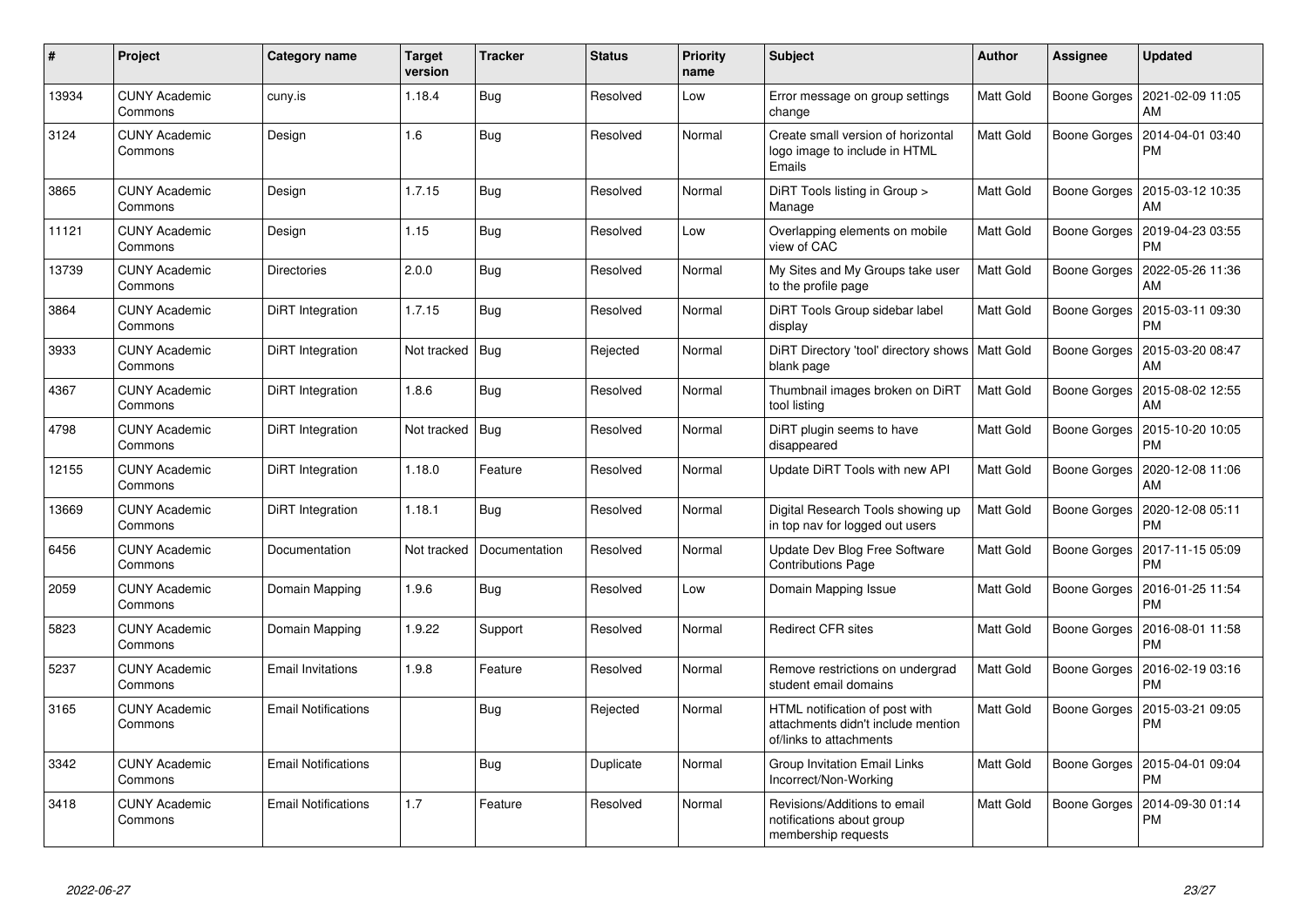| $\#$  | Project                         | <b>Category name</b>       | <b>Target</b><br>version | <b>Tracker</b> | <b>Status</b>        | <b>Priority</b><br>name | <b>Subject</b>                                                    | <b>Author</b>    | Assignee     | <b>Updated</b>                |
|-------|---------------------------------|----------------------------|--------------------------|----------------|----------------------|-------------------------|-------------------------------------------------------------------|------------------|--------------|-------------------------------|
| 3420  | <b>CUNY Academic</b><br>Commons | <b>Email Notifications</b> | 1.6.14                   | <b>Bug</b>     | Resolved             | Normal                  | Membership approval link in email<br>notifications                | <b>Matt Gold</b> | Boone Gorges | 2014-09-01 09:31<br>PM        |
| 3427  | <b>CUNY Academic</b><br>Commons | <b>Email Notifications</b> |                          | <b>Bug</b>     | Rejected             | Normal                  | Multiple email notifications received                             | <b>Matt Gold</b> | Boone Gorges | 2014-08-30 05:02<br><b>PM</b> |
| 3866  | <b>CUNY Academic</b><br>Commons | <b>Email Notifications</b> | 1.7.15                   | Bug            | Resolved             | Normal                  | Email notification does not indicate<br>presence of an attachment | <b>Matt Gold</b> | Boone Gorges | 2015-03-12 10:35<br>AM        |
| 4760  | <b>CUNY Academic</b><br>Commons | <b>Email Notifications</b> | Not tracked              | Bug            | Rejected             | Normal                  | email notification contains broken<br>image                       | Matt Gold        | Boone Gorges | 2015-10-11 10:24<br>PM        |
| 9979  | <b>CUNY Academic</b><br>Commons | <b>Email Notifications</b> | Not tracked              | <b>Bug</b>     | Reporter<br>Feedback | Normal                  | Reports of slow email activation<br>emails                        | <b>Matt Gold</b> | Boone Gorges | 2018-08-29 09:40<br><b>PM</b> |
| 10789 | <b>CUNY Academic</b><br>Commons | <b>Email Notifications</b> | 1.14.2                   | <b>Bug</b>     | Resolved             | High                    | Forum Posts not generating email<br>notifications                 | <b>Matt Gold</b> | Boone Gorges | 2018-12-10 07:19<br><b>PM</b> |
| 12351 | <b>CUNY Academic</b><br>Commons | <b>Email Notifications</b> | 1.16.5                   | Bug            | Resolved             | Normal                  | No email notification for forum post                              | <b>Matt Gold</b> | Boone Gorges | 2020-02-03 02:33<br><b>PM</b> |
| 15604 | <b>CUNY Academic</b><br>Commons | <b>Email Notifications</b> | Future<br>release        | Feature        | Assigned             | Normal                  | Restructure Commons Group<br>Digest Email Messages                | Matt Gold        | Boone Gorges | 2022-05-26 10:45<br>AM        |
| 4053  | <b>CUNY Academic</b><br>Commons | Events                     | Future<br>release        | Feature        | Assigned             | Normal                  | Create new tab for past events                                    | Matt Gold        | Boone Gorges | 2015-05-12 02:10<br><b>PM</b> |
| 4238  | <b>CUNY Academic</b><br>Commons | Events                     | Future<br>release        | Feature        | Assigned             | Normal                  | Copy Events to Other Groups?                                      | <b>Matt Gold</b> | Boone Gorges | 2015-07-02 10:08<br>AM        |
| 4660  | <b>CUNY Academic</b><br>Commons | Events                     | Not tracked              | Bug            | Resolved             | High                    | Creating new event leads to<br>whitescreen                        | Matt Gold        | Boone Gorges | 2015-09-22 05:56<br><b>PM</b> |
| 4663  | <b>CUNY Academic</b><br>Commons | Events                     |                          | Feature        | Duplicate            | Normal                  | Add ICS download link to events<br>email notification             | <b>Matt Gold</b> | Boone Gorges | 2015-09-22 08:10<br><b>PM</b> |
| 4802  | <b>CUNY Academic</b><br>Commons | Events                     | Not tracked              | Feature        | Resolved             | Normal                  | Calendar Display                                                  | Matt Gold        | Boone Gorges | 2015-10-25 01:38<br><b>PM</b> |
| 4903  | <b>CUNY Academic</b><br>Commons | Events                     | Future<br>release        | Design/UX      | Assigned             | Normal                  | Improving visual appearance of<br>event calendars                 | Matt Gold        | Boone Gorges | 2016-10-13 11:51<br>AM        |
| 5696  | <b>CUNY Academic</b><br>Commons | Events                     | Future<br>release        | Feature        | Assigned             | Normal                  | Events Calendar - display options /<br>calendar aggregation       | Matt Gold        | Boone Gorges | 2016-10-13 11:44<br>AM        |
| 11864 | <b>CUNY Academic</b><br>Commons | Events                     | Not tracked              | Support        | Resolved             | Normal                  | Calendar notification question                                    | Matt Gold        | Boone Gorges | 2019-09-16 05:39<br>PM        |
| 5878  | <b>CUNY Academic</b><br>Commons | Group Blogs                | 1.10                     | <b>Bug</b>     | Resolved             | Normal                  | Group Blog creation improvements                                  | <b>Matt Gold</b> | Boone Gorges | 2016-08-10 09:36<br><b>PM</b> |
| 8183  | <b>CUNY Academic</b><br>Commons | Group Blogs                | 1.11.2                   | <b>Bug</b>     | Resolved             | Normal                  | Edit of Post creates notification<br>emails                       | Matt Gold        | Boone Gorges | 2017-08-15 05:14<br><b>PM</b> |
| 8625  | CUNY Academic<br>Commons        | Group Blogs                | 1.11.11                  | Support        | Resolved             | Normal                  | Group / Blog user role syncing not<br>working                     | Matt Gold        | Boone Gorges | 2017-08-30 04:07<br><b>PM</b> |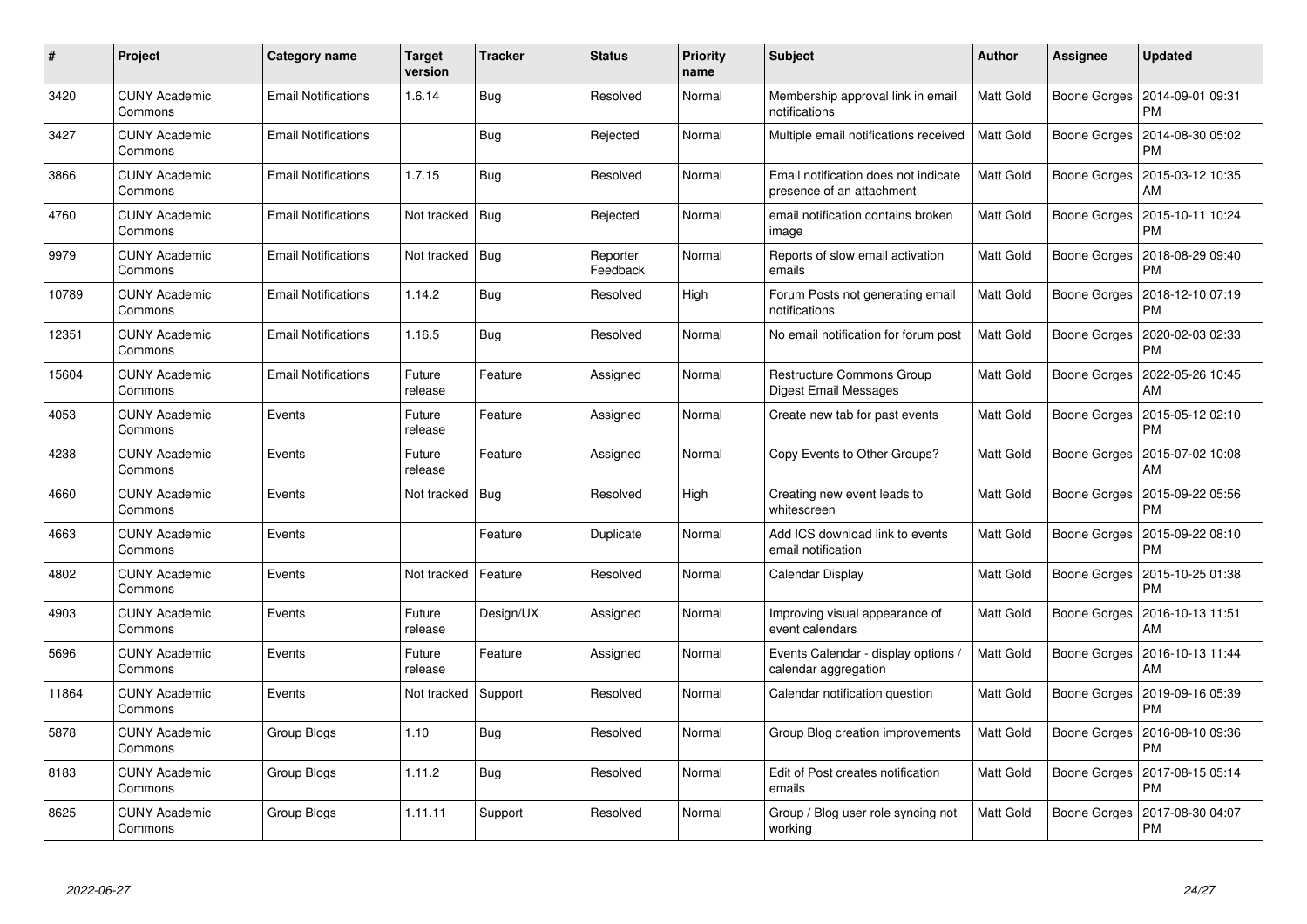| $\#$  | Project                         | Category name      | <b>Target</b><br>version | <b>Tracker</b> | <b>Status</b> | <b>Priority</b><br>name | <b>Subject</b>                                                                        | <b>Author</b>    | <b>Assignee</b>     | <b>Updated</b>                        |
|-------|---------------------------------|--------------------|--------------------------|----------------|---------------|-------------------------|---------------------------------------------------------------------------------------|------------------|---------------------|---------------------------------------|
| 8756  | <b>CUNY Academic</b><br>Commons | Group Blogs        | Future<br>release        | Feature        | Hold          | Normal                  | Connect multiple blogs to one<br>group?                                               | <b>Matt Gold</b> | Boone Gorges        | 2017-09-30 10:42<br>AM                |
| 9319  | <b>CUNY Academic</b><br>Commons | Group Blogs        |                          | <b>Bug</b>     | Duplicate     | Normal                  | Question about group/site<br>connections                                              | <b>Matt Gold</b> | Boone Gorges        | 2018-02-28 01:45<br><b>PM</b>         |
| 2192  | <b>CUNY Academic</b><br>Commons | <b>Group Files</b> | 1.6                      | Feature        | Resolved      | Normal                  | Allow members to replace files                                                        | Matt Gold        | Boone Gorges        | 2014-03-21 03:37<br>PM                |
| 2757  | <b>CUNY Academic</b><br>Commons | <b>Group Files</b> | 1.7                      | Feature        | Resolved      | Normal                  | Create "Download All" Capabilities<br>for Files in a Folder                           | Matt Gold        | Boone Gorges        | 2014-10-14 03:09<br>PM                |
| 2833  | <b>CUNY Academic</b><br>Commons | <b>Group Files</b> | 1.6                      | Bug            | Resolved      | Normal                  | Allow silent file deletions                                                           | <b>Matt Gold</b> | Boone Gorges        | 2014-03-21 03:50<br><b>PM</b>         |
| 3080  | <b>CUNY Academic</b><br>Commons | <b>Group Files</b> | Future<br>release        | Feature        | Assigned      | Low                     | Create a system to keep track of file   Matt Gold<br>changes                          |                  | Boone Gorges        | 2014-02-26 10:04<br>PM                |
| 3180  | <b>CUNY Academic</b><br>Commons | <b>Group Files</b> | 1.6.2                    | Bug            | Resolved      | Normal                  | Silent Edit of File Title Produces<br><b>Email Notification</b>                       | <b>Matt Gold</b> | Boone Gorges        | 2014-05-01 11:19<br><b>PM</b>         |
| 3544  | <b>CUNY Academic</b><br>Commons | <b>Group Files</b> | 1.7                      | <b>Bug</b>     | Resolved      | Normal                  | Files list upload button placement<br>after upload                                    | <b>Matt Gold</b> | Boone Gorges        | 2014-10-10 09:09<br>AM                |
| 4039  | <b>CUNY Academic</b><br>Commons | <b>Group Files</b> | 1.7.21                   | Feature        | Resolved      | Normal                  | Redirect to login when<br>non-logged-in user tries to view file<br>from private group | <b>Matt Gold</b> | <b>Boone Gorges</b> | 2015-05-11 11:30<br>AM                |
| 6872  | <b>CUNY Academic</b><br>Commons | <b>Group Files</b> | Not tracked              | <b>Bug</b>     | Resolved      | Normal                  | Seeing a red PHP warning                                                              | Matt Gold        | Boone Gorges        | 2016-11-29 02:39<br>PM                |
| 10553 | <b>CUNY Academic</b><br>Commons | <b>Group Files</b> | 1.13.12                  | Bug            | Resolved      | Normal                  | File category view persists after<br>clicking away                                    | <b>Matt Gold</b> |                     | Boone Gorges   2018-10-23 11:47<br>AM |
| 12136 | <b>CUNY Academic</b><br>Commons | <b>Group Files</b> | 1.18.0                   | <b>Bug</b>     | Resolved      | Normal                  | "You must login" group file warning<br>shows after log in                             | Matt Gold        | Boone Gorges        | 2020-12-08 11:31<br>AM                |
| 22    | <b>CUNY Academic</b><br>Commons | Group Forums       |                          | <b>Bug</b>     | Resolved      | Low                     | New BP Groups Created under the<br>Help Category in BBPress                           | <b>Matt Gold</b> | Boone Gorges        | 2009-09-19 01:09<br><b>PM</b>         |
| 25    | <b>CUNY Academic</b><br>Commons | Group Forums       |                          | <b>Bug</b>     | Resolved      | Low                     | Group Page "Active Forum Topics"<br>not displaying                                    | Matt Gold        | Boone Gorges        | 2009-09-28 05:25<br>PM                |
| 29    | <b>CUNY Academic</b><br>Commons | Group Forums       |                          | <b>Bug</b>     | Resolved      | Low                     | Change user name display on<br><b>BbPress</b>                                         | <b>Matt Gold</b> | Boone Gorges        | 2009-10-19 03:27<br><b>PM</b>         |
| 33    | <b>CUNY Academic</b><br>Commons | Group Forums       |                          | Bug            | Resolved      | Low                     | New Groups Added to Help<br>Category                                                  | <b>Matt Gold</b> | Boone Gorges        | 2009-10-19 04:06<br>PM                |
| 35    | <b>CUNY Academic</b><br>Commons | Group Forums       |                          | <b>Bug</b>     | Resolved      | Normal                  | 404 Email Notification Settings<br>Links                                              | Matt Gold        | Boone Gorges        | 2009-12-10 09:24<br>PM                |
| 43    | <b>CUNY Academic</b><br>Commons | Group Forums       |                          | Feature        | Resolved      | Normal                  | 'Topic not found" Message for<br>non-logged in users                                  | <b>Matt Gold</b> | Boone Gorges        | 2009-10-20 10:33<br>AM                |
| 48    | <b>CUNY Academic</b><br>Commons | Group Forums       |                          | Bug            | Resolved      | High                    | Unsubscribed Users Receiving<br>Commons Forum Posts via Email                         | Matt Gold        | Boone Gorges        | 2009-10-17 07:01<br><b>PM</b>         |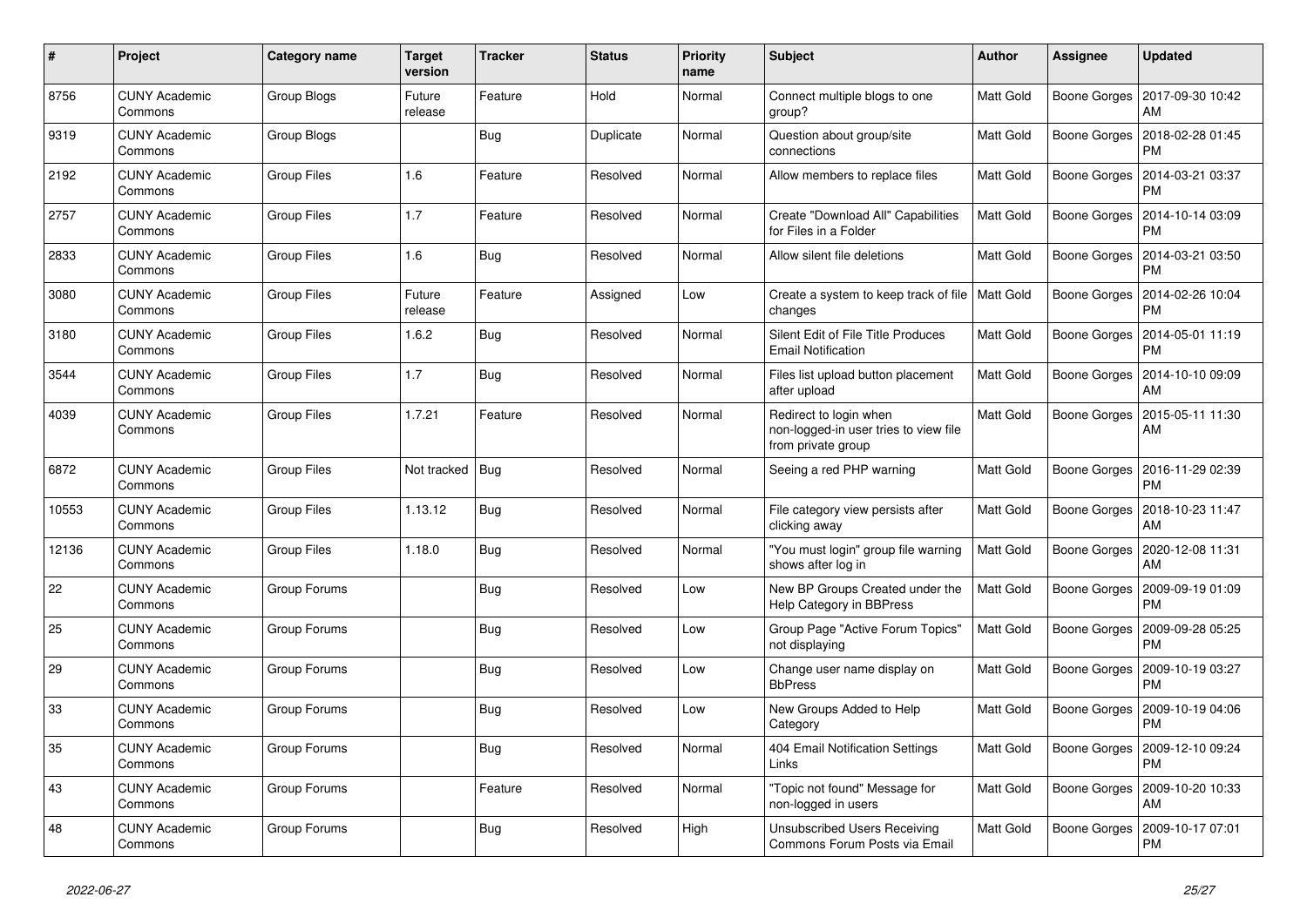| $\#$  | Project                         | <b>Category name</b> | <b>Target</b><br>version | <b>Tracker</b> | <b>Status</b> | <b>Priority</b><br>name | <b>Subject</b>                                                                      | Author           | <b>Assignee</b>     | <b>Updated</b>                               |
|-------|---------------------------------|----------------------|--------------------------|----------------|---------------|-------------------------|-------------------------------------------------------------------------------------|------------------|---------------------|----------------------------------------------|
| 71    | <b>CUNY Academic</b><br>Commons | Group Forums         |                          | <b>Bug</b>     | Resolved      | Urgent                  | Forum of Private Group Not Hidden                                                   | Matt Gold        |                     | Boone Gorges   2009-11-24 10:15<br><b>PM</b> |
| 139   | <b>CUNY Academic</b><br>Commons | Group Forums         |                          | Feature        | Resolved      | Normal                  | Increase size limits for forum<br>attachments                                       | Matt Gold        | Boone Gorges        | 2009-12-10 01:01<br><b>PM</b>                |
| 147   | CUNY Academic<br>Commons        | Group Forums         |                          | <b>Bug</b>     | Resolved      | Normal                  | <b>Character Limit on Forum Post</b><br>Titles                                      | Matt Gold        | Boone Gorges        | 2009-12-22 10:38<br><b>PM</b>                |
| 589   | <b>CUNY Academic</b><br>Commons | Group Forums         | 1.6                      | Feature        | Resolved      | Normal                  | Preview of Forum Posts                                                              | Matt Gold        | Boone Gorges        | 2014-03-27 03:11<br><b>PM</b>                |
| 3150  | <b>CUNY Academic</b><br>Commons | Group Forums         | 1.6.1                    | Bug            | Resolved      | Low                     | 'Post New Topic" Button Shows Up<br>for Non-Logged in Users on Group<br>Forum Pages | Matt Gold        | Boone Gorges        | 2014-04-21 04:49<br><b>PM</b>                |
| 3177  | <b>CUNY Academic</b><br>Commons | Group Forums         | 1.7                      | Feature        | Resolved      | Normal                  | Upgrade bbPress to 2.x                                                              | Matt Gold        |                     | Boone Gorges   2014-09-30 01:35<br><b>PM</b> |
| 3559  | <b>CUNY Academic</b><br>Commons | Group Forums         | 1.7.2                    | Design/UX      | Resolved      | Normal                  | Forum Styling                                                                       | <b>Matt Gold</b> |                     | Boone Gorges   2014-11-02 03:18<br><b>PM</b> |
| 3561  | <b>CUNY Academic</b><br>Commons | Group Forums         | 1.7.1                    | Feature        | Resolved      | Normal                  | Add Post New Topics link to top of<br>forums                                        | <b>Matt Gold</b> | Boone Gorges        | 2014-10-21 06:48<br><b>PM</b>                |
| 3654  | <b>CUNY Academic</b><br>Commons | Group Forums         | 1.7.4                    | <b>Bug</b>     | Resolved      | Normal                  | can only attached one file to a<br>forum post                                       | Matt Gold        |                     | Boone Gorges   2014-11-21 10:42<br>AM        |
| 3655  | <b>CUNY Academic</b><br>Commons | Group Forums         | Not tracked              | Bug            | Resolved      | High                    | xlsx attachments not allowed in<br>forums                                           | <b>Matt Gold</b> | Boone Gorges        | 2014-11-21 10:41<br>AM                       |
| 3859  | <b>CUNY Academic</b><br>Commons | Group Forums         | 1.7.14                   | Bug            | Resolved      | Normal                  | Group Forum Button Layout                                                           | Matt Gold        | Boone Gorges        | 2015-03-05 10:57<br>AM                       |
| 4004  | <b>CUNY Academic</b><br>Commons | Group Forums         | Not tracked              | Support        | Resolved      | High                    | "Duplicate topic detected" error<br>message when posting to group<br>forum          | Matt Gold        | <b>Boone Gorges</b> | 2015-04-20 10:21<br>AM                       |
| 4155  | <b>CUNY Academic</b><br>Commons | Group Forums         |                          | Bug            | Duplicate     | Normal                  | Don't see forum search                                                              | <b>Matt Gold</b> | Boone Gorges        | 2015-06-16 12:32<br><b>PM</b>                |
| 4765  | <b>CUNY Academic</b><br>Commons | Group Forums         | 1.8.13                   | Bug            | Resolved      | Normal                  | Forum preview not showing HTML<br>tags                                              | <b>Matt Gold</b> | Boone Gorges        | 2015-10-11 10:30<br><b>PM</b>                |
| 5606  | <b>CUNY Academic</b><br>Commons | Group Forums         | Not tracked              | Feature        | Resolved      | Normal                  | Allow .txt files as forum post<br>attachments                                       | <b>Matt Gold</b> | Boone Gorges        | 2016-05-24 07:37<br>AM                       |
| 5738  | <b>CUNY Academic</b><br>Commons | Group Forums         |                          | <b>Bug</b>     | Rejected      | Normal                  | Forum post list formatting didn't<br>come through                                   | Matt Gold        |                     | Boone Gorges   2016-07-02 01:09<br><b>PM</b> |
| 5879  | <b>CUNY Academic</b><br>Commons | Group Forums         | 1.10                     | Feature        | Resolved      | Normal                  | Enable Group Forums By Default                                                      | Matt Gold        |                     | Boone Gorges   2016-08-11 10:40<br><b>PM</b> |
| 10164 | <b>CUNY Academic</b><br>Commons | Group Forums         | 1.13.8                   | <b>Bug</b>     | Resolved      | Normal                  | A few oddities related to a<br>cross-posted forum post                              | <b>Matt Gold</b> |                     | Boone Gorges   2018-08-17 10:12<br>AM        |
| 14221 | <b>CUNY Academic</b><br>Commons | Group Forums         |                          | Feature        | Rejected      | Normal                  | Allow .ics files to be posted as<br>forum attachments                               | <b>Matt Gold</b> |                     | Boone Gorges   2021-03-23 08:53<br><b>PM</b> |